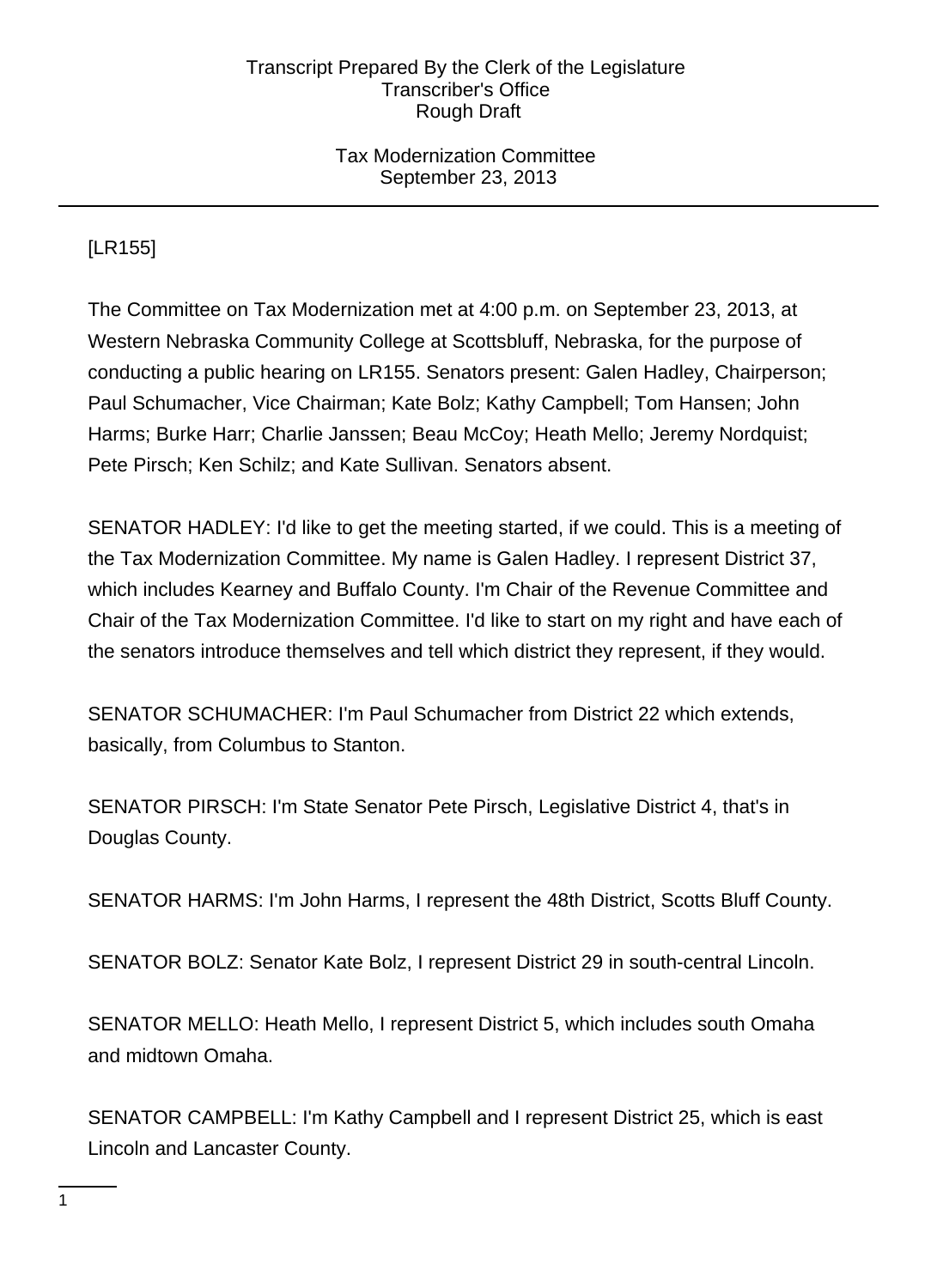# Tax Modernization Committee September 23, 2013

SENATOR HANSEN: I'm Tom Hansen from North Platte, representing Lincoln County.

SENATOR HARR: Burke Harr, Legislative District 8, the true midtown Omaha.

SENATOR SULLIVAN: Kate Sullivan of Cedar Rapids, I represent District 41, a nine-county area in central Nebraska.

SENATOR McCOY: Beau McCoy, District 39, western Douglas County.

SENATOR NORDQUIST: Jeremy Nordquist, District 7, downtown and south Omaha. I'm very glad to be in Scottsbluff.

SENATOR HADLEY: Thank you. And I would like to echo that. Thank you very much for allowing us to come out to Scottsbluff to have this hearing. It's the first of five hearings we're going to have around the state. I'd like to go through some of the procedural matters before we get started. There is a green sheet. I would like to have you, if you would, to fill it out and put it in the box up on the stand along with any handout that you want to give, that the committee could read later. Okay? You need to have the green sheet filled out so that we can have a listing of the people who do testify. When you testify, if you would state and spell your name; state and spell your name so we get it correctly. Please turn off any cell phones that you might have. We would appreciate that very much. Today, we're going to deal with property taxes, sales taxes, and income tax. We're going to start with property tax and we're going to spend an hour on property tax. We're going to spend an hour on sales tax. We're going to spend an hour on income tax. When you come up to testify, if you want to testify on all of them, you can; all of them at once, that is absolutely fine. You can certainly do that. I will...at the end of four minutes, I will put four fingers up. That will mean you have one more minute left. At the end of five minutes, I will just put five up and I would like you to close your testimony at that point in time. We want to do this in fairness to have as many people as possible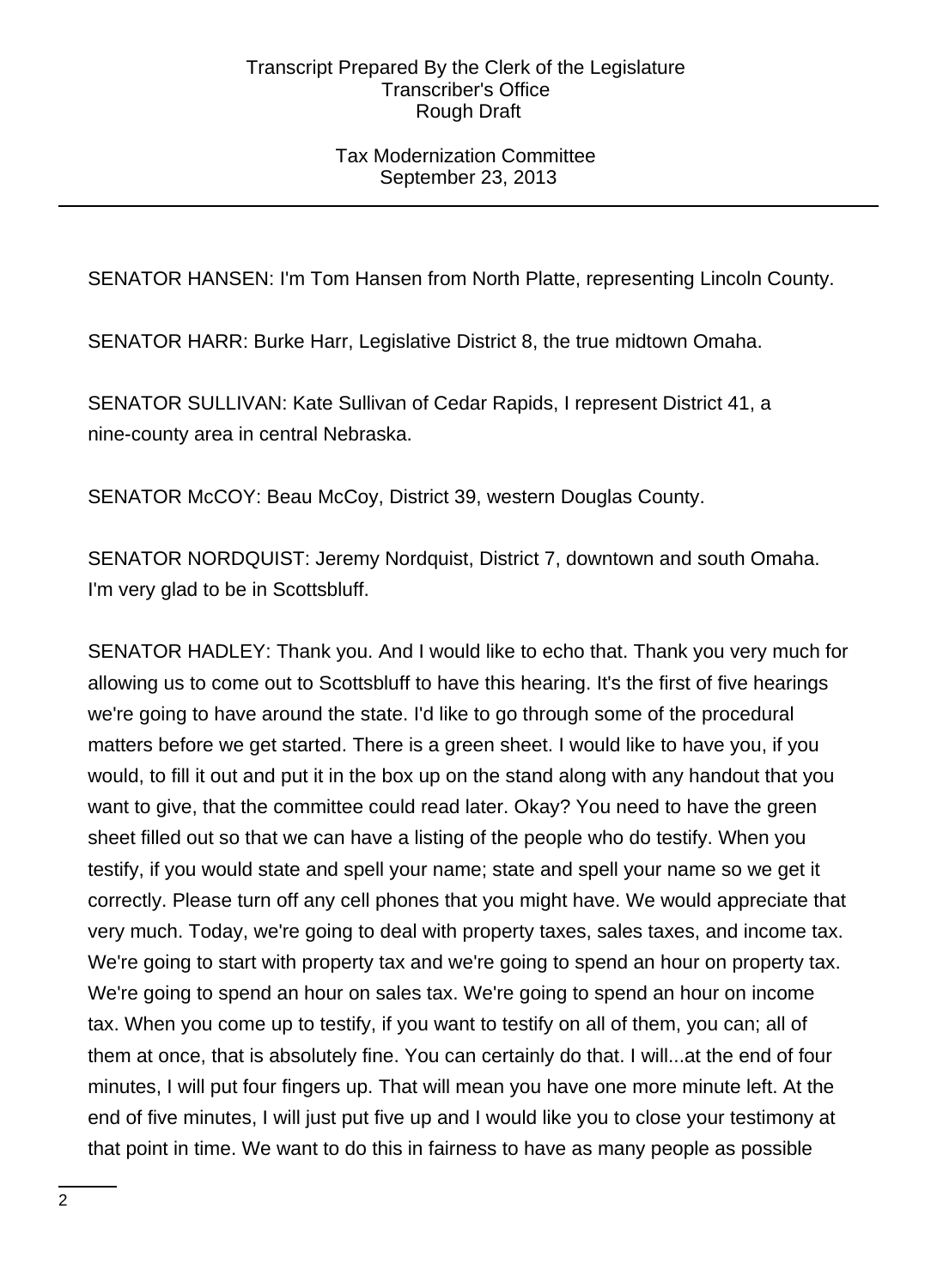# Tax Modernization Committee September 23, 2013

testify. I want to give you just a couple of minutes of background. This process started with LB405 and LB406, which was the first bills to look at modernization of our tax system. We heard those in committee. We had 11 hours of hearings on them...on one, and probably 4 or 5 hours on the other one. Neither of those bills, or I should say, both of those bills were revenue neutral, meaning neither bill increased the total taxes in Nebraska or decreased the total taxes in Nebraska. They dealt with where we should be getting the money from in taxes. From that came LR155, which the Legislature passed, which is a result of this committee. LR155 has five guiding principles. We're to look at our tax system in regards to fairness, competitiveness, simplicity in compliance, stability, adequacy, and complementary tax systems. The goal of this committee is not to increase taxes in Nebraska, the overall taxes. The goal of this committee is not to decrease overall taxes of Nebraska. It is to look at the equity in the taxes of Nebraska. The goal of this committee is not to see that certain programs get more money or certain programs get less money. We have other systems set up that do that. We're looking at the overall equity in our tax system. Are the taxpayers of Nebraska...when you take property taxes, sales taxes, and income taxes and combine them, are they equitable in the share that we expect Nebraska citizens to pay of those taxes? With that, I would ask the first testifier to come forward. If you're going to testify, please come forward and sit in one of the front seats so we can keep it going. Would the first testifier like to come forward? [LR155]

CAROLINE WINCHESTER: (Exhibit 1) Okay. Thank you very much. I'm Dr. Caroline, C-a-r-o-l-i-n-e, Winchester, W-i-n-c-h-e-s-t-e-r, and I'm superintendent of Chadron Public Schools. We certainly want to thank the committee for the opportunity to testify from our perspective on tax issues and for coming to the Panhandle so that our patrons can have an equitable voice. You have a daunting task. No one wants to pay taxes. Thank you for taking a holistic approach because otherwise it becomes merely a tax shift. And we also want to encourage you in your goal of making it a tax neutral recommendation but, at the same time, a more equitable distribution of tax responsibility utilizing property, sales, and income taxes. The main emphasis for us is to reduce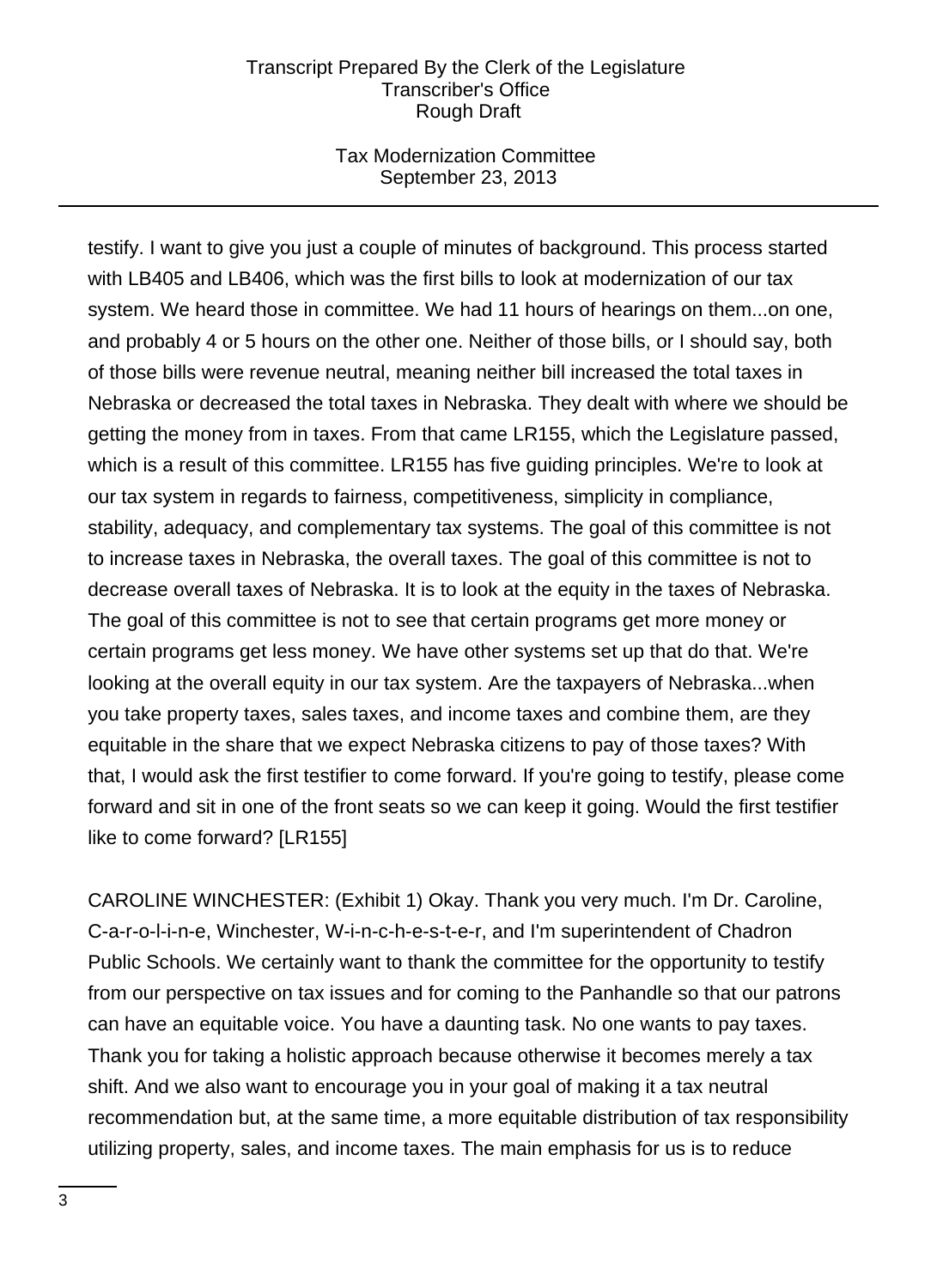# Tax Modernization Committee September 23, 2013

property tax reliance by increasing state aid funding from other sources. Currently, in my opinion, too few people share in the responsibility for the state obligation of financing public education. Of the approximately 900,000 acres in Dawes County, we have 100,000 of those acres are nontaxed. State aid is an economic development, it's an investment, and it's not in the state-induced cost. Chadron Public Schools ranks 24th from the bottom in valuation per student at \$461,836, while our neighbors have at least double the valuation or triple the valuation per student, and one neighbor is ten times with over \$4 million in valuation. Our district levy is \$1.05, the maximum levy that it can be. And we have neighbors that are lower than that and some even at 60 cents, which makes our patrons wonder: Why are we paying \$1.05 in Chadron Public Schools when my land across the road is only at 60 cents? State aid does not make up for this loss in property taxes because of...with that low of a valuation per student. We recently also, on top of that, endured a reduction in state aid of \$1.6 million, which resulted in the closing of four rural schools, reconfiguration of our town schools, reduction in staff both certified and noncertified. [LR155]

\_\_\_\_\_\_\_\_\_\_\_\_: And the loss of academic programs. [LR155]

CAROLINE WINCHESTER: With such a low valuation per student, we cannot generate sufficient dollars even if given the opportunity to increase the levy. An increase of 5 cents for us gives us approximately \$200,000 while our neighbors for 5 cents can generate \$400,000 to, you know, \$600,000. Patrons recently soundly defeated a bond issue to repair aging infrastructure and safety concerns, not because they did not recognize the needs of the district, but they were unable to continue paying the levy on a bond. Our facility issues did not go away and our financial position is weakening. We've even borrowed \$1 million to replace a dying HVAC system in the primary building. But \$9 million of needed repairs to roofs, HVAC, lighting, windows, and a fire sprinkler safety system are...still remain. Because of dollars flowing into repairs which we can no longer delay and the drastic loss in state aid a few years ago, we cannot support the needed academic programs desired by our patrons. We urge you to be bold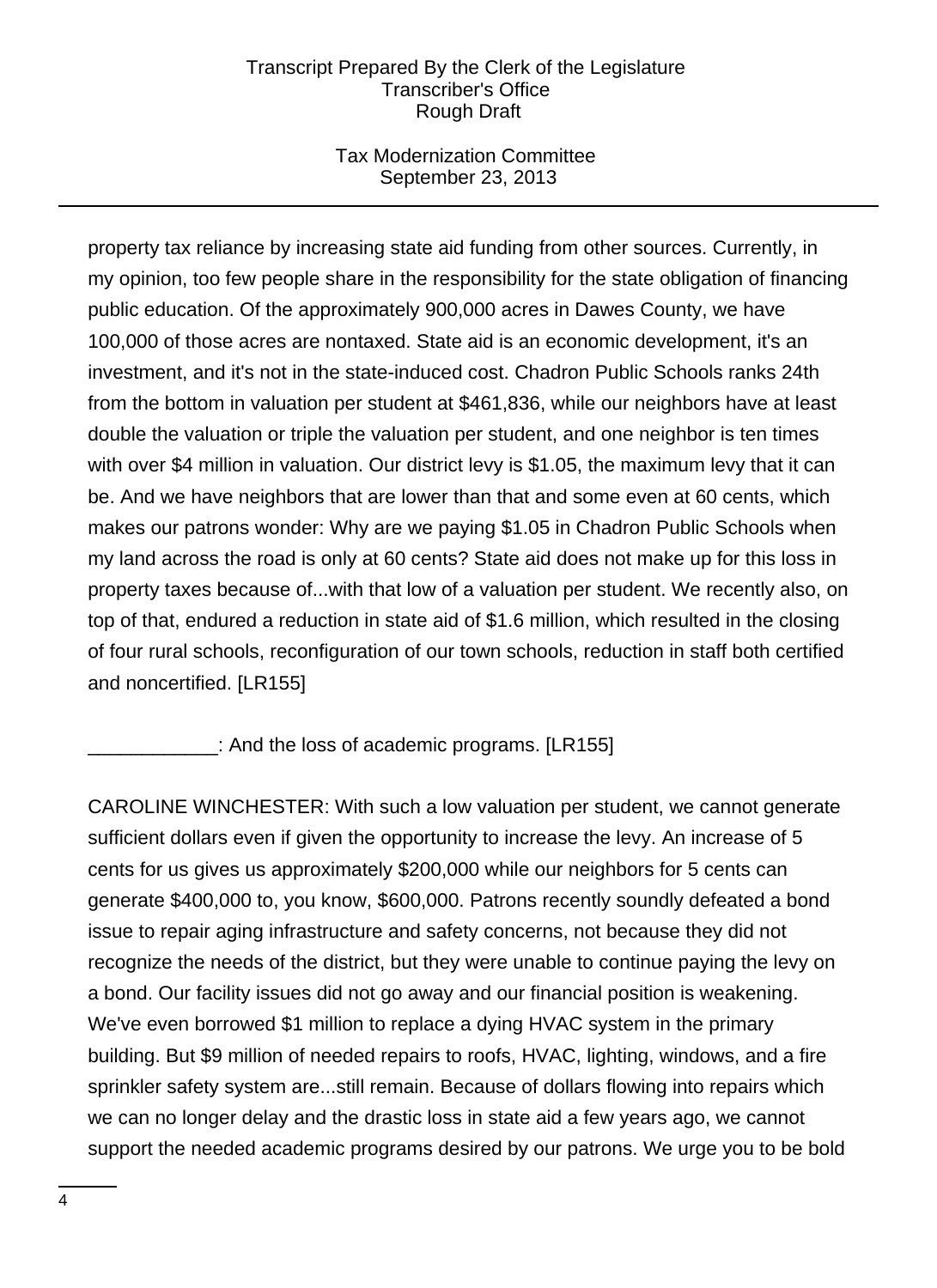# Tax Modernization Committee September 23, 2013

and to examine the data. Before finalizing your recommendation, please also consider meeting with the Education Committee to discuss the impact the recommended changes will have on the state aid to schools. Thank you very much for the opportunity to share. Are there any questions? [LR155]

SENATOR HADLEY: Seeing none, thank you, Dr. Winchester. [LR155]

CAROLINE WINCHESTER: Thank you. [LR155]

SENATOR HADLEY: Next testifier. [LR155]

ALICE SIBBITT: (Exhibit 2) Hi. I'm Alice Sibbitt, A-l-i-c-e, Sibbitt... [LR155]

SENATOR HADLEY: Did you fill out a green... [LR155]

ALICE SIBBITT: Yes, I did. It's sitting in there. [LR155]

SENATOR HADLEY: (Inaudible). [LR155]

ALICE SIBBITT: S-i-b-b-i-t-t. I'm a...part of a fourth-generation ranching family. The ranch started in 1888 with my husband's great-grandfather. It's been in the family for a long time. We are trying to now, at my age, we're trying to pass it on to our 27-year-old son. Trying to get him to take the reins to be a rancher. It (inaudible) help that property taxes have gone (inaudible). Let me kind of give you an example. Last year's property tax for the ranch was \$77,711.14. Now, that's a lot of land. We had a major drought. But, so when we sold cattle...and what I do, I'm just doing this per head. And we sold a lot of cattle last year because we had the drought. It was \$44.23 per head of that money went to pay property tax. If it would have been a normal year and we wouldn't have sold half of our calf herd and all of our replacement heifers and all that, it would have been \$85.99 from that check to go pay property tax. To give you another example, is that the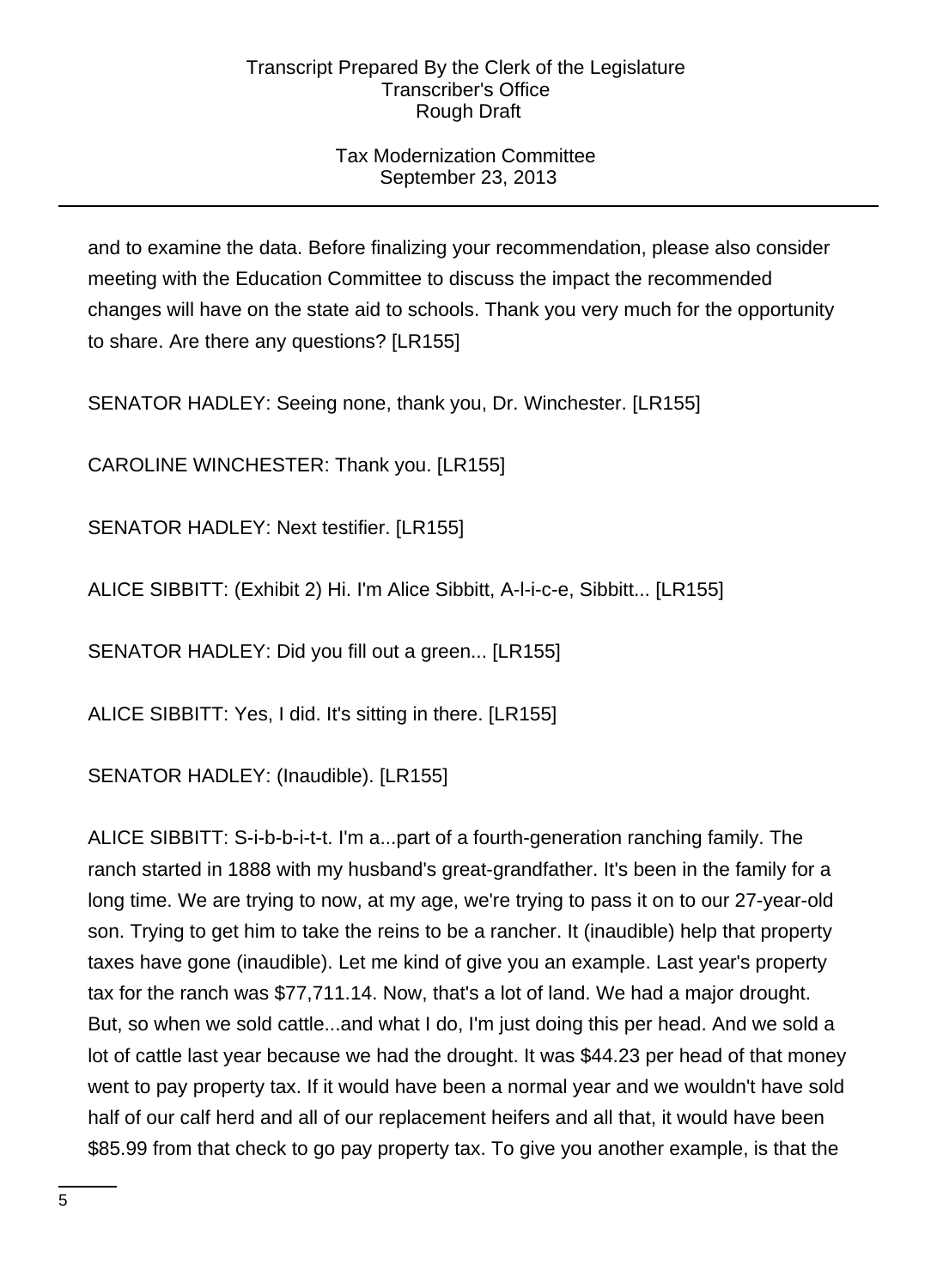### Tax Modernization Committee September 23, 2013

\$77,711.14 is more than we paid for purchased feed. I'm talking about feed like cake, distillers. I'm talking about grain for the horses. I'm talking about mineral supplements. I'm talking about lick tubs for the young cattle. I'm talking about creep feeding. I'm talking about salt. And then I also, to throw in there, we can add into that one what our veterinary costs were for vaccine, for when we're calving and we need help for C-sections, for everything for...on that one, because that is only \$76,416.48. So that is less than our property tax was. Not a lot, but our property tax was more. We're talking about a substantial amount of money that's going for property tax. The operating costs on a ranch are significant. And the costs that we have determine how much money we can spend for replacement of vehicles, tractors, and even how much money we can spend locally at the lumber yard, grocery stores, things like that. The economic health of our local community depends on the economic health of our ranchers. If they don't have the money, they can't spend the money. So we're talking about small-town America is dying and things like that. Well, it all kind of depends on what the economic viability of the farmers and ranchers are. When I started looking at this overall tax thing and I started asking our county how much money was sent to Western Nebraska Community College and I found out--I called her--and it was \$177,802.92. Our population is 614 people. We do have land, grazing. It's not farming; it's grazing land for cattle. But the financial support needs to come from somewhere else. Our tax burden on property is so heavy that it affects all of our decisions. When we start doing our balance sheet at the end of the year, you know, that's right on there. We can't change that. I mean, we're fiddling with, you know, can we buy cake out of Montana, for goodness' sake, so we can save a few hundred dollars. Do we want to do that? No. We want to buy locally, we want to stay in Nebraska, but we have to make those decisions. I appreciate the opportunity to address you because this needs to be really looked at. I appreciate looking at an equitable way of taxation. None of us like taxes. I would just like to be taxed fairly. Thank you. [LR155]

SENATOR HADLEY: Thank you. Thank you. I appreciate that. [LR155]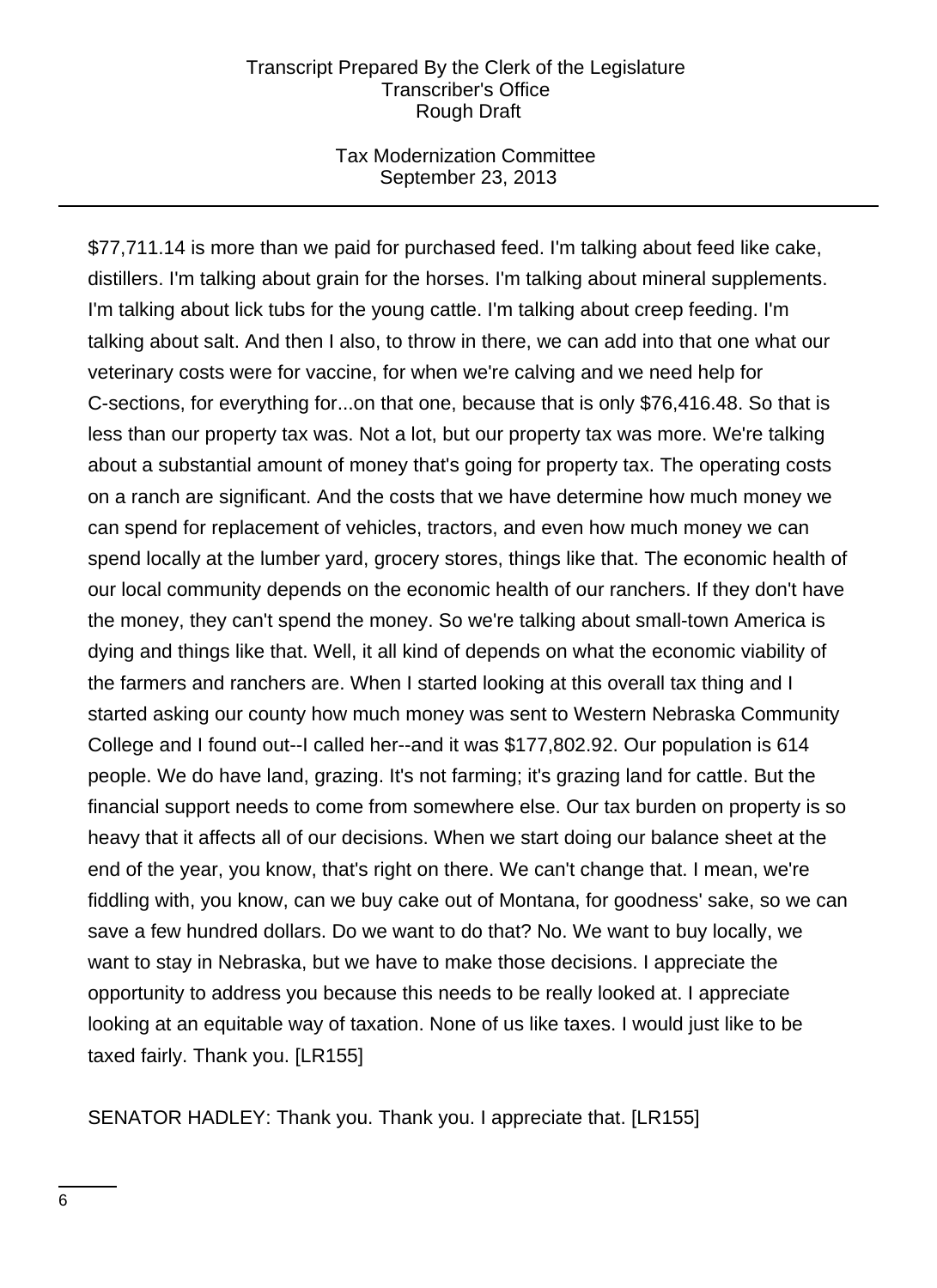# Tax Modernization Committee September 23, 2013

ALICE SIBBITT: Questions? [LR155]

SENATOR HADLEY: Yes, Senator Hansen. [LR155]

SENATOR HANSEN: Thank you. Alice, what do you...what would you replace property taxes with to run, say, Western Nebraska Community College? [LR155]

ALICE SIBBITT: You know, I think that that load, instead of just being property, needs to be with a sales tax that everybody...instead of just on landowners. [LR155]

SENATOR HANSEN: County sales tax? [LR155]

ALICE SIBBITT: County sales tax, something that would fit everybody. You know, and I'm really not even quite sure, when I started looking at how the...it's really odd. I was going into the different counties and how much money they put in. And it seems like Mid-Plains, what goes from Arthur County to Hooker County to Mid-Plains is tens of thousands dollars less than what we pay in Grant County. And I'm not sure how...but I'm not sure how that...all taxation. But there's got to be another tax instead of just property. Maybe a sales tax. [LR155]

SENATOR HANSEN: A sales tax in Grant County probably wouldn't bring in an awfully lot. [LR155]

ALICE SIBBITT: But you know what? Grant County people have to go to Scottsbluff. We have to go to Alliance. We have to go to North Platte. We don't have the...if we're buying things, we have to go somewhere else. We have a grocery store and a lumber yard. Thank goodness we do and we're grateful for those. But you're right, Grant County, in itself, but there could be a way... [LR155]

SENATOR HANSEN: But it's got to be bigger than a county sales tax. [LR155]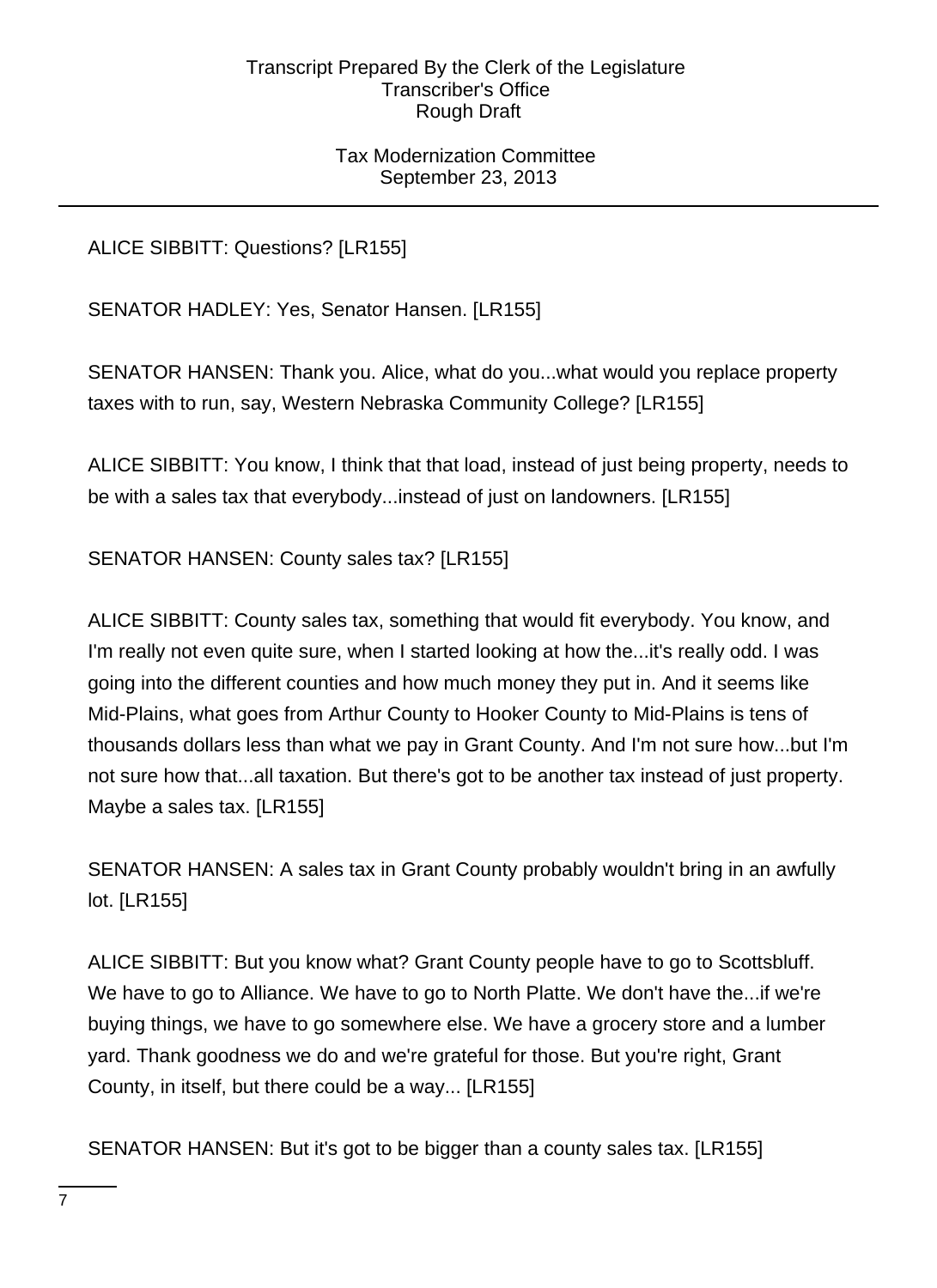Tax Modernization Committee September 23, 2013

ALICE SIBBITT: It's got to be bigger than a county. But with our...the way everything...how often...when you fuel up with fuel...I don't travel often but, when I do, I slide my card and they tell me what...you have to put in your zip code. I mean, that technology is there. [LR155]

SENATOR HANSEN: Thank you. [LR155]

SENATOR HADLEY: Senator. [LR155]

SENATOR NORDQUIST: Thank you for testifying. You mentioned the rapid increase in the amount of property taxes. Is that due to valuation in change in levies by the county or school district (inaudible)? [LR155]

ALICE SIBBITT: Actually, it's been valuation. It's been amazing, the valuation. And, you know, the scary part of that is, I look at the valuation, how it goes up, and I'm going...you know, you always think that: I can work smarter and I can do and everything else. I can't put any more cattle out on those pastures and especially after a drought. I cannot do...you know, when you're trying to through...businesswise, how can you do it? And that's what's sad, is that there's not a lot...we can't do more. For farmers, they probably can't plant more or run two corn crops, you know. [LR155]

SENATOR NORDQUIST: In your property tax bill, do have any sense what percentage is to counties and schools and community colleges? [LR155]

ALICE SIBBITT: You know, I didn't get the...I didn't have the breakdown of that. I didn't bring that with me. [LR155]

SENATOR NORDQUIST: Okay. Thank you. [LR155]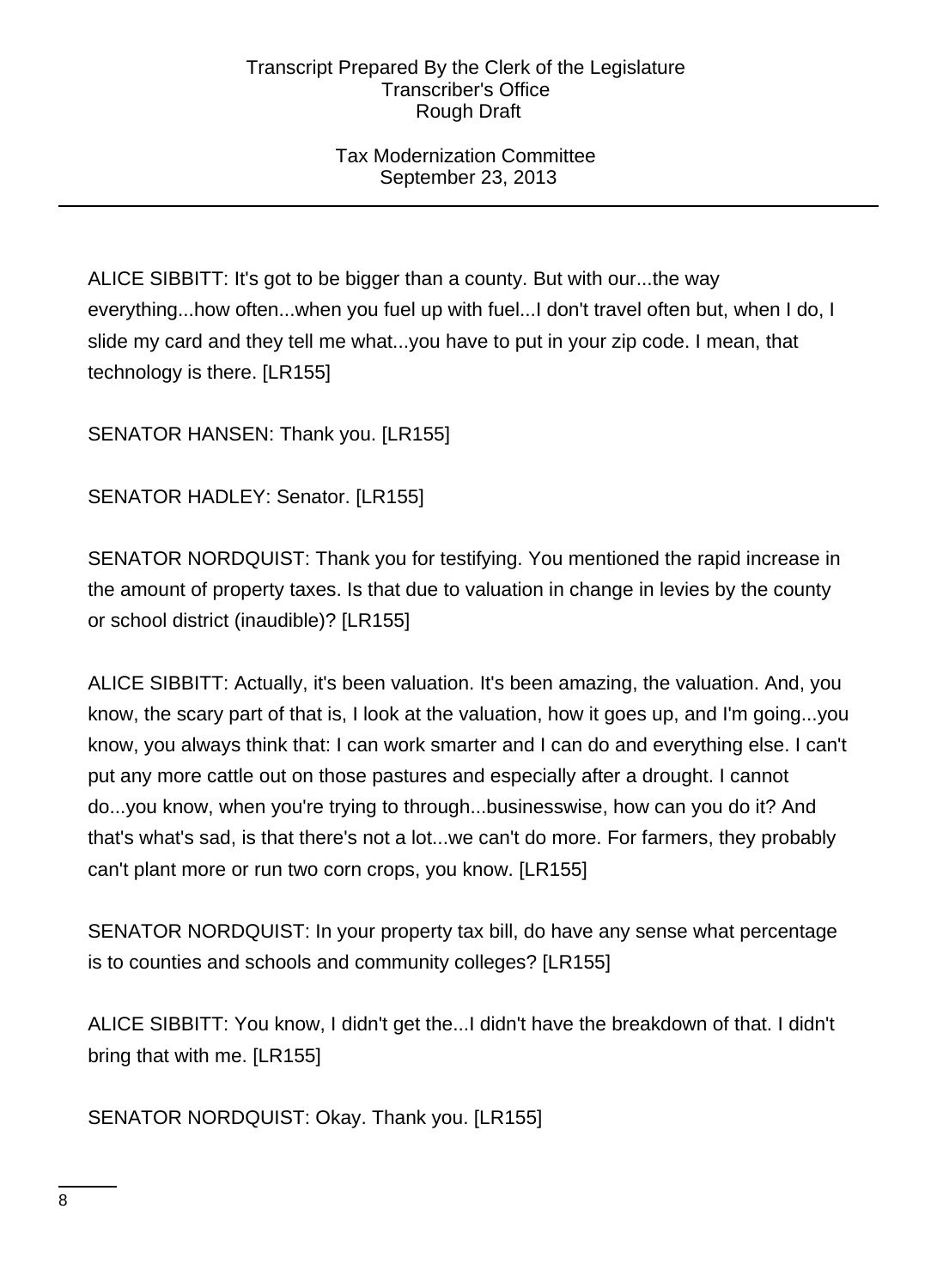# Tax Modernization Committee September 23, 2013

SENATOR HADLEY: Okay. Thank you. We've been joined by Senator Schilz, District 40... [LR155]

SENATOR SCHILZ: Seven. [LR155]

SENATOR HADLEY: ...47, lives in Ogallala. Thank you, Senator Schilz. Senator Janssen down on the other end--okay--Fremont, District 30? [LR155]

SENATOR JANSSEN: Fifteen, thirty. [LR155]

SENATOR HADLEY: Fifteen, thirty, something like that. (Laughter) Another thing: And when you're testifying, it's perfectly all right to come up and say, I agree with the previous testifiers too. I mean, that is appropriate. Next. [LR155]

JEFF METZ: (Exhibit 3) Good afternoon. My name is Jeff Metz and I farm and ranch with my wife and two boys and my parents near Angora. I'm also president of Morrill County Farm Bureau and I'm here today representing the 11 Panhandle county farm bureaus and our farming and ranching members. We wish to thank the committee for coming to Scottsbluff. [LR155]

SENATOR HADLEY: Excuse me, sir. Would you spell your last name for us? [LR155]

JEFF METZ: M-e-t-z. [LR155]

SENATOR HADLEY: M-e-t-z, okay. I'm sorry, go ahead. [LR155]

JEFF METZ: Taxes are never an easy topic of discussion because no one ever enjoys paying them, but that is how our services and schools are funded. And our goal here today is pointing out that a huge burden of that funding has steadily been increased to the agriculture sector. While agriculture is the backbone of the Panhandle's economy,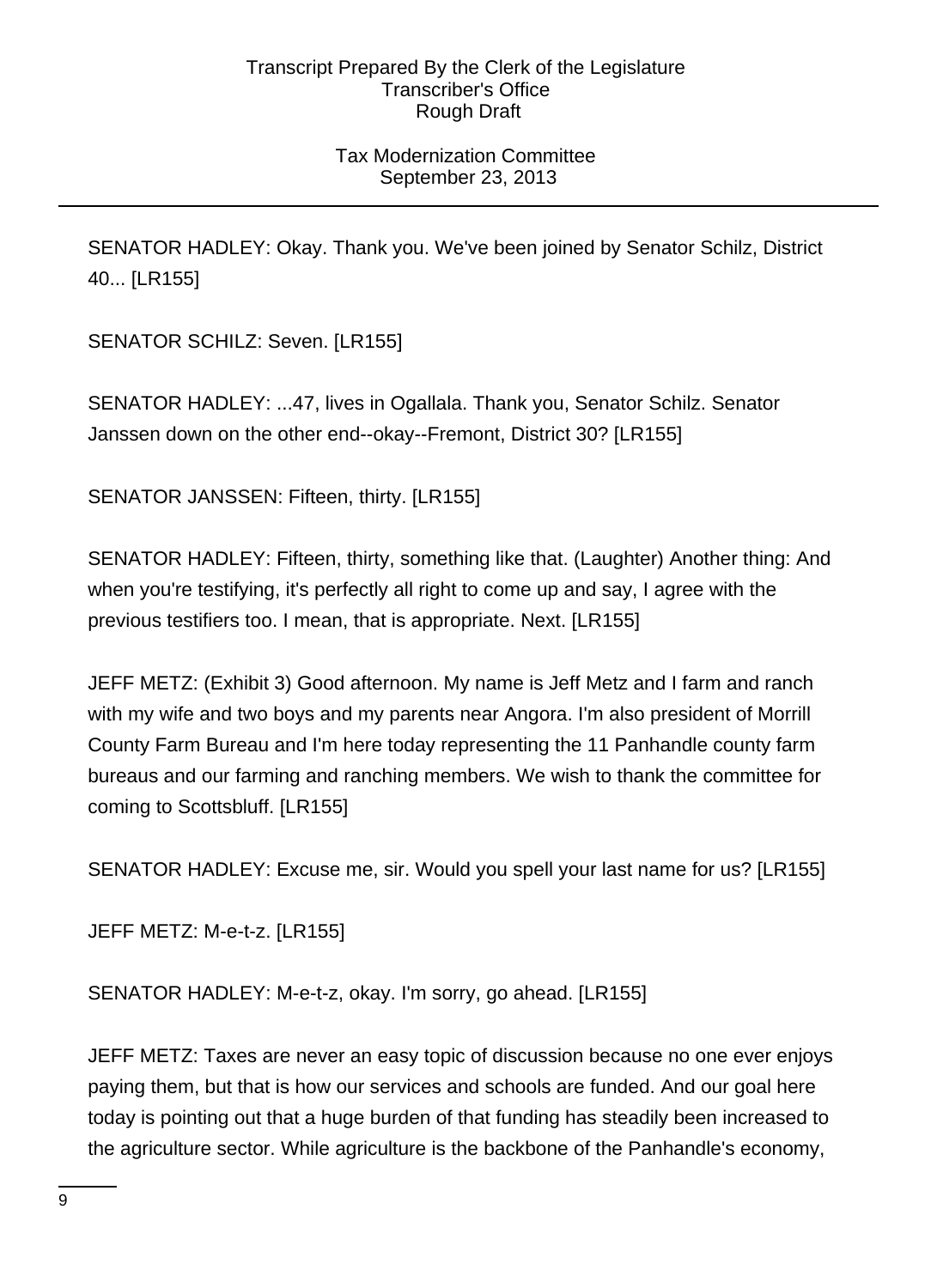#### Tax Modernization Committee September 23, 2013

ag also bears the largest portion of the tax bill. We feel there is a great need of property tax relief. As you know, farms and ranches have had to increase in size to attain the same amount of income once acquired on a much smaller acreage, thus increasing those producers' tax burdens. Fewer and fewer producers are paying more and more of the tax bill. In Morrill County, the average irrigated farm is approximately 1,550 acres. The average property tax assessed per irrigated acre in the county is at \$25. Therefore, the average farmer pays about \$38,750 in property taxes alone. In addition to a property tax, most farmers...most irrigated farmers pay a surface water irrigation tax of \$23 to \$27 an acre per year. That includes...that totals another \$35,000 to \$42,000 a year. Before he ever puts a plow in the field, he's paying over \$80,000 an acre in taxes...per farm. Farmers are also required to pay a personal property tax on equipment and pivot irrigation systems, adding another tens of thousands of dollars of taxes being paid. Ranchers in Morrill County and the Panhandle also pay a large amount of property tax. Most cow/calf operations like mine can run one pair per 20 to 25 acres of grass. With grasslands' values doubling in the last eight years, it now costs \$85 to \$105 in taxes per head. In drought-stricken years, like 2011 to '13, and limited grass supply, some ranchers struggled to make the ends meet. Liquidating cow herds is sometimes the only option and we have seen a lot of that happen here in the Panhandle. Property taxes are largely leveled at the local level but the Panhandle county farm bureaus maintain that the Legislature has a number of options available to help reduce the property tax burden faced by farmers and ranchers and other property owners across the state. We strongly support property tax relief by lowering the current ag land value ratio from 75 percent of market value. This approach has an advantage because it would not require a redefinition of the current valuation system laid out in state statute. Such a change would assist in bringing the property tax burden faced by the Nebraska farmers and ranchers more in line with property taxes being paid in our neighboring states where, in many cases, ag land is assessed through a use value approach. And in some instances, annual valuation increases are capped. In Colorado, Wyoming, and Kansas, ag land is assessed using a value approach and then it's taxed at a rate of 29 percent, 9 percent, and 11 percent, respectively. In Iowa, a use value is applied and a year-to-year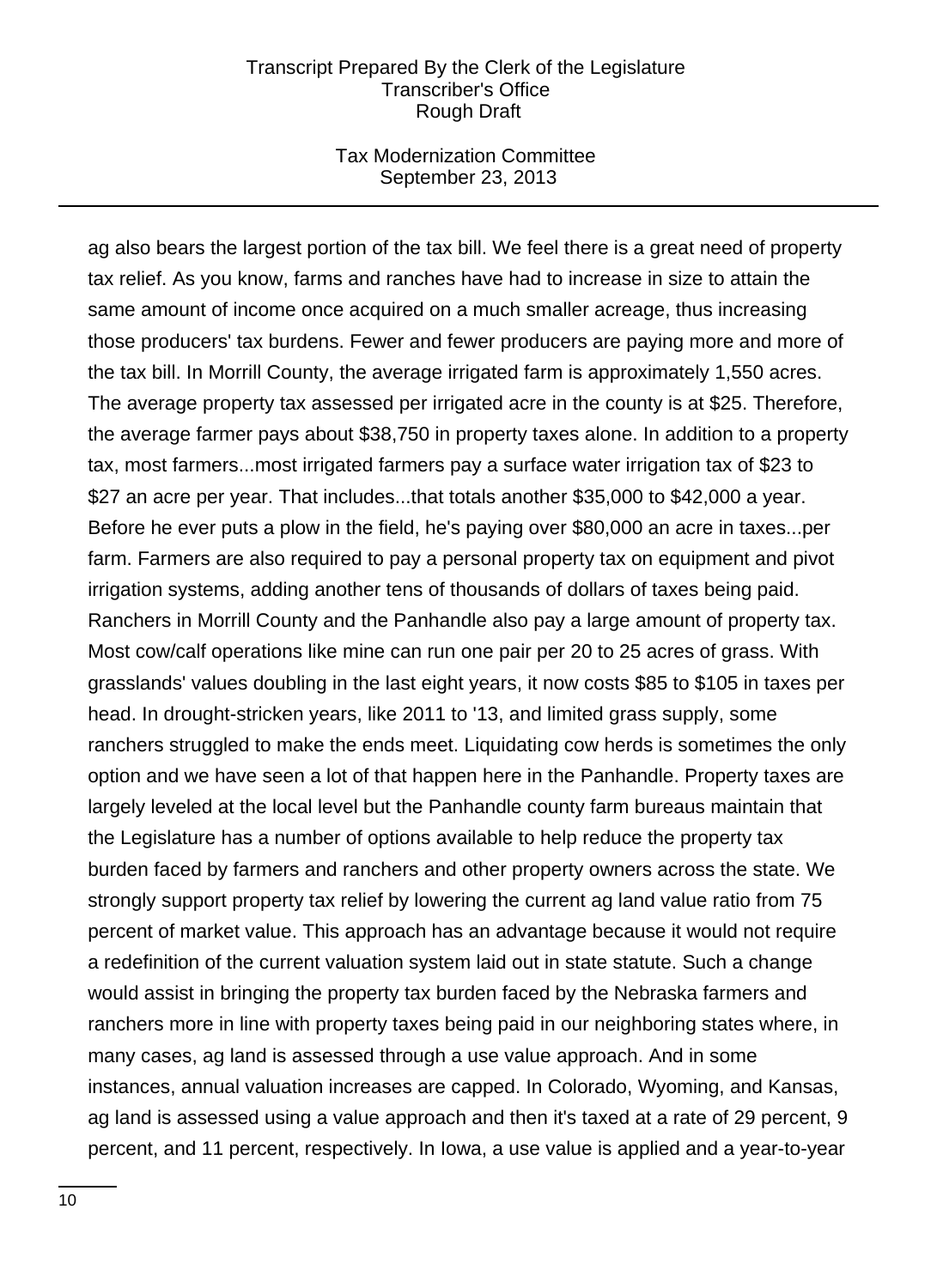# Tax Modernization Committee September 23, 2013

valuation increase, they are capped at 4 percent. Another property tax relief option has to do with education funding. On an average, 73 percent of every property tax dollar collected goes to fund education. Agriculture is funding our schools. We feel there is a need to restructure the school finance formula. Many of the small school districts in western Nebraska no longer receive any equalization aid or it has been greatly reduced, further placing the responsibility for funding public education on the backs of farmers and ranchers. We support lowering the \$1.05 mill levy that the school districts can impose. We also support a balanced combination of school funding to come from one-third property tax, one-third sales tax, and one-third income tax. We also believe funding our community college should come from state General Funds and not property taxes. [LR155]

SENATOR HADLEY: You have one minute, sir. [LR155]

JEFF METZ: We support our schools and public education but we believe agricultural landowners are disproportionately paying more of our fair share to fund education. Additionally for consideration, we urge the commission recommend of removing ag machinery and equipment from the personal property tax roll. Finally, we would like to reinforce the Panhandle county farm bureaus' position in relation to sales tax. We strongly oppose the removal of any of the sales tax exemptions currently in place for agriculture. The necessity of sales tax exemptions for agriculture is prevalent for the Panhandle in regards to our neighboring states having the same exemptions. We also believe that ag machinery repair parts should be exempted from the state sales tax. We wish to thank you for your time. Are there any questions? [LR155]

SENATOR HADLEY: Senator Harr. [LR155]

SENATOR HARR: Thank you. Thank you, Mr. Metz. And thanks for having me out here. I guess I have a couple of questions for you. And I understand what you're talking about, the valuation doubling. When I purchased my first home, it doubled in value in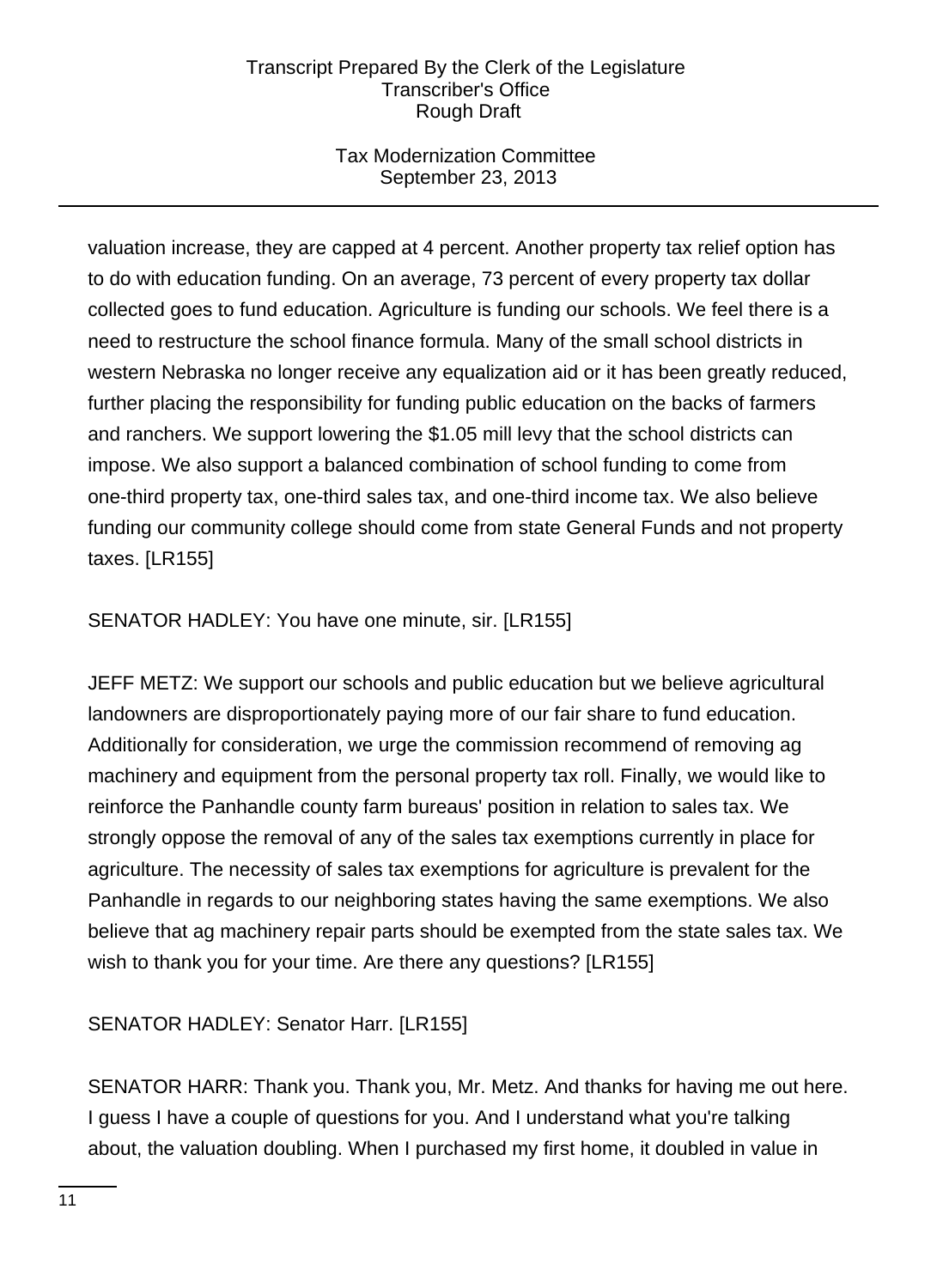# Tax Modernization Committee September 23, 2013

the first six years. I didn't get any property tax relief for that. And I guess my question is, how is my home doubling in value different than ag land doubling in value? [LR155]

JEFF METZ: The ag land has increased at such a rapid rate over the last few years. I mean, it's...it...in a lot of cases it's 200 percent, not just 100 percent. I mean, it's 200 percent on some of this irrigated ag land. And more and more of the taxes are collected from that but it's just a steady...I like the approach where the increase is capped at a certain rate. [LR155]

SENATOR HARR: Well, that still doesn't...and, again, my house doubled in six years and I got (inaudible). It's a little different (inaudible)...I paid 100 percent tax on that. [LR155]

JEFF METZ: Well, it also...we have such... [LR155]

SENATOR HARR: And I didn't see any money increase in value. I didn't see any additional income on my house. My house increasing in value, actually, was a deficit to me, short term. [LR155]

JEFF METZ: It requires a lot of acres to run cattle. It requires a big operation to receive the same income that we used to. So we have...this is an investment that we have to have to make a living for ourselves and our families. This whole economy is centered around agriculture. [LR155]

SENATOR HARR: And I don't disagree with that at all. I guess my issue is, what I don't understand is, if we do change the valuation, where do we come up with that difference in money of income for the state, because we've got to cut services. What would you like to see? If we're going to increase state aid to education, does that mean...because I have a fiduciary duty as a state senator of the state tax dollars. And if I'm going to increase the amount of aid I give, I'm going to put greater strings on those dollars. And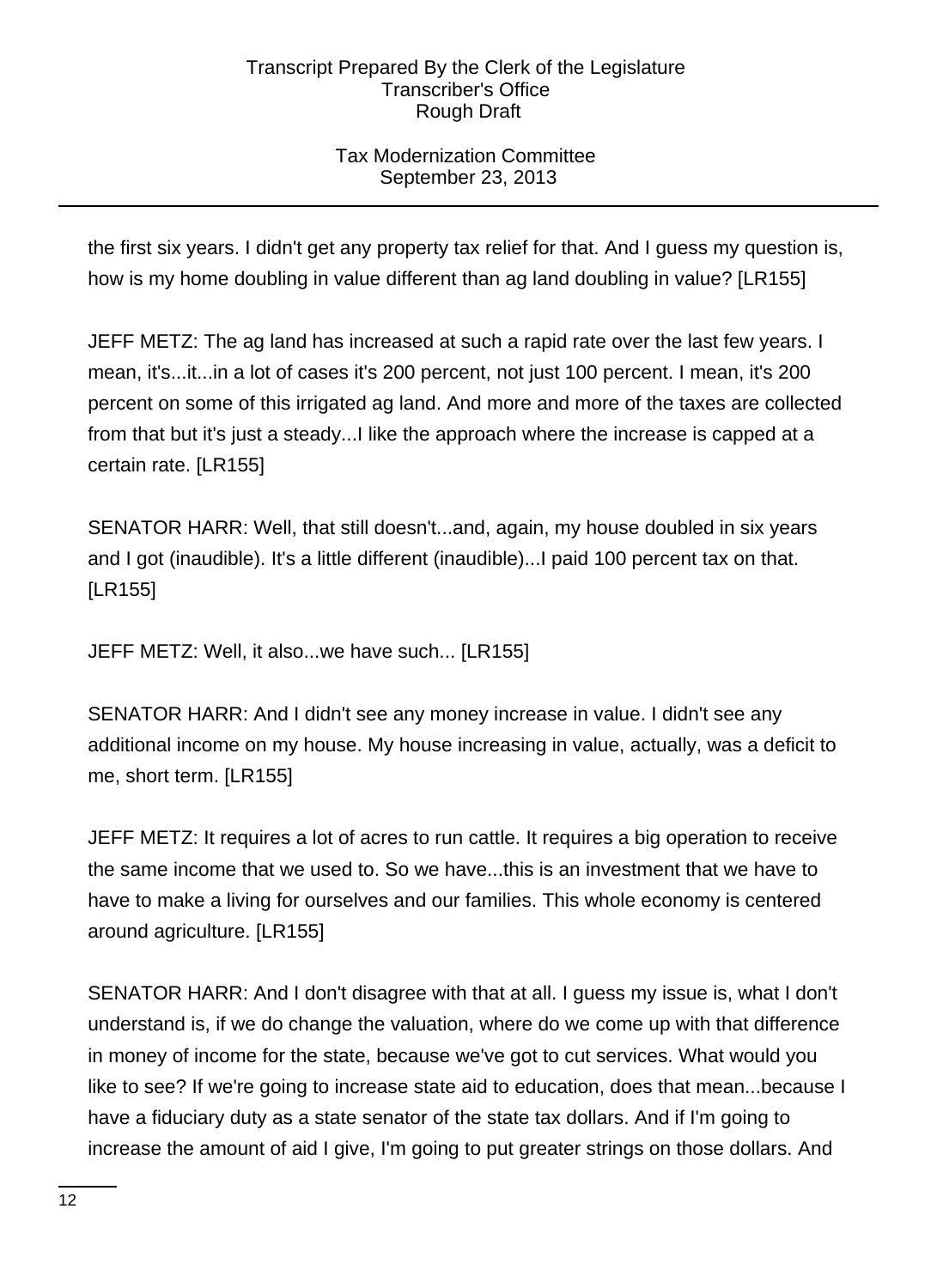# Tax Modernization Committee September 23, 2013

I'm going to make sure that the money is spent more how I want and maybe not necessarily the way a local community may want because, again, it's my fiduciary duty as a state senator. So I guess my question is, if we do move away from property tax valuation, are we willing...are you willing to see some of that power, that local control of your education--if education is 73 percent of the cost of your property taxes--to the state? [LR155]

JEFF METZ: I would like to see 73 percent of that cost be transferred to sales and income tax. [LR155]

SENATOR HAAR: Okay. But that would then go to...against the state coffers. [LR155]

JEFF METZ: I don't know how much local control our boards have anyway. [LR155]

SENATOR HARR: Okay. [LR155]

SENATOR HADLEY: Okay. [LR155]

SENATOR HARR: That's a good point. Thank you very much, I appreciate it. [LR155]

SENATOR HADLEY: Senator Schilz. [LR155]

SENATOR SCHILZ: Thank you, Senator Hadley. Mr. Metz, thanks for coming in. You're not done yet. (Laughter) I've got a couple of questions for you. We do this all the time, actually. And you'll want to piggyback off what Senator Harr said. All this ag land that you're talking about, is that the be-all, end-all to your agricultural endeavor? I mean, is that the product that you're putting out is the land? Or is the land an input into your product...your end product? [LR155]

JEFF METZ: Right. It takes the land to make a product. [LR155]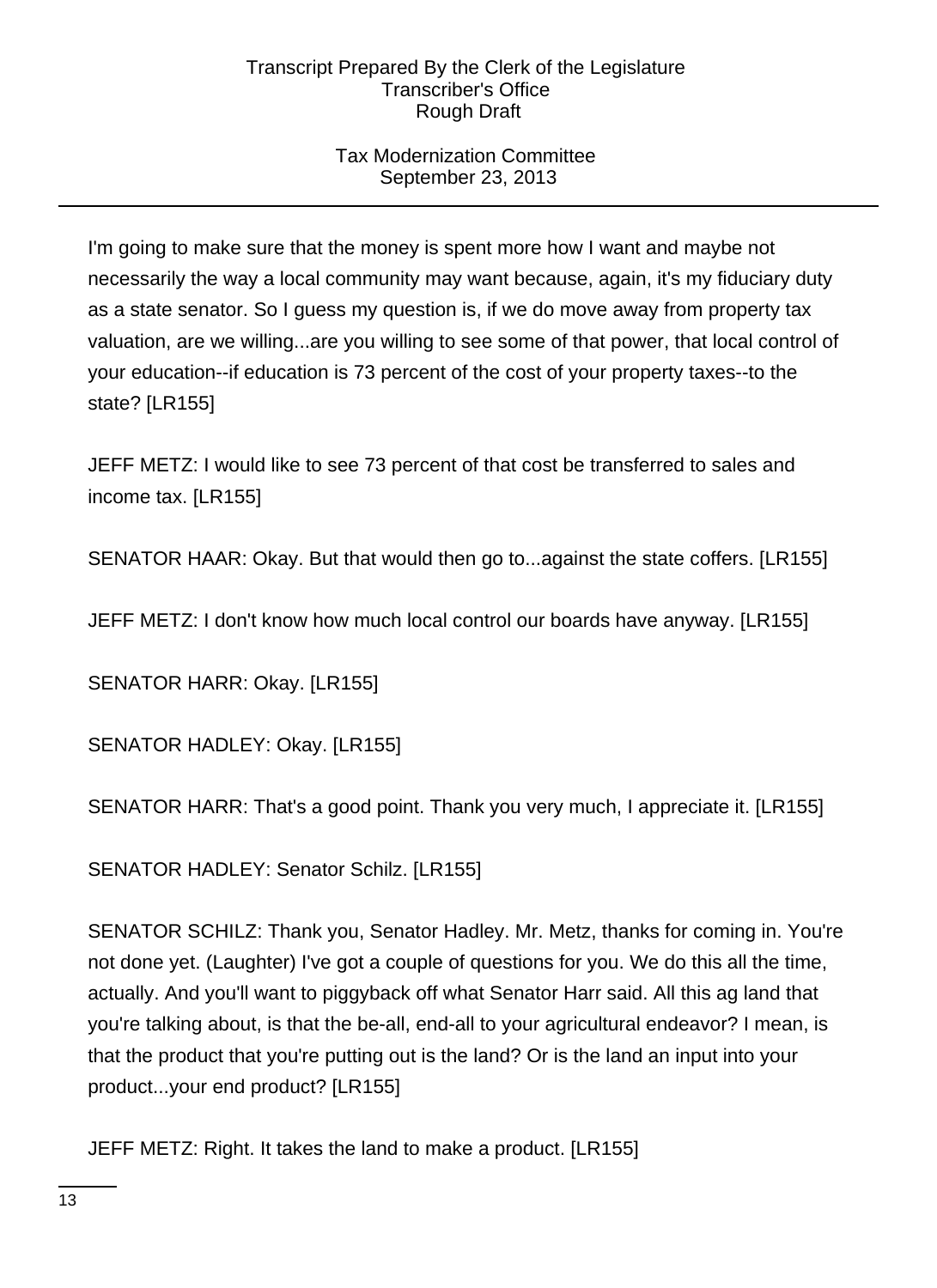# Tax Modernization Committee September 23, 2013

SENATOR SCHILZ: Right. And then the next question that I have for you: Do you own a house, as well? [LR155]

JEFF METZ: Sure. [LR155]

SENATOR SCHILZ: Do you pay 100 percent of that in property taxes (inaudible)? [LR155]

JEFF METZ: Yes. [LR155]

SENATOR SCHILZ: So what we're talking about here is two different things if you look at it. One is an input into a business endeavor that goes on. And one is an actual property tax on where you living and what you're doing, which you do the same as Senator Harr does. You pay the same on that as well, right? [LR155]

JEFF METZ: Right. We're...in the ag industry, we are takers. We don't get to set the price for our commodities. We get what they give us, you know, so we're not able to transfer or carry on any taxes that are incurred. [LR155]

SENATOR SCHILZ: Thank you, sir. [LR155]

SENATOR HADLEY: Okay, thank you, Mr. Metz. [LR155]

JEFF METZ: Thank you. [LR155]

SENATOR HADLEY: Next. [LR155]

STEVE ERDMAN: (Exhibit 4) Good afternoon. Thanks for coming out. Appreciate it. You guys get the big bucks for doing this (laughter) and I know what that's all about. My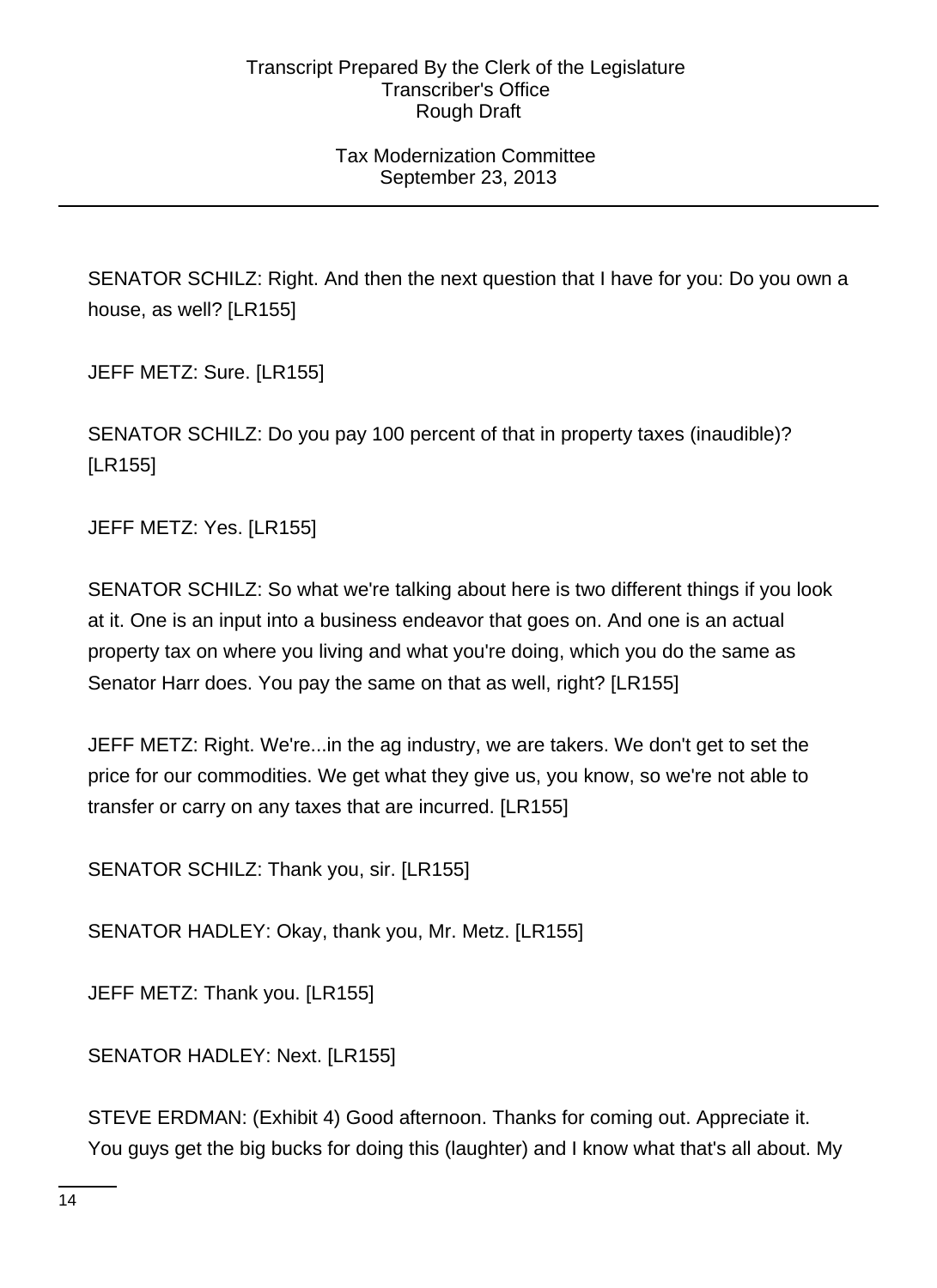# Tax Modernization Committee September 23, 2013

name is Steve Erdman, E-r-d-m-a-n, I'm from Morrill County. I'll piggyback a little bit on what Jeff said. Senator Harr, to answer your question, your real estate taxes on your house are too high also. Okay? So it's not because ag land is too high. I'll just put it in, it's too high for everybody. [LR155]

: Can you spell your name, please? [LR155]

STEVE ERDMAN: E-r-d-m-a-n. [LR155]

\_\_\_\_\_\_\_\_\_\_\_\_\_\_: Thank you. [LR155]

STEVE ERDMAN: Okay. For example, we had a couple that moved to Bayard several years ago from Texas, bought a house. Because they bought the house, the taxes was paid in advance. And the next year when the taxes came due, they had a few medical problems and they decided: Either we got to buy medication or we got to pay our taxes; which are we going to do? And they moved back to Texas. So when we have older-generation people that have to make a decision between property taxes and medication, our taxes are too high. So they're too high there. I read, for example, what you guys had written...what the committee had written, what they want to do and you said, if you have specific problems we should try to identify those, and if you have a solution, come up with those. And one of the things that troubles me just a bit about your goals is to remain revenue neutral. I think that in there lies the whole problem of taxation. We need to make cuts. Okay? We need not stay revenue neutral. Okay? There's got to be some cuts made. When the state balances their budget, they say, okay, we send money to cities, we send money to counties, and so we're not going to do that anymore, we're going to keep that money and balance our budget. It's time for the state to step up and make some cuts that really count instead of passing it off to us. So what happens is, you pass off that to us and then we, as commissioners or whomever else, we make the tough decisions because we see those people on the courthouse steps. We see them at church, we see them at the restaurant. And they say,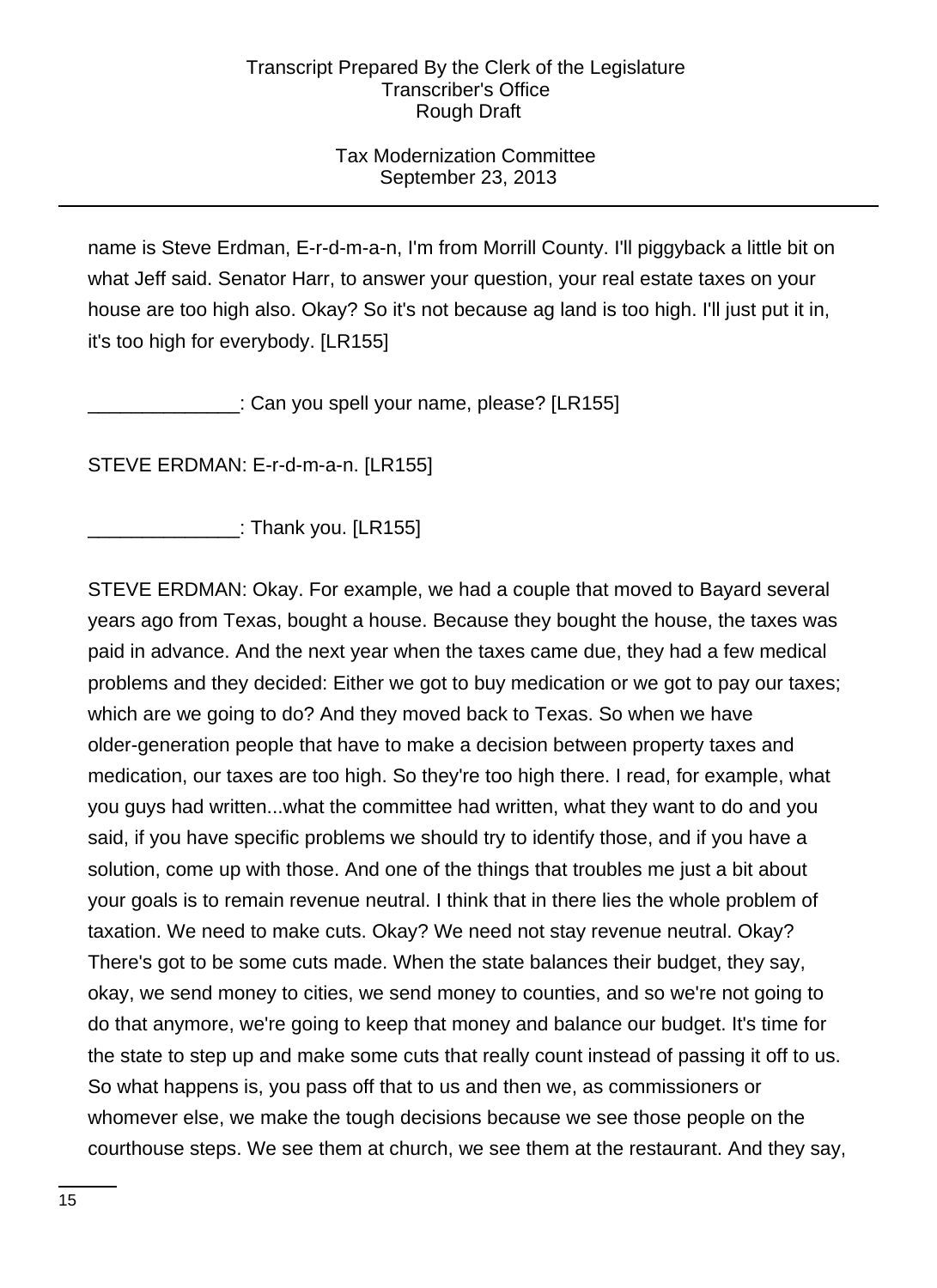# Tax Modernization Committee September 23, 2013

why did you do that? But when you pass that off, if you don't come to the local people, they never see you people. And so it makes a big difference on what kind of decisions we make. And so it's tough decisions. I put in the box what Morrill County pays on an annual basis the last two years to defend, protect, and prosecute people who break state laws. Okay? They don't break too many county laws but they do break a lot of state laws. And so we house those people in our jails, we pay for their dentist work, we pay for their medical bills while they're in there, and we pay all that. I told our sheriff, when they get sick, turn them loose. (Laughter) But the point is, \$641,000, or 21 percent of our tax asking, goes to defend state laws, it goes to protect people who...or to prosecute people who have broken state laws. That's 21 percent of our tax asking. Okay? That's astronomical. So I've heard many times that property tax is a local issue. It is a local issue but it is more costly because of state issues. And so it's not just a local issue, it's a state issue as well. And so, consequently, when we see all those things happen and we have to do all those unfunded mandates...and I have a list of those and...if you'd like to see them. I didn't make a copy for everybody but there's...they're too numerous to mention. [LR155]

SENATOR HADLEY: If you want to put it in the box, we will, certainly. [LR155]

STEVE ERDMAN: I already did. I put it in there. But anyway, the point is, you know, the things you talked about, the seven or eight things that you mentioned in your property tax valuation, Morrill County, last year, the valuation went up \$95 million. All of it...all of it but \$3 million was in irrigated ag land. We reduced the mill levy 4 mills. If you were a homeowner, dryland farmer, or have pasture land, your taxes for the county went down. And about 18 percent of the tax collected goes to the county. If you're an irrigated farmer, your taxes went up. It's disproportionate and we need to figure out a different way to value ag land. And I'm not saying that residential is okay either. It's too high also. And you talk about sales tax. Well, you have Banner County, Arthur County, and the other...Grant and some of those other smaller counties. They have no sales tax. So it has to be a wider sales tax, Senator Hansen. You got it right. And so we need to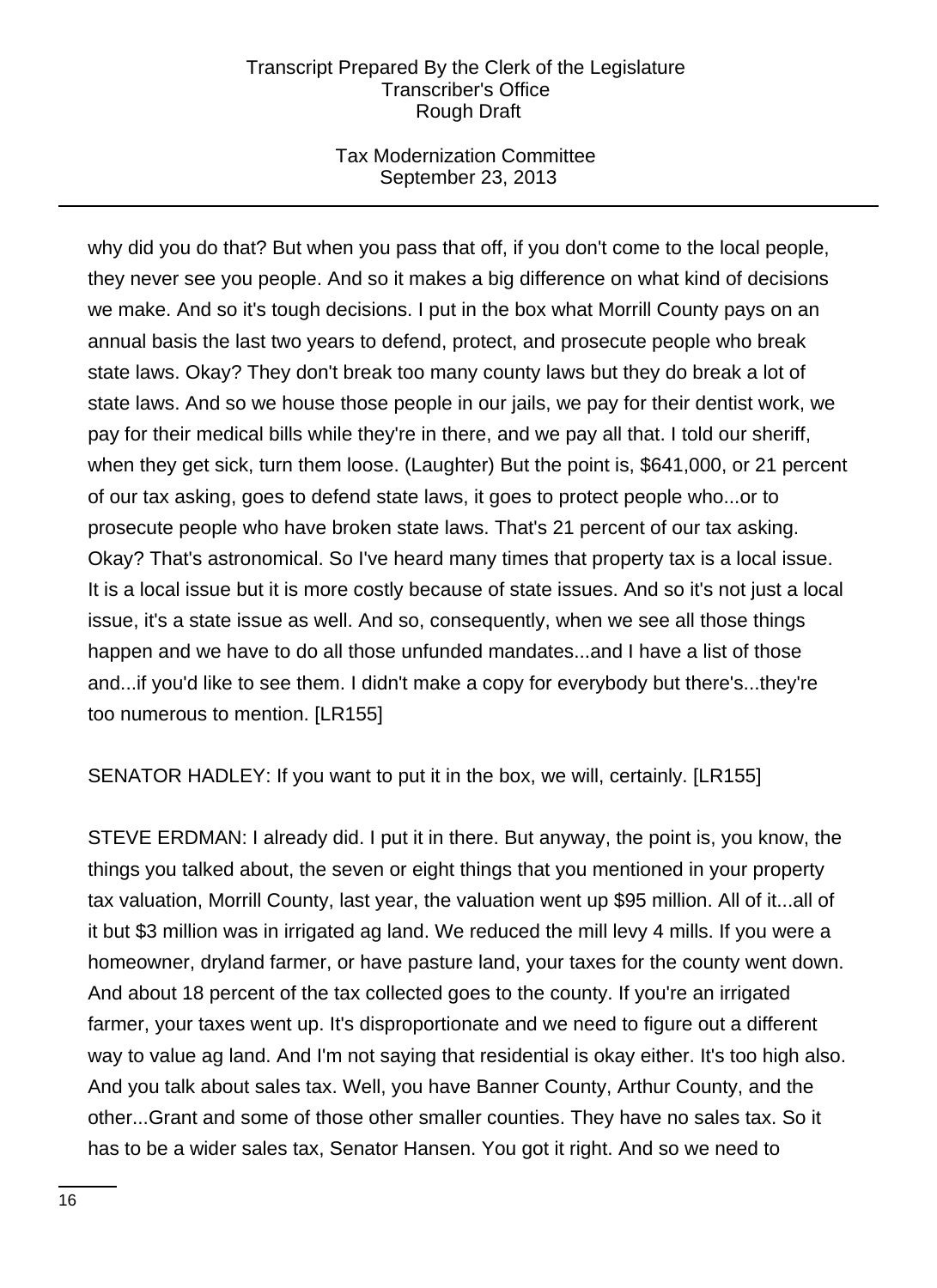# Tax Modernization Committee September 23, 2013

expand the tax base. So if the average farmer in Morrill County has 1,500 acres, if he owned 1,000 acres at \$3,000 an acre, that's \$3 million. He pays \$55,000 a year in property tax. If you could shift some of that burden from property tax to sales tax, he would have to spend \$793,000 at 7 percent sales tax to pay that same amount of tax. So we need to shift it to sales tax if it does really remove the property tax burden from the landowner. That's the question, really. And last but not least, at least I passed up an opportunity to talk about the Nebraska Department of Roads. Okay. [LR155]

SENATOR HADLEY: You have one minute left, sir. [LR155]

STEVE ERDMAN: Okay. We have a situation where we have the same number of employees at the Nebraska Department of Roads as we had in 1980 when we did all the construction. We did everything. We don't do any of that stuff, we have the same number. We have a quarter of a cent that's been taken from sales tax for construction of roads. I propose that you make the cuts necessary in the Road Department to get efficient. You take the quarter cent that has been designated for construction and you use that for property tax relief. It's time that somebody steps up and gets the Road Department in control. We're out of control on those number of people they employ and what they do. [LR155]

SENATOR HADLEY: Okay. Thank you, sir. [LR155]

STEVE ERDMAN: So with that, I'll finish. And if you have any questions, I'll try to answer them. [LR155]

SENATOR HADLEY: Questions? Seeing none, thank you, Mr. Erdman. [LR155]

STEVE ERDMAN: You bet. Thank you. [LR155]

SENATOR HADLEY: Next. [LR155]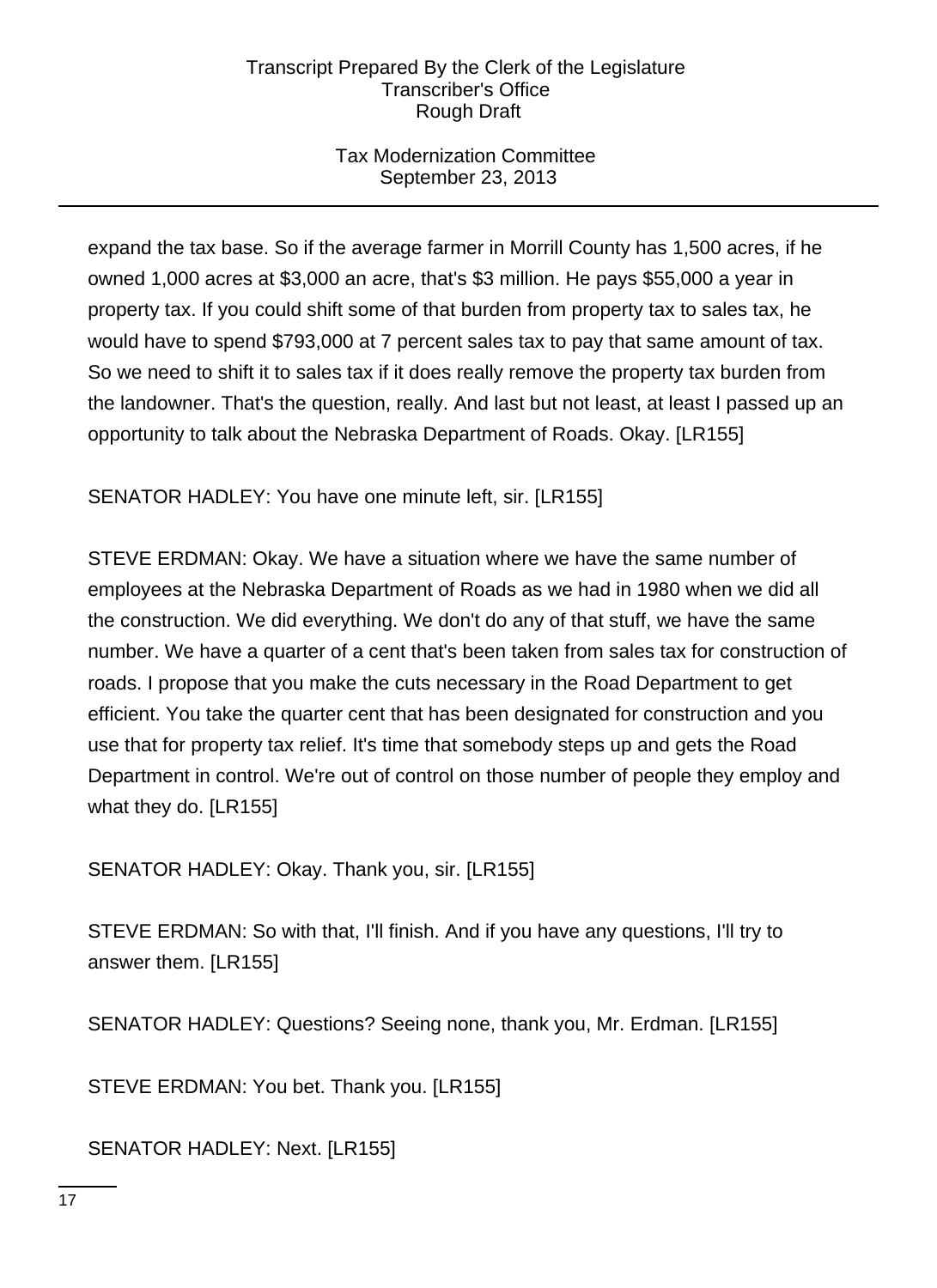Tax Modernization Committee September 23, 2013

GLENN PRICE: (Exhibit 5) I'm Glenn Price, it's G-l-e-n-n P-r-i-c-e, I live in rural Dawes County. I may have a solution for some of your problems. But I was concerned when I read some of the Tax Modernization papers that came in the paper and other ways, in e-mails, and I only saw a couple of sentences on intangibles tax. And I really want to know why we're not considering intangibles tax or tax on stocks because I don't believe that people that own agricultural land or business buildings or stocks expect to lose money. They buy them for the same reason. And the people that buy land and farm, like I do, or buy a business, I participate. I buy a stock, I don't do anything. I just hope it goes up, you know, and complain that the CEOs are making too much money. And, you know, in farming and in the oil business, too, when a well dries up in one location, you go to another location and dig another hole. Nebraska's richest person pays no yearly tax on his stocks. If he's worth \$30 billion--and I think it's more, I don't know; this is a few years ago, doesn't make any difference--but using the tax rate that's on our land, my land, is 1.697 percent of the assessed valuation. And if the assessed valuation is 70 percent, then I changed the real value of the land. And so it comes out to 1.1 percent of the value goes to property tax. On \$30 billion, that's \$330 million. That's quite a bit of money. I thought it was \$100 million and I was going to give each county an extra million dollars. But it's quite a bit bigger than that. And I realize nobody wants to pay taxes. But an intangibles tax seems to me to be a big exclusion from property that people have and hope to make a living on. In my travels, I've managed agricultural cooperatives in Texas, Kansas, and Nebraska. And every place I've been, when I talked to the area's richest farmer, I think every one of them made their money in the stock market. Very few of them made their money in agricultural production. Now agriculture gave them a big lump sum and they were able to use that money and put it in the stock market and made money that way. And the other thing is that I can tell you to the penny what the value of my stock is on December 31. But there's nobody who can tell me what the value of my land is worth to the penny or even to the nearest \$100 in December 31. Now I don't know whether the exclusion is political or whether it's practical. I've asked quite a few people, you know, why we're not doing this. And I haven't really received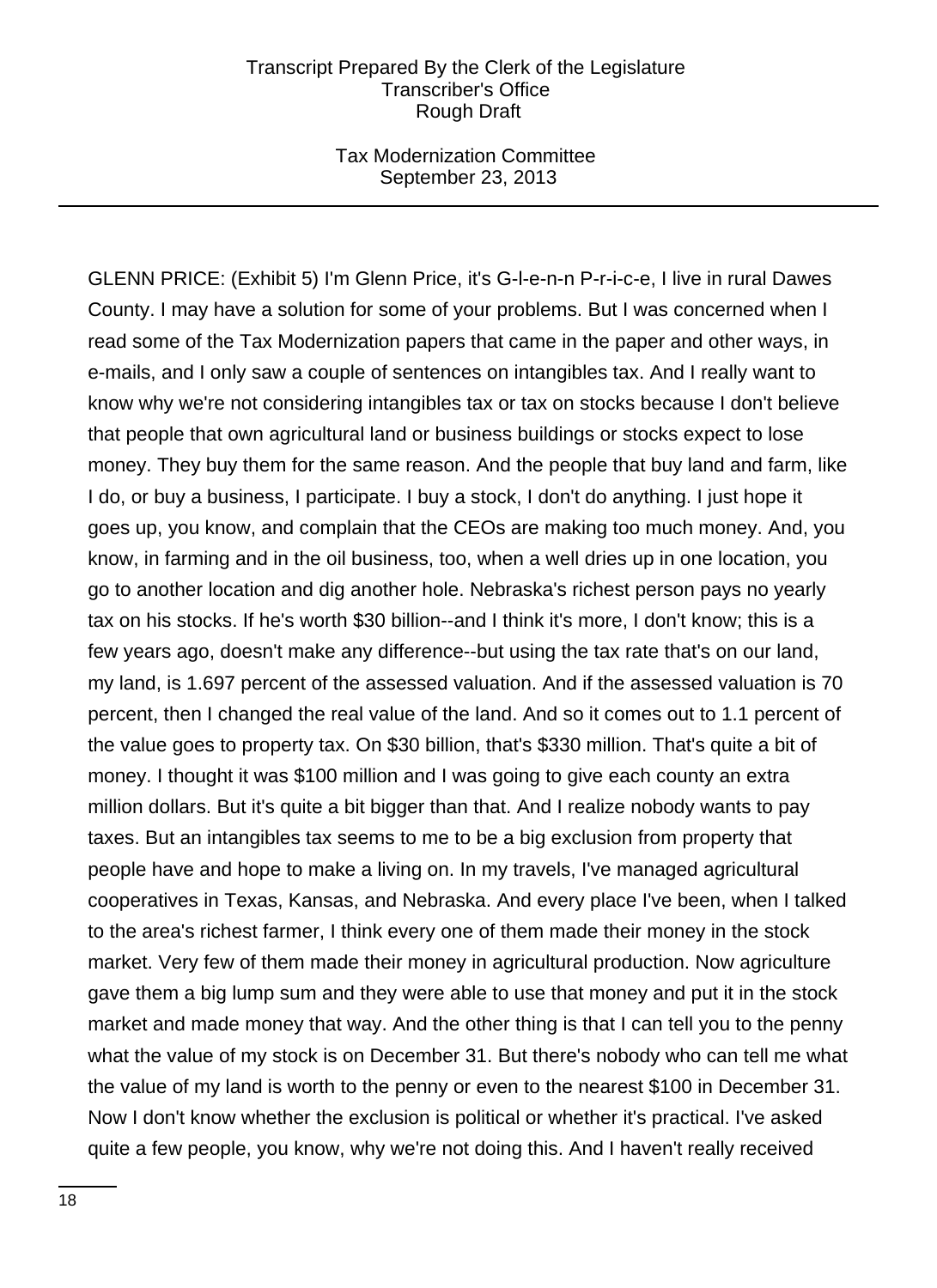# Tax Modernization Committee September 23, 2013

what I consider a good answer. I think we've all heard the expression, "land poor," but we've never heard--or I haven't heard--an expression, "stock poor." You know, stock is way more liquid than land is. So I think that this, you know, may be a new source or something, but it should be considered if we're going to try to equalize the tax burden for all Nebraskans. [LR155]

SENATOR HADLEY: You have one minute left. [LR155]

GLENN PRICE: Thank you. [LR155]

SENATOR HADLEY: Mr. Price, I'll see if I can give you a reason. One of the concerns when we have taxes is mobility. The person you're talking about is Warren Buffett. [LR155]

GLENN PRICE: Sure. [LR155]

SENATOR HADLEY: I would guess he could move 5.3 miles to Council Bluffs, Iowa, and not pay it because he is completely mobile to move wherever he wants to and take whatever he has. So you have to be careful. It would be a great idea if we could force everybody to continue to live in Nebraska. But you have to be concerned about the mobility of people to move in that kind of situation. I only give you that as a possible reason. [LR155]

GLENN PRICE: Sure, and I appreciate that. You know, people say, well, they could put it somewhere else. There's a...and that's probably true. But UBS got sued because there was so much money in Switzerland from people trying to avoid taxes. You know, and with the technology that we have today, you know, we can find most of it. And, you know, what would everybody in agriculture do if they sold all their land and bought stock? I mean, then you wouldn't have anything. I mean, somebody would have to have the land, you know, but they're not going to...I don't know that...I'd like talk to Warren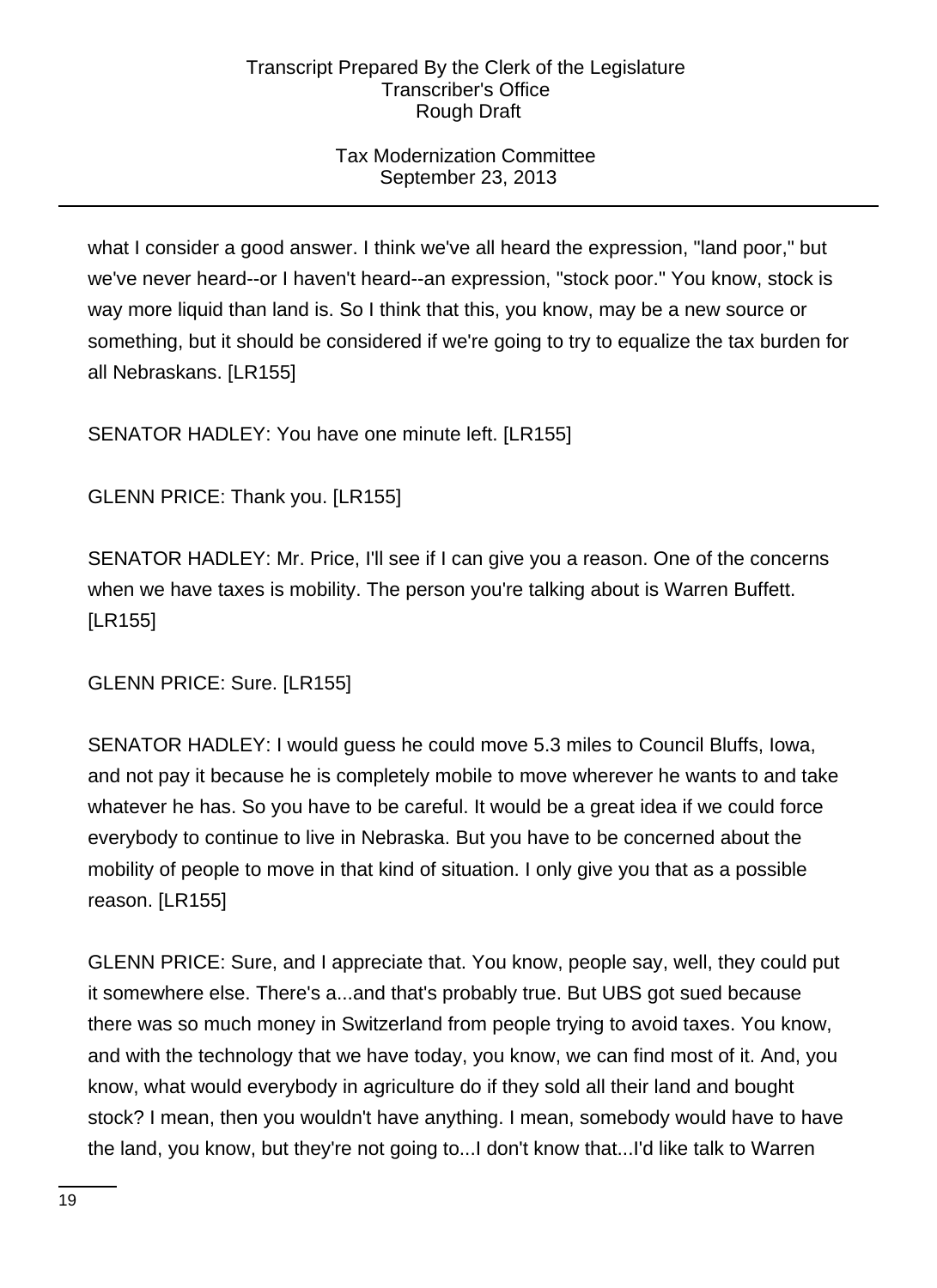# Tax Modernization Committee September 23, 2013

Buffett because I think he's a pretty interesting person. You know, he... [LR155]

SENATOR HADLEY: Sure. Any other questions? Seeing none, thank you, Mr. Price. [LR155]

GLENN PRICE: Okay. Thank you. [LR155]

SENATOR HADLEY: Next. [LR155]

JAMES O'ROURKE: (Exhibit 6) I'm Jim O'Rourke, O-'-R-o-u-r-k-e, I live south of Chadron. Property tax funds 40 percent of the Chadron Public Schools' budget. Fifty percent of that property tax is paid by 10 percent of the population of Dawes County, and that's farmers and ranchers. We talk about...we've always talked about a three-legged stool for funding public entities: sales tax, income tax, and property tax. We really ought to be talking about at least an eight-legged stool of those sources from state revenues: state income tax, state sales tax, gas tax, corporate income tax, the other categories of state taxes, as well as three local taxes being: property tax, inheritance tax, and local sales tax if local entities choose to do that. If 40 percent of the school budget is paid by property tax, we've got a very lopsided stool here, folks. We've got seven legs that are pretty short and we've got a stool that's not very useful. I read your options and issues that you developed and I commend you for that. I think it's a very nice list and a very good starting point. Unfortunately, I see a document full of discussion about potential exemptions and credits. And I think we need to be careful about that. I'm really concerned about those exemptions and credits that you list in there that regard everything from property tax, all four issues that you deal with there: property tax, sales tax, individual income tax, and corporate income tax. At issue, as Dr. Winchester said a little while ago, our issue in Dawes County is funding of the public school system. And I would urge you that any modernization of the Nebraska tax system which reduces taxes on any state revenue sources will result in an increase in local taxes, which is what? Property tax paid by farmers and ranchers. It's essential that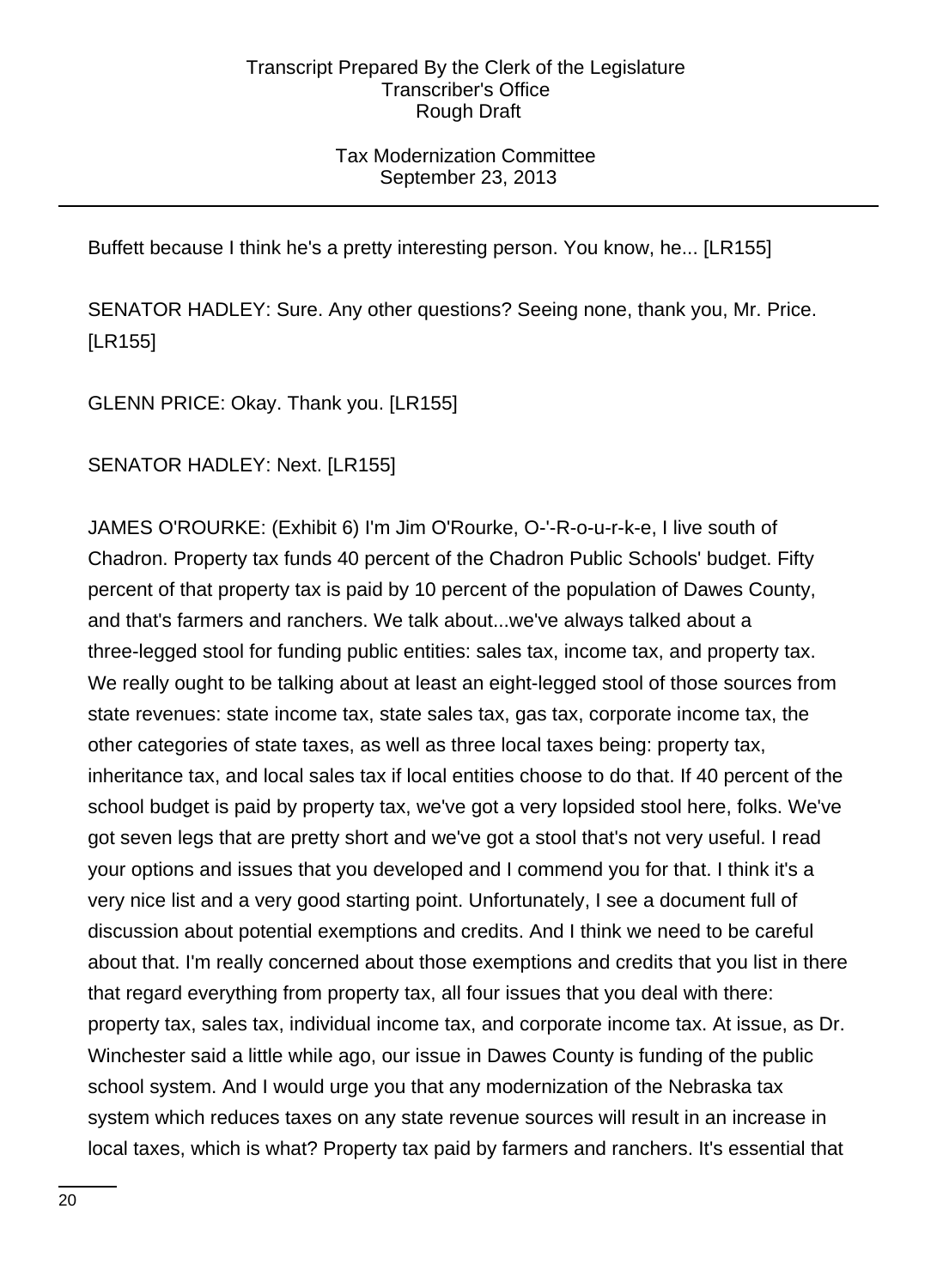# Tax Modernization Committee September 23, 2013

state revenue sources pay a larger share of that Dawes County school system budget. Any reduction in state-collected taxes with a resultant increase in property taxes will be impossible for farmers and ranchers, as you've heard other people say today. As an example, in Dawes County, in addition to the school system being funded 40 percent by property taxes, there was a school bond issue floated last year. That school bond issue was soundly defeated by the taxpayers of Dawes County simply because they could not shoulder any more taxes. I might also like to point out, I have a bit of a problem with this term "state aid." That's not aid, folks. That is taxpayers' dollars that has been loaned to the state to be returned to fund state entities which those taxpayers have agreed to support. It's not a gift from the state, it's taxpayers' money. And I'd really like to see that term "state aid" thrown out the window and call it what it really is. The modernization of the Nebraska taxation system must not only accomplish equity in collection--and that's what you've all talked about here today and a lot of people have--but we also need to be concerned about equity in redistribution of those collections to the entities the taxpayers have agreed to support. Now I realize that's another issue beyond your committee here. But I think we need to be concerned about that as you discuss this whole issue. Thank you very much for your time. [LR155]

SENATOR HADLEY: Questions? Senator Nordquist. [LR155]

SENATOR NORDQUIST: Thank you, Mr. Chairman. And thank you for being here, Jim. One of the...we've heard a number of testifiers address the concern of property taxes. Would you be inclined for us to support some sort of a policy change that would put the dollars up front to K-12 districts, increasing state aid, increasing aid...putting aid back to counties and cities to help them meet their budget needs, to reduce property tax levies, or something on the back end, in terms of credit, or increasing their property tax through the credit fund or income tax credit to make up for property taxes? Which way do you think we should be addressing this problem, on the front end or on the back end? [LR155]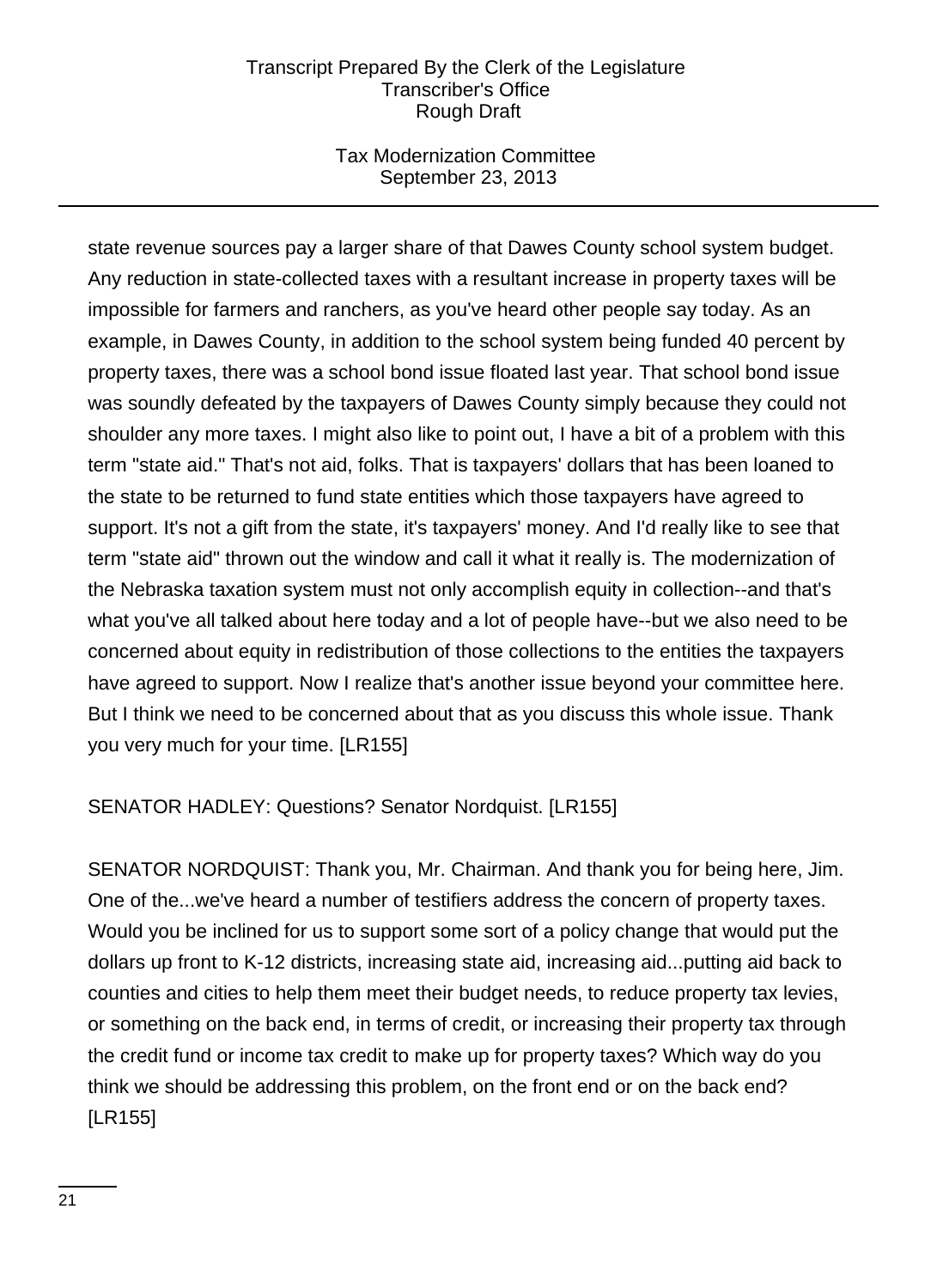# Tax Modernization Committee September 23, 2013

JAMES O'ROURKE: Yeah. Good question. I think I lean toward the front end. But I'm a bit concerned about a property tax credit. Now I can sit here as a rancher and as a landowner and say, yeah, I would like a credit, I would like an exemption. But wouldn't we all? I think if we're going to address this issue of equity, we all need to be concerned about what is a credit, what is credited, what is exempted. So we all need to come to the table willing to give up but to make sure that those taxes that we do pay...that's the biggest concern to me is that those taxes that are collected are coming back to support the institutions that we've agreed to fund. [LR155]

SENATOR HADLEY: Yes. Senator Harms. [LR155]

SENATOR HARMS: Thank you very much, Jim, for coming. You talked a little bit about exemptions. We have...we give about \$4.4 billion worth of exemptions. Would you be willing to give up some of those exemptions to then fund education appropriately to take care of the rural issues that we have with the state aid formula because, quite frankly, if we took the exemptions or part of those exemptions, we could deal with the tax structure. [LR155]

JAMES O'ROURKE: Right. [LR155]

SENATOR HARMS: But the issue of it is, it does have impact on you in the agricultural world. So there's some give-and-take here and we could take care of some of this pretty easily. What are your thoughts about that? [LR155]

JAMES O'ROURKE: Yeah. The biggest exemptions I see in the documents you laid out, as well as those from OpenSky Institute, are...is the sales tax exemptions. I think that's a big issue for you to look at. [LR155]

SENATOR HARMS: Thank you. [LR155]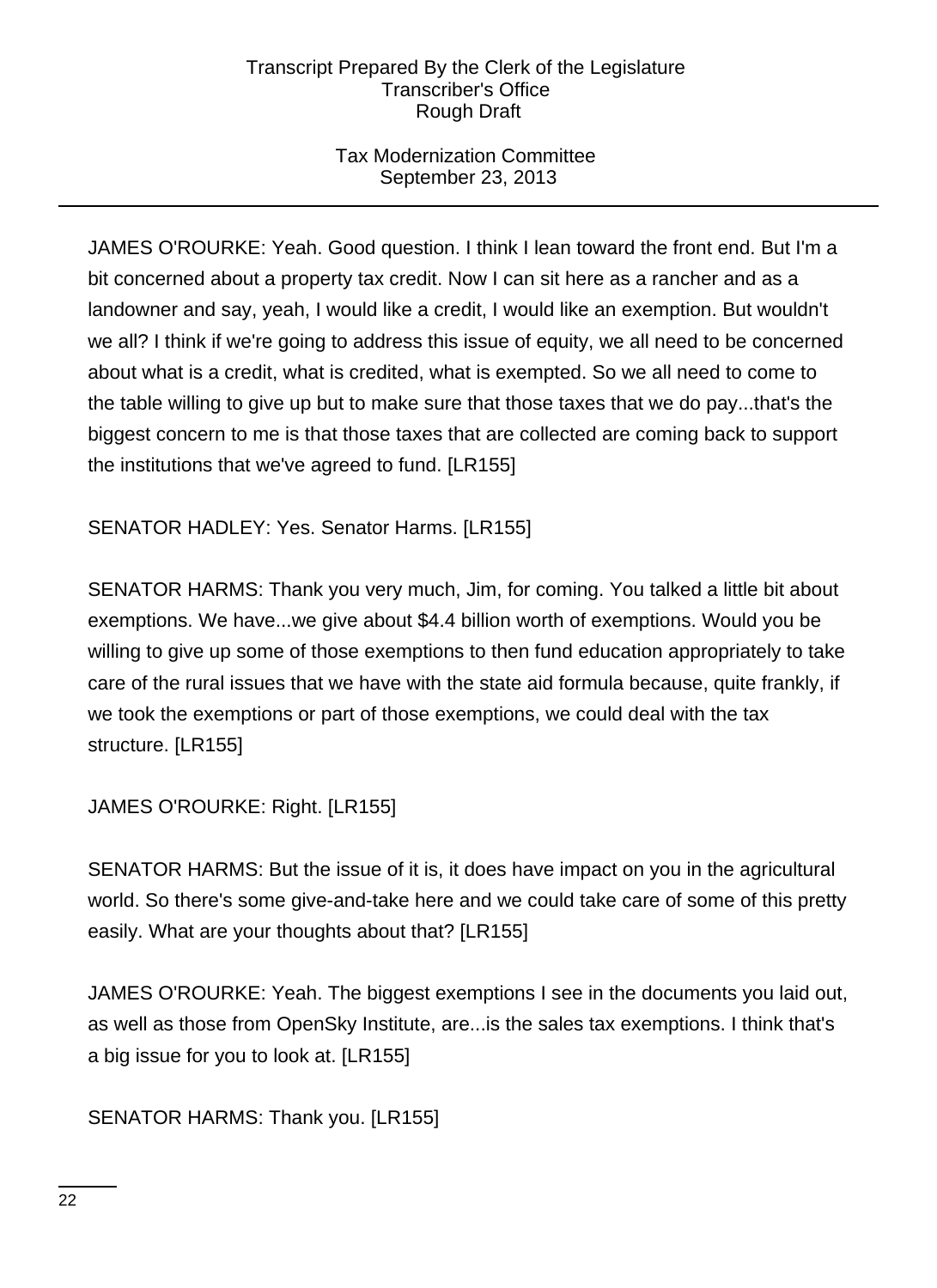# Tax Modernization Committee September 23, 2013

# SENATOR HADLEY: Okay. Thank you, Mr. O'Rourke. Next. [LR155]

MICHAEL PICKINPOUGH: My name is Mike Pickinpough, P-i-c-k-i-n-p-o-u-g-h. I'm not a farmer, I'm not a rancher, I've never been in the industry. Since I was 17, I've worked and carried a lunchbox and "drawed" a paycheck, which I think is important to note because there's probably 27 percent of the people out there that draw a paycheck and carry a lunchbox that don't have anything to do with agriculture. I like some of the offers you have for Social Security income but I do think you need to raise your limit on filing joint. I think it needs to be around \$125,000 range because medical expenses, property tax, question marks on what you're going to pay every year, keep going up and up. And I'd like to mention property taxes. Back in the '80s, I think it was '85, I think the senate, or excuse me, the state Legislature adopted the Marshall Taft (phonetically) computer program, for lack of a better word. We still have the ability to protest our taxes. And I have about a four-inch stack of protests I've done since I've owned property in Scotts Bluff County. I didn't think it would be appropriate to bring that. But the end of the protest comes and the assessor can no longer do anything for me because it can't get the parameters in the computer. Whatever she puts in has to match the computer. So my question is, why do I even have the right to protest if I can't get the computer to agree with the assessor? Right now, the assessor has made a decision that all residential property taxes are going to be 100 percent replacement cost. She told me that the state Legislature passed that. I get the Unicameral when you guys are in session all the time. I don't remember reading anything about that in the last three years. So my question is, give our...if we're going to have...what we got, 92 or 94 counties in Nebraska? We have all that administration expense and yet we can't argue with the computer. Why is that? Another thing, I wrote my senator three years ago, Mr. Harms, about the possibility of charging people a tax or a tariff, if you will, that have permanent jobs in Nebraska and reside in another state, such as Wyoming. Out of 400 people that I work with, nearly half of those individuals have a Wyoming residence and have permanent jobs in Nebraska because they want to avoid paying the taxes in Nebraska. I realize it is a constitutional issue. I realize it could be considered taxation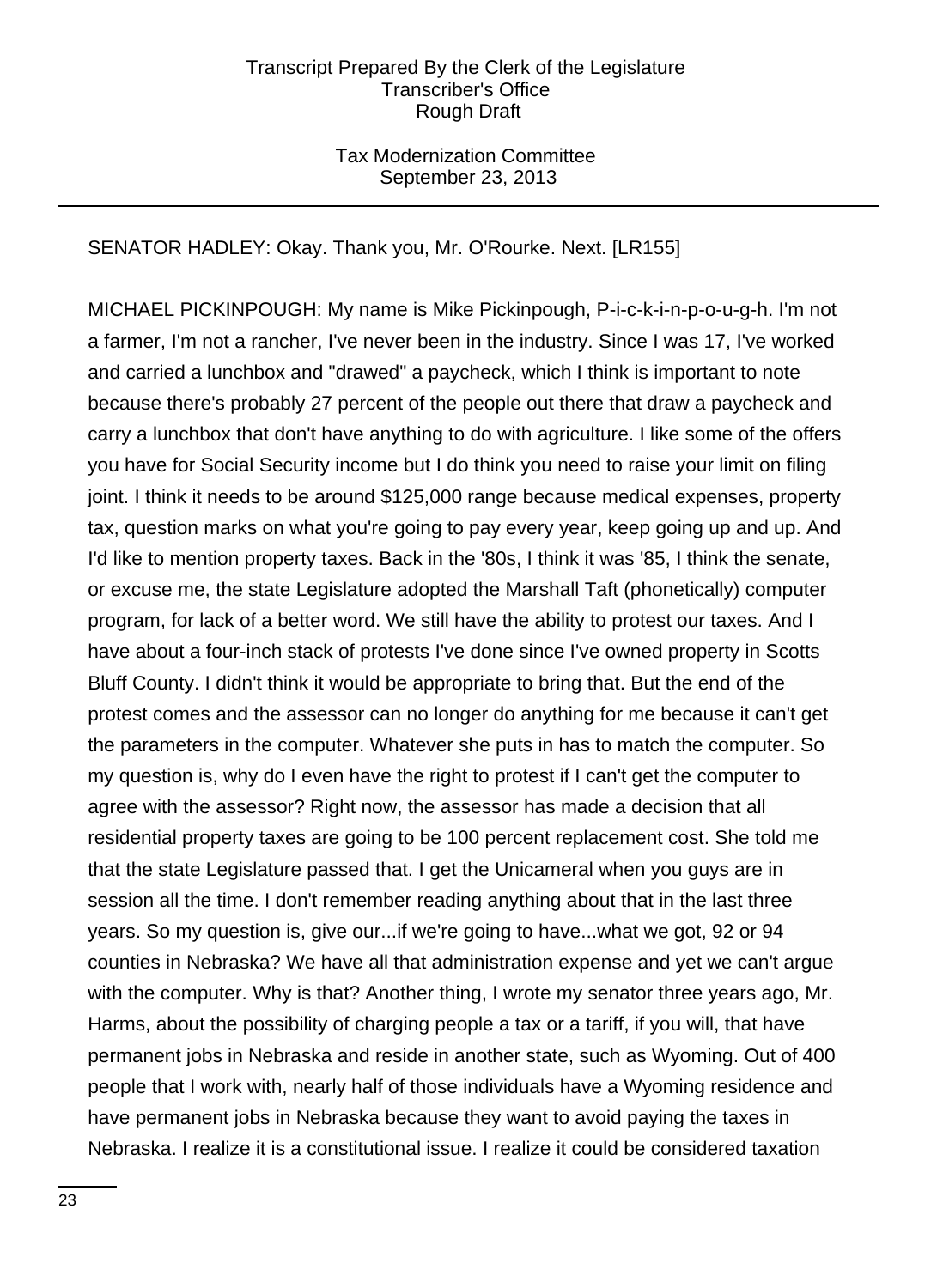# Tax Modernization Committee September 23, 2013

without representation. But we don't have a problem charging the truck drivers the time and the mileage that they're in, in various states within the Midwest. Why do we have a problem getting bona fide tariff or tax money from the individuals that use our infrastructure and don't pay anything? And that's all I have. [LR155]

SENATOR HADLEY: Are there questions? Seeing none, thank you, sir. [LR155]

MICHAEL PICKINPOUGH: Uh-huh. [LR155]

SENATOR HADLEY: Next person. [LR155]

BRIAN COPSEY: I'm Brian Copsey, B-r-i-a-n C-o-p-s-e-y, I own JBC in Gering, Nebraska and I'm also on the board of the Nebraska Petroleum Marketers and Convenience Store Association. And I do not envy the task that you guys have at hand. As has been well stated, nobody likes taxes. Any tax is too much. But it's about equity. And one of the things that I want to make sure we address is, if there is a reduction in the property tax, where is that money coming from? And the one thing that I know has come up before is an occupational tax. And I want to argue steadfastly against that, is that that is double taxation. That is, my business pays a significant portion of taxes to be in business, to register with the state of Nebraska, to provide services, payroll taxes, those types of things, sales taxes for convenience stores, sales taxes for the items sold. And then to incur another tax on top of that would be unfair. In the Omaha metro area, you mentioned Warren Buffett could move five miles. We see a significant revenue shift whenever we adjust those revenues or those tax dollars at the convenience store level. Those dollars go to Council Bluffs. And it is...I don't have those numbers in front of me but it is significant. So I just wanted to make you aware of those situations, that it does impact our business, even out in western Nebraska. For years, we had many people that would always want to go to Torrington for fuel because it was cheaper. So I just want that to be considered as you guys visit about this. [LR155]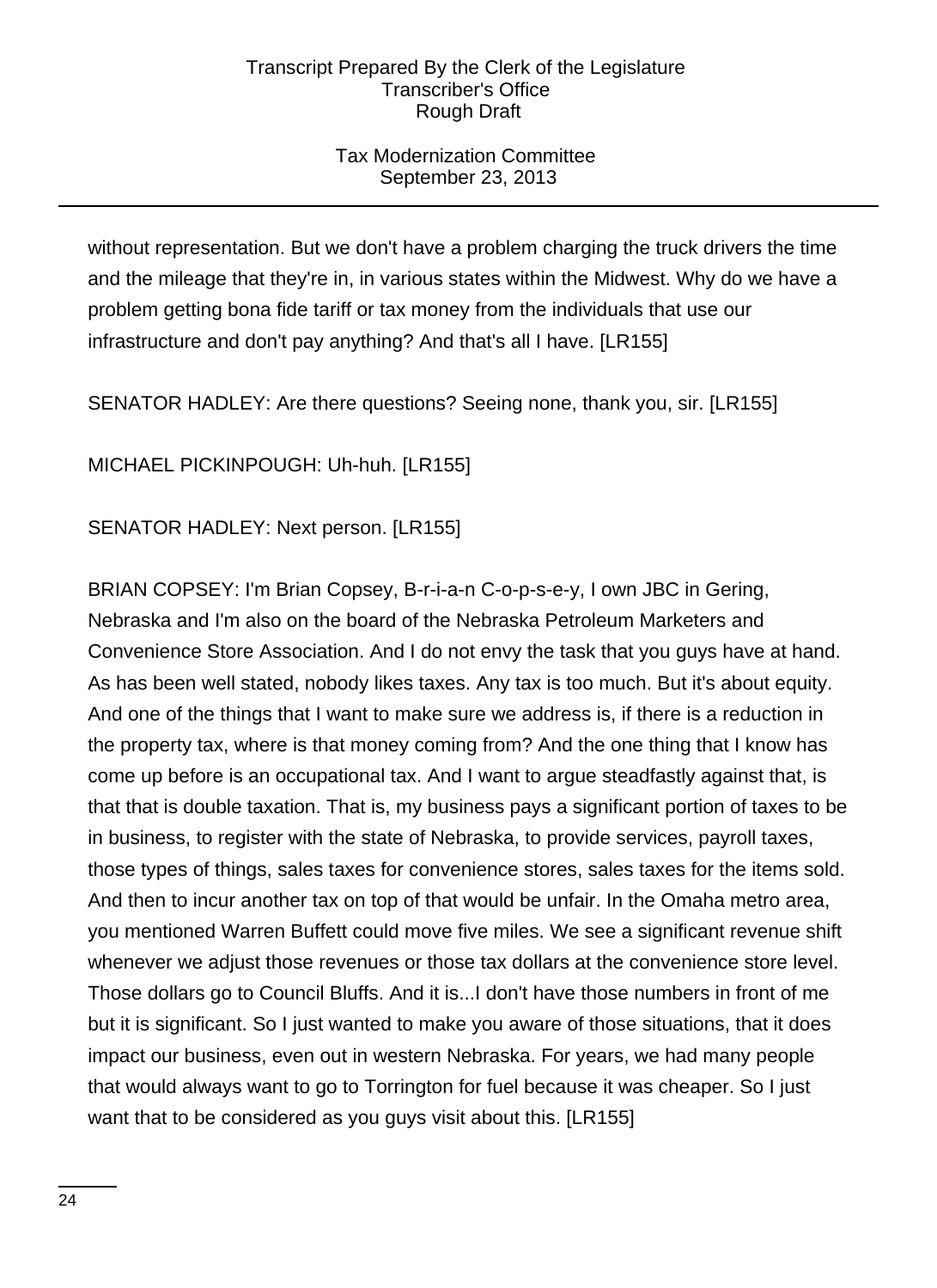# Tax Modernization Committee September 23, 2013

SENATOR HADLEY: Are there questions for Mr. Copsey? Well, certainly, I think, in the five years I've been in the Unicameral, the term "border bleed" has been used a lot. The idea of a lot of our population is close to borders. And it is something every state looks at when you're doing taxation, is the mobility of citizens to do so. Thank you for your comments very much. Next. [LR155]

CHRIS GARRETT: Hello. Thank you for taking time and making the effort to look into these problems. My name is Chris Garrett, that's G-a-r-r-e-t-t. We farm and ranch west of Chadron. We have three daughters, all in the Chadron school system, and we are ardent supporters of the schools and its programs. However, I do feel as though the property tax that we pay is unreasonably high. I really don't claim to know all the ins and outs of this tax code. But I do understand enough to know that for dryland crop ground and pasture grassland, the amount we can earn versus what we pay is incredibly high. We run about 2,400 acres; 1,800 acres of that is grassland. We are totally dependent on the weather. In the past 10 to 12 years, we have faced far more years of drought than we have had wet years. Some of these years have been far worse than even some of the famed Dust Bowl years. Last year, alone, we put up exactly 28 bales of hay off 400 acres of cropland. The last three years, we've had to make the decision to cut all of our wheat, which is our only cash crop, and we cut that for hay to keep the cows together. Last year, the USDA set the pasture grass loss in Dawes County at 85 percent loss. This year, the loss was appraised at 75 percent. I say all this, simply, to illustrate the fact that raising a crop or growing grass is a high-risk endeavor. The one thing that we can always count on, however, is that property taxes will go up. I'm urging you to consider looking at what the ground can produce or the number of cows that could be raised per acre and taxing that number. Our like sales where we're at, are highly suspect with recreational lands, investors, borrowed sales from other counties, or even assigned values being placed on the roster for figuring out valuations. Even with historically high cattle prices, we cannot make any money on \$750 to \$1,000 pasture ground that someone will come out and buy for an investment or to shoot an elk off. So when they say that our land is worth those amounts, well, I guess it might be, but only if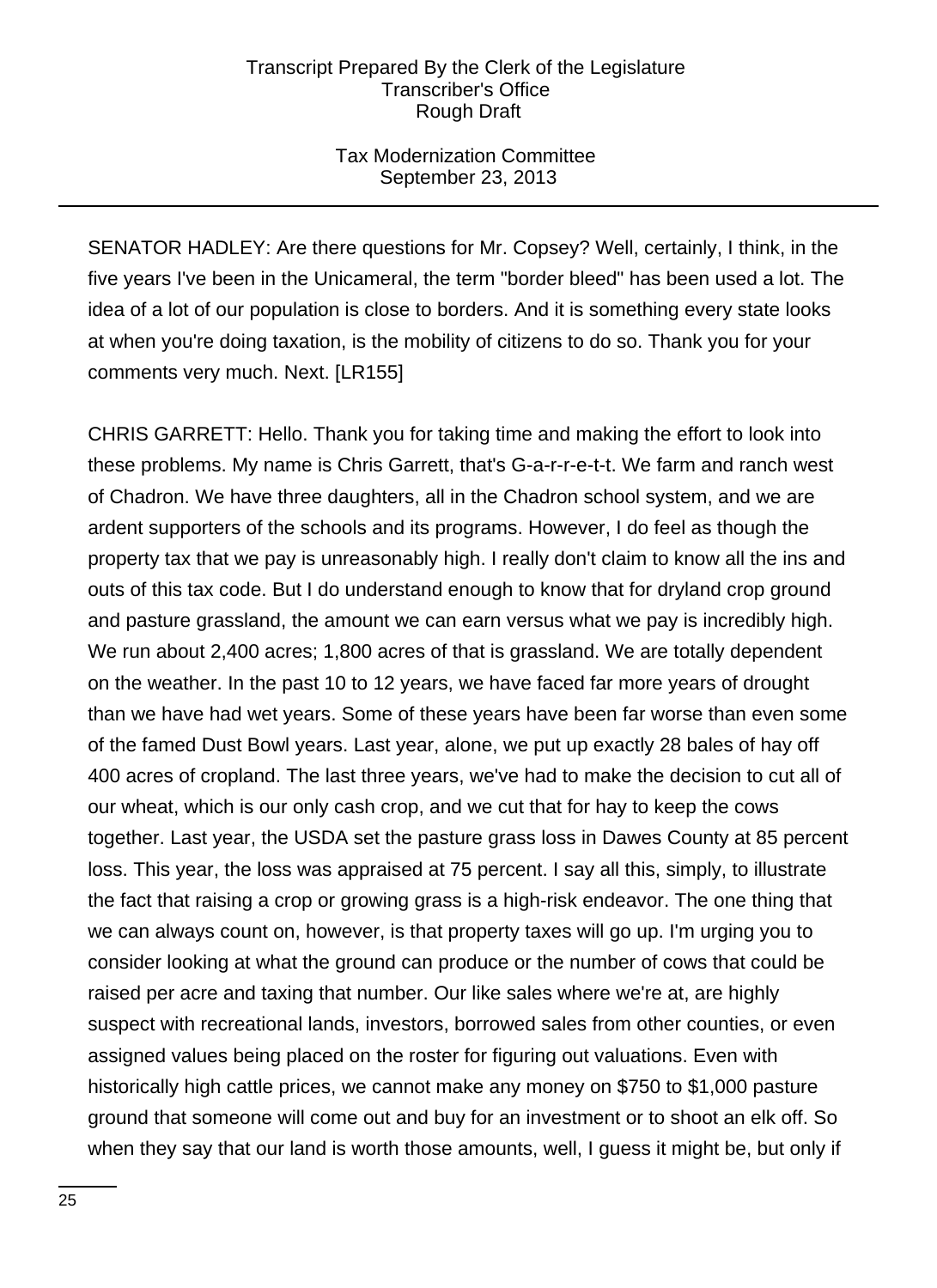# Tax Modernization Committee September 23, 2013

I sell it--and I never plan on doing that. So for me and my family, the only thing that we can value is what we can raise off that land. The states that surround Nebraska have property tax placed on their acres so much cheaper than we do, it really ties our hands when trying to compete with other producers. These other states also have tax breaks when buying other inputs that we don't. I feel that our rural counties that are dominated by pasture land are really being yoked with a much heavier load than is fair. There are some years when we pay close to 10 percent of our total income in property taxes and then turn around and face income and sales taxes also. I highly doubt that any main street businesses face that kind of heavy load. I thank you for your time and I urge you to help our Nebraska cattlemen to continue to be successful and competitive. [LR155]

SENATOR HADLEY: Thank you, Mr. Garrett. Seeing no questions... [LR155]

CHRIS GARRETT: Okay. [LR155]

SENATOR HADLEY: ...I appreciate your coming down, Mr. Garrett. [LR155]

CHRIS GARRETT: Yep. [LR155]

SENATOR HADLEY: And we drove through a lot of rain on the way out here, so maybe... [LR155]

CHRIS GARRETT: It's kind of hard to complain about a drought today, yeah. (Laughter) [LR155]

SENATOR HADLEY: Next. [LR155]

MARK HAYNES: (Exhibit 7) My name is Mark Haynes from Dawes County, M-a-r-k H-a-y-n-e-s. The main issue, I guess, that I would like to deal with is on the property taxes. Looking back the last 12 years that the valuation changes on ag land statewide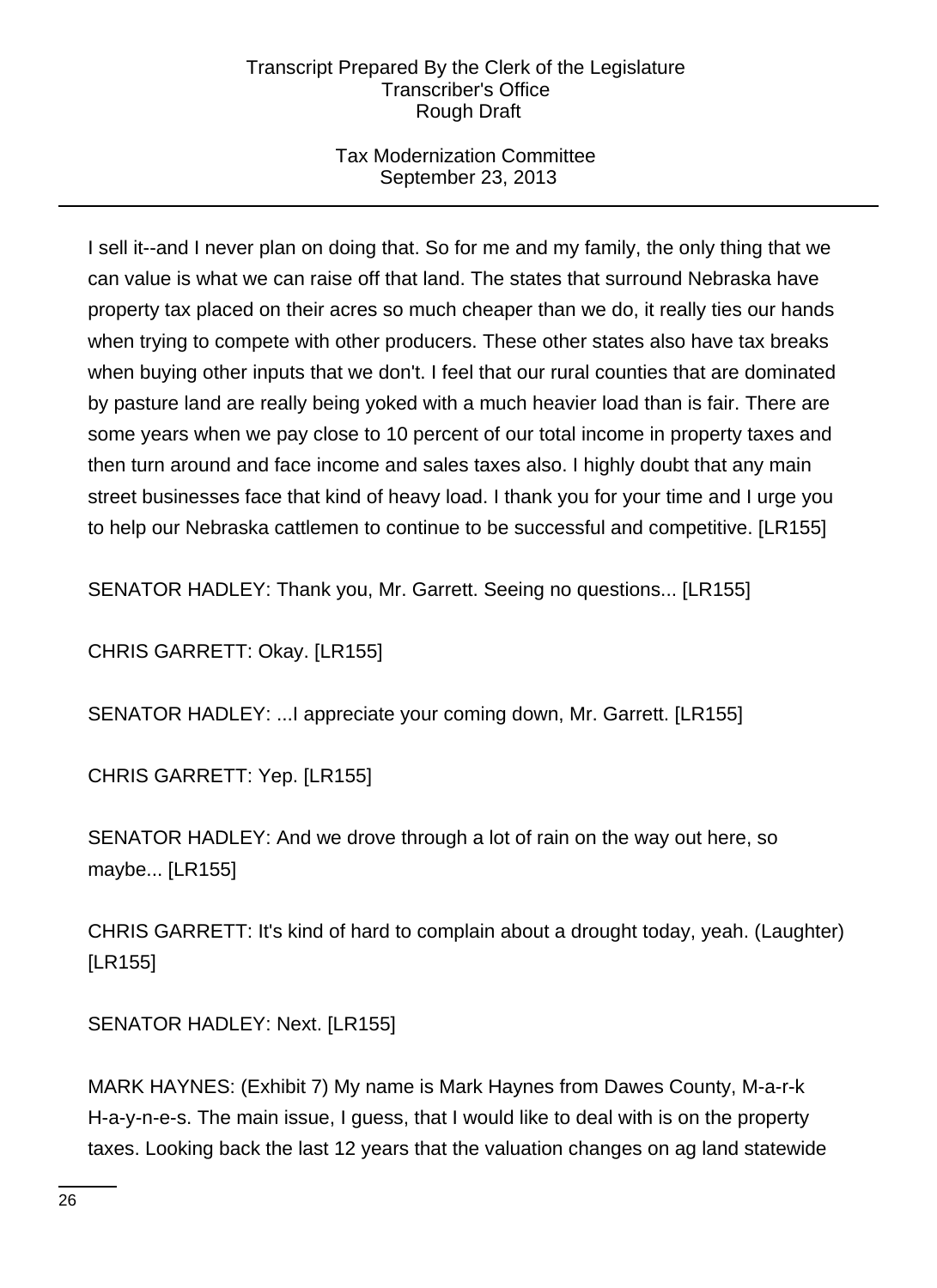### Tax Modernization Committee September 23, 2013

has gone up 8.94 percent. The state's total valuation has gone up 5.64 percent through that same time period. For 2013, ag land valuations have gone up 22.8 percent statewide. And out of the \$13.5 billion total state increase in valuation, ag land represents \$11.1 billion of that increase. By adding all the real estate, ag improvement farm site, agriresidential personal property, it will nearly equal 40 percent of the state's total valuation. Meanwhile, the population of the living on the farms has dwindled significantly. Yet for the purposes of funding education, you have about 5 percent to 6 percent of the population supporting 40 percent of the schools' funding. We know that property tax is a heavy load. We know it is in Nebraska on everything because two-thirds of the property tax dollars goes to fund education statewide. Sixty percent, K-12, about 5 percent on your community colleges, and less than 1 percent on ESUs, that's more than any other state around us by far. The state's total individual income, I believe, last year was around \$78 billion. The farm income was a record high, around \$7.4 billion. Douglas and Lancaster Counties the last 12 years had slower growth on their property valuations than the average state. Their average was about 4.1 percent, Douglas County. Lancaster, around 4.3 percent. Meanwhile, the rest of the state grew at 5.6 percent. But yet their populations exploded compared to the rest of the state; they've grown at a much faster rate. The two counties lag behind in funding for education on property tax when they're not keeping up with the valuations. Why would counties that grew so much in population not be able to at least be at the same level of valuation as the state average? Our problem is, is that we use a comparable sales approach, the fair market value, supposedly. And that is very uncompetitive with the surrounding states. And the biggest problem with using a sales-based approach is, you put the largest burden on grazing land. I've had a long conversation with Ruth Sorensen a year or so ago and asked, how do you set a value on somebody that buys a piece of property for \$425,000 and it is assessed \$600,000 and you tell me it's 75 percent of market value? And you take a guy that buys a 40-acre tract on a river bottom and pays \$2,000 an acre and you assess them at...or you tell them that theirs is worth \$357 dollars an acre. So the problem you have with valuations are when you use that market-based approach, you've just put the biggest demand on grazing land. And you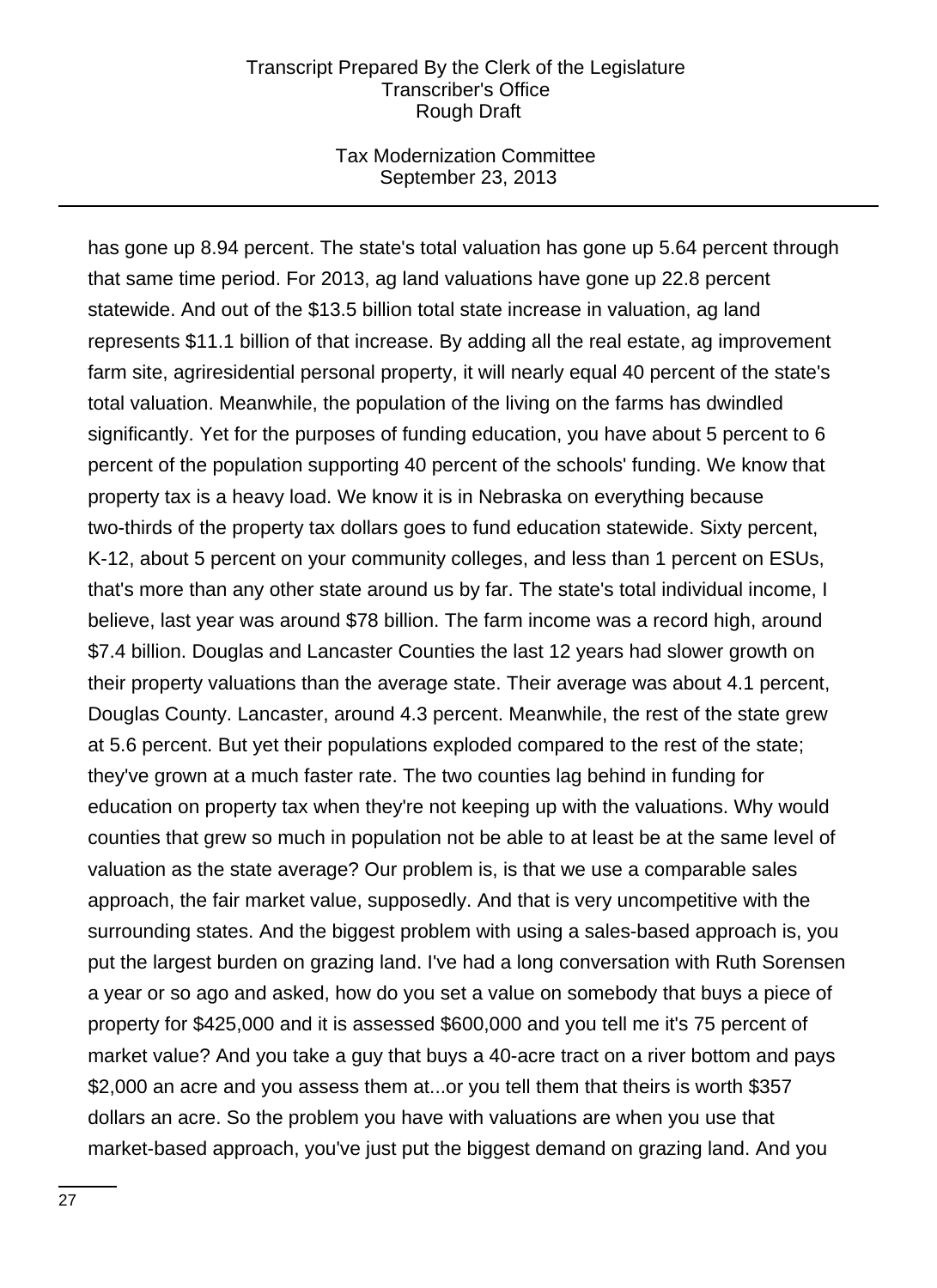# Tax Modernization Committee September 23, 2013

do that, primarily, because that's what most of the land is in the state of Nebraska. That's what generates the most valuation. It's a valuation game; it's not anything to do about accurate assessment. We're not going to ever be competitive with Kansas, Colorado, because they use a use value and they use 29 percent to 30 percent of use value. So their grazing lands, which they pay 40 cents to 50 cents an acre, you'll pay \$4.50 or \$5.00 an acre on your grazing land. You'll pay ten times what they will. But on your dryland, you'll pay only about four times more and on irrigated about three times more. [LR155]

SENATOR HADLEY: You have about one minute left, sir. [LR155]

MARK HAYNES: Okay. All right. Ninety-seven percent...93 percent of the state's total valuation or total land mass is agriculture land but, yet, they only generate about...it should turn down from about nine percent down to six percent of the state's total income, so. Things that I would definitely go against is changing the valuation from 75 percent to 70 percent because I think you need to ignore that approach because all you do then is just take sales of noncomparables and ratchet up the valuation. You take it out of the hands of the property tax administration and you put it into the Nebraska Department of Agriculture where you use the yields and the prices that are established. And you cannot manipulate the numbers through the property tax administration. That would be my recommendation. [LR155]

SENATOR HADLEY: I think your time is up. [LR155]

MARK HAYNES: Yeah. [LR155]

SENATOR HADLEY: Are there questions? Seeing none, thank you. [LR155]

MARK HAYNES: Yep. [LR155]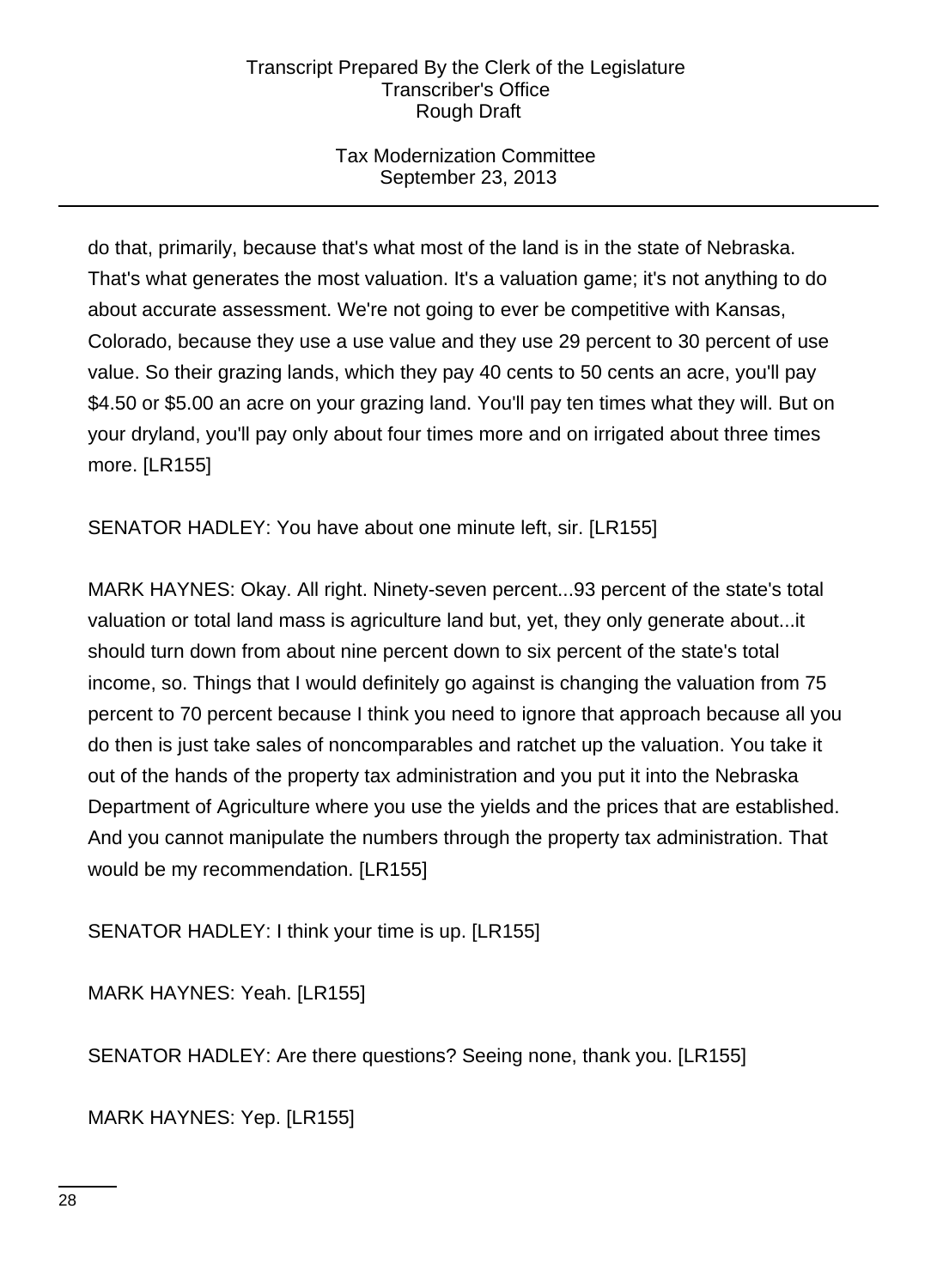# Tax Modernization Committee September 23, 2013

SENATOR HADLEY: We appreciate your diligent work in putting together the facts and figures for us. Thank you. [LR155]

MARK HAYNES: I have copies here for you. [LR155]

SENATOR HADLEY: Okay, just throw them in the box there and we'll...thank you. We have about ten minutes left on property taxes. Is there anybody else that would like to come up on property taxes? [LR155]

TERRI HAYNES: All right. Do you want to go for... [LR155]

Go ahead. [LR155]

TERRI HAYNES: (Exhibit 8) Okay. All right. [LR155]

 $\therefore$  Take a seat. [LR155]

TERRI HAYNES: All right, thanks, Gary. I'm Terri, T-e-r-r-i, Haynes, H-a-y-n-e-s. I am from Whitney, Nebraska, and I am also a school board member on Chadron Public Schools. I want to thank you for coming to Scottsbluff so I only had to ride on a bus for 200 miles instead of 900. (Laughter) Okay? So I want to point out that on your way out here, you may have noticed that northwest Nebraska is different in many ways from the rest of the state. Therefore, the tax structure affects us differently. Our state relies on property tax to fund education. This is an antiquated way to fund education, particularly in our county. Our county is relatively small in acreage. It has an unusually high amount of nontax land from which to generate taxes. Our county is different from many counties across the state. The type of agriculture we have here is not as productive as it is in the eastern part of the state. One acre in Dawes County does not equate in productivity to one acre in eastern Nebraska. We are at a disadvantage in soil types, heat units, rainfall. Our cropland is growing 35 bushels of wheat every other year while eastern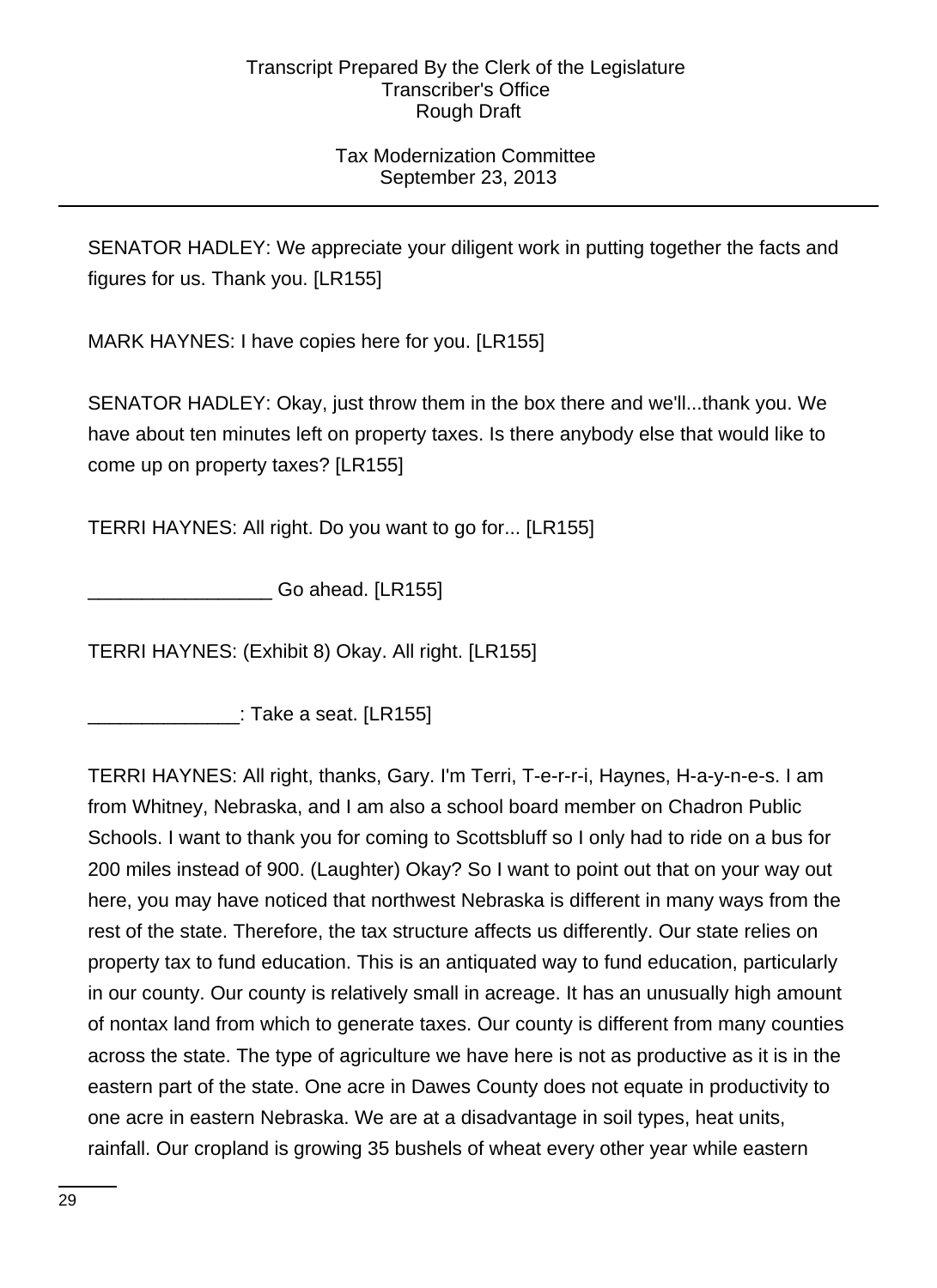# Tax Modernization Committee September 23, 2013

Nebraska is growing corn at 200 bushels an acre annually. Our county is relatively small in acreage compared to other western Nebraska counties. For tax purposes, we have around 900,000 acres. And 10 percent of that is not taxable in the...due to federal state lands. We do have some tax dollars in lieu of taxes, but it does not equate. It is, however, one of the things that makes us gorgeous that you may have noticed. How does this affect our school system? Well, like many schools, we have an aging infrastructure and no funds to repair these. School systems are offered property tax as a way to fund bonds for repairs and renovations. We went to the patrons to ask for a bond. Our rural property owners who already pay more than their share for schools effectively stopped this from passing, and rightfully so. They already pay an exceptionally high share of taxes towards education. They're not willing to take on another \$12 million. Our greatest financial challenge is finding funds for our infrastructure as the funding of schools from the General Funds continue to slip backwards. We are forced to ask for more local property tax. This is an unreasonable approach for us. I would urge you to fully fund the TEEOSA formula to help us out and to integrate other types of tax to be more prominent than property tax for education. And just remind you that we are different in our county than many of the eastern Nebraska counties. [LR155]

SENATOR HADLEY: Are there questions? Seeing none, thank you. [LR155]

TERRI HAYNES: Thank you. [LR155]

SENATOR HADLEY: I think that's the third one or fourth one from Chadron. So if we could give, maybe, other people a chance to come up. [LR155]

TERRI HAYNES: All right. And I do have testimony from another Chadron person to put in your box. [LR155]

SENATOR HADLEY: Okay. [LR155]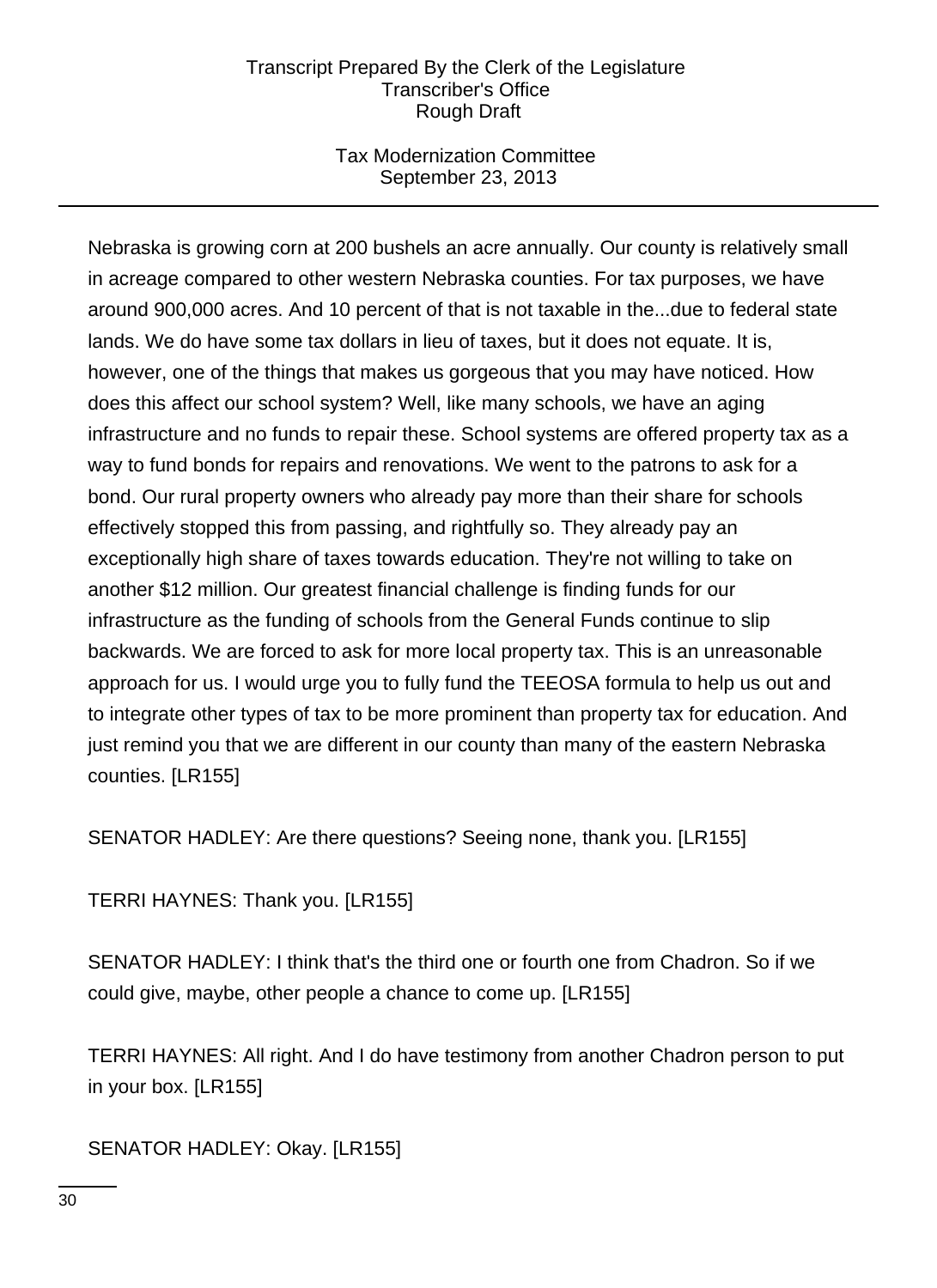### Tax Modernization Committee September 23, 2013

TERRI HAYNES: All right. [LR155]

SENATOR HADLEY: Are there other people? [LR155]

MARK NIENHUESER: Mark Nienhueser, N-i-e-n-h-u-e-s-e-r, here as a citizen, today, of Sidney, Nebraska. I also serve as the vice mayor of Sidney and also as the vice president of real estate and construction for Cabela's. As you go through this, I applaud the effort to go through the modernization of our tax structure. I've lived in Nebraska all but eight years of my life but, when we moved back ten years ago, noticed the significant difference in the taxes, the way they're assessed in the state of Nebraska. And I highly encourage you to consider as you...we are bordering states, to consider those. Sidney, we are ten miles away from the Colorado border. As we recruit a number of employees to Cabela's, a lot of them can choose to live in the state of Colorado, ten miles to the south, just because of the difference in property taxes. They're half of what they are in the state of Nebraska. So we're losing tax base in our communities by not being competitive with our neighbors. The state aid formula for schools and city has proven, to me, over the ten years, it's broken whether it's schools or whether it's cities. It's not equitably distributed. It's just distributing to the inefficient. Another one, when you distribute it, it comes back with rules. A classic example in Sidney, Nebraska, is, we approved, in 2009, to accept a \$500,000 trail grant to build...continue a trail through our community, of which the community put up \$150,000 matching. It is yet to come out of the federal process. It's being administrated by the Nebraska Department of Roads. During the...you go through all the paperwork and the process that land ownership changes, people that agreed to do things five years ago don't do it today. We send...we, the local citizens, we send this money to the feds and to the state and it comes back with strings on it. It really bothers me that the strings come back because we're sitting there...one of the hold ups has been...it's a livestock pen, 80 years ago, sitting there. It might be an environmental, historic monument that we should not run the trail through there. How silly is that? We built the trail around the Cabela's complex back in 2010 and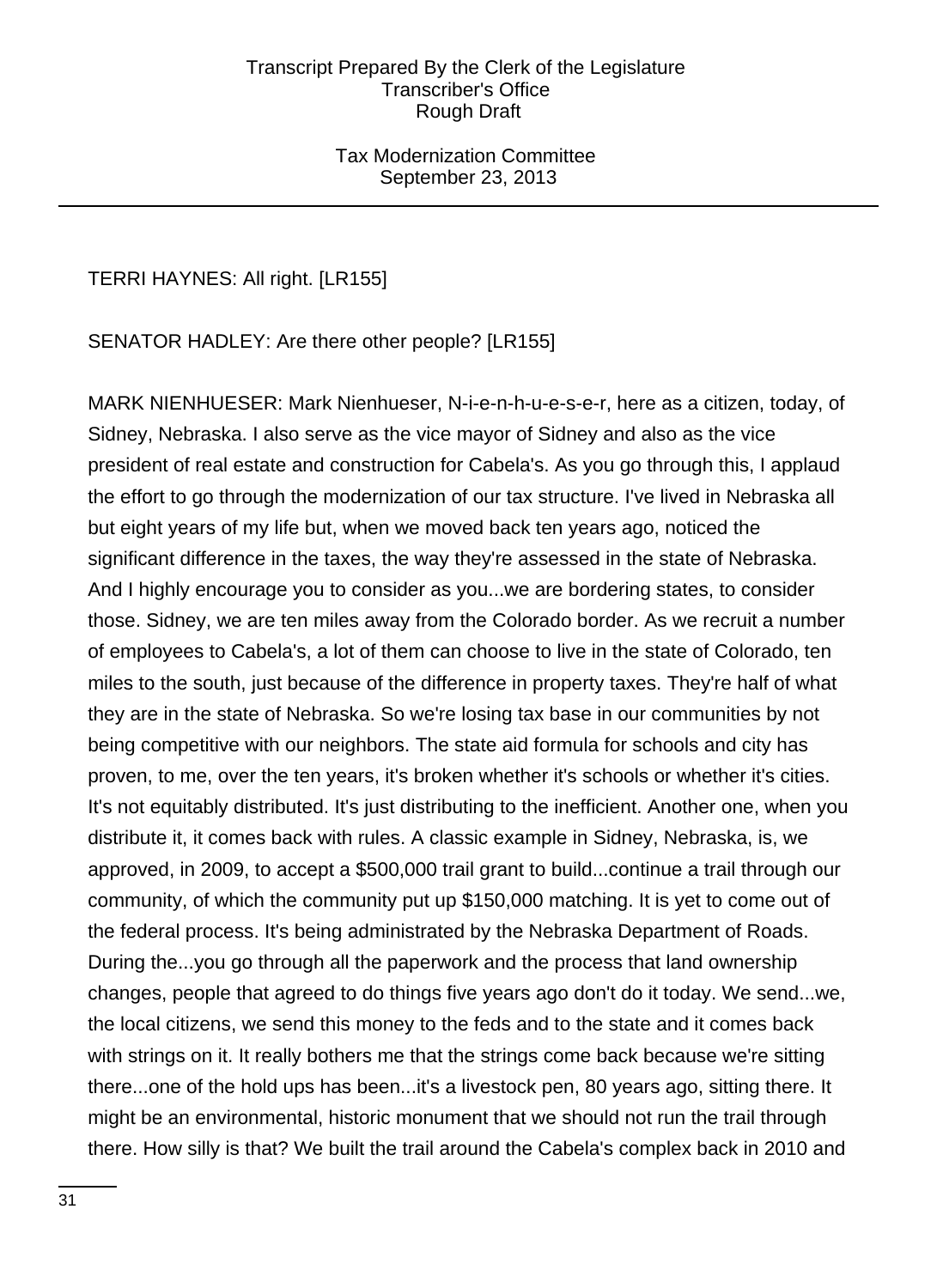# Tax Modernization Committee September 23, 2013

spent \$45 a lineal foot to build that. The engineers' estimate, if it ever comes out...it's still tied up in paperwork. This is 2013. The engineers' estimates today are well over \$90 a lineal foot to construct this trail. Just look at what we can do. As you go through the modernization, get rid of the...look for the efficiencies. Get rid of the bureaucracy. Don't send more strings back to it. The last thing we need is more strings at the local level being attached to the state aid dollars. We can spend it better than anybody else at the local level. We don't need more strings. Yes, there's more state aid needs to come back to reduce the property tax so we can be more competitive. But the last thing we need is more strings attached. Thank you. [LR155]

SENATOR HADLEY: I guess I have a quick question. If we do send more state aid back, would you support increasing corporate, personal income taxes, sales taxes, to find the money to send back? [LR155]

MARK NIENHUESER: Well, you have to...again, it all has to balance with what's going on in the bordering states. [LR155]

SENATOR HADLEY: Yeah, I mean, that's what we have to...we have to balance it. What would be your recommendation? And what should we increase in order to... [LR155]

MARK NIENHUESER: Well, the personal taxes are...I think the answer is in your exemptions because if you look at where we're at from a personal tax, you're higher than your neighboring states, most of them. We look at where we're at from a...we're way ahead on the corporation taxes than neighboring states. So I don't know how we can assess those. If you look at where we're...according to **Kiplinger's newsletter in** 2013, we're the number seven least-friendly state for retirees for, you know, for everything from sales tax to income tax, income tax on Social Security, inheritance tax, all those. We're number seven. We're encouraging people to leave our state because of our tax system the way it is. So... [LR155]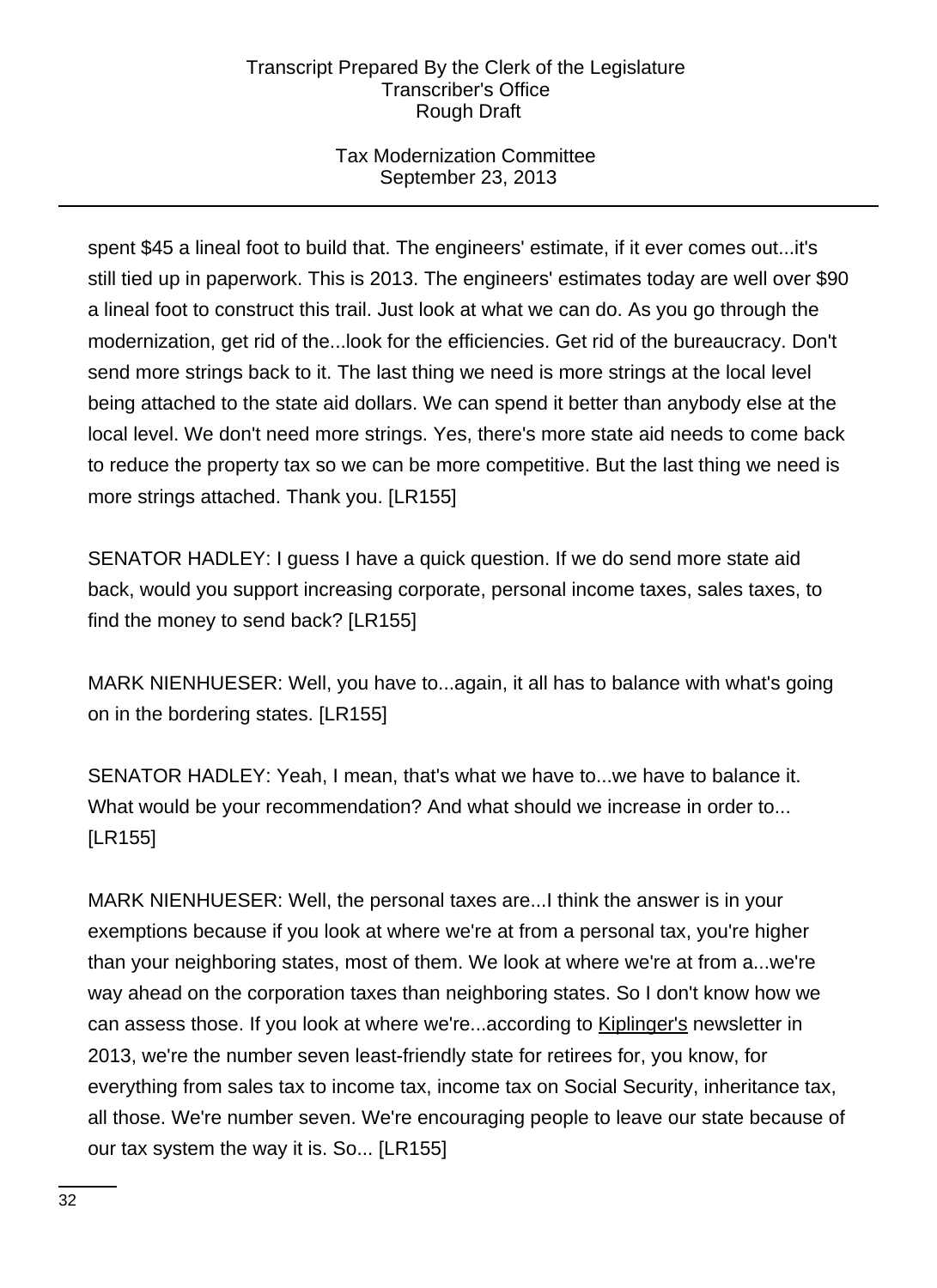# Tax Modernization Committee September 23, 2013

SENATOR HADLEY: But where should we find the money? If we... [LR155]

MARK NIENHUESER: You have to compare to all the neighbors in states and balance it. [LR155]

SENATOR HADLEY: Okay. But I mean, where do we find it? Do we raise income taxes? Do we raise sales taxes because you want more money to come back to the state? If it's revenue neutral, we've got to find more money to do that. [LR155]

MARK NIENHUESER: What you do is you take the state...the taxes you're taking from us, as local citizens, that we're sending to you, in an income form or in a sales tax form. Leave them with us. Don't attach strings to them. Take the bureaucracy out of it. [LR155]

SENATOR HADLEY: But then how do we run the...what do we use the money to...for the state? How do we run the state then? [LR155]

MARK NIENHUESER: Reduce the size of state government. (Applause from the audience). [LR155]

SENATOR HADLEY: Okay. Other questions? Okay. Okay. Okay. [LR155]

ROBIN LAPASEOTES: I'll answer all your questions really quickly. Hi. I'm Robin Coulter Lapaseotes. [LR155]

SENATOR HADLEY: Okay, this will be our last property tax. [LR155]

ROBIN LAPASEOTES: Oh, you've got to let him go. If I go real fast, then he gets to go. [LR155]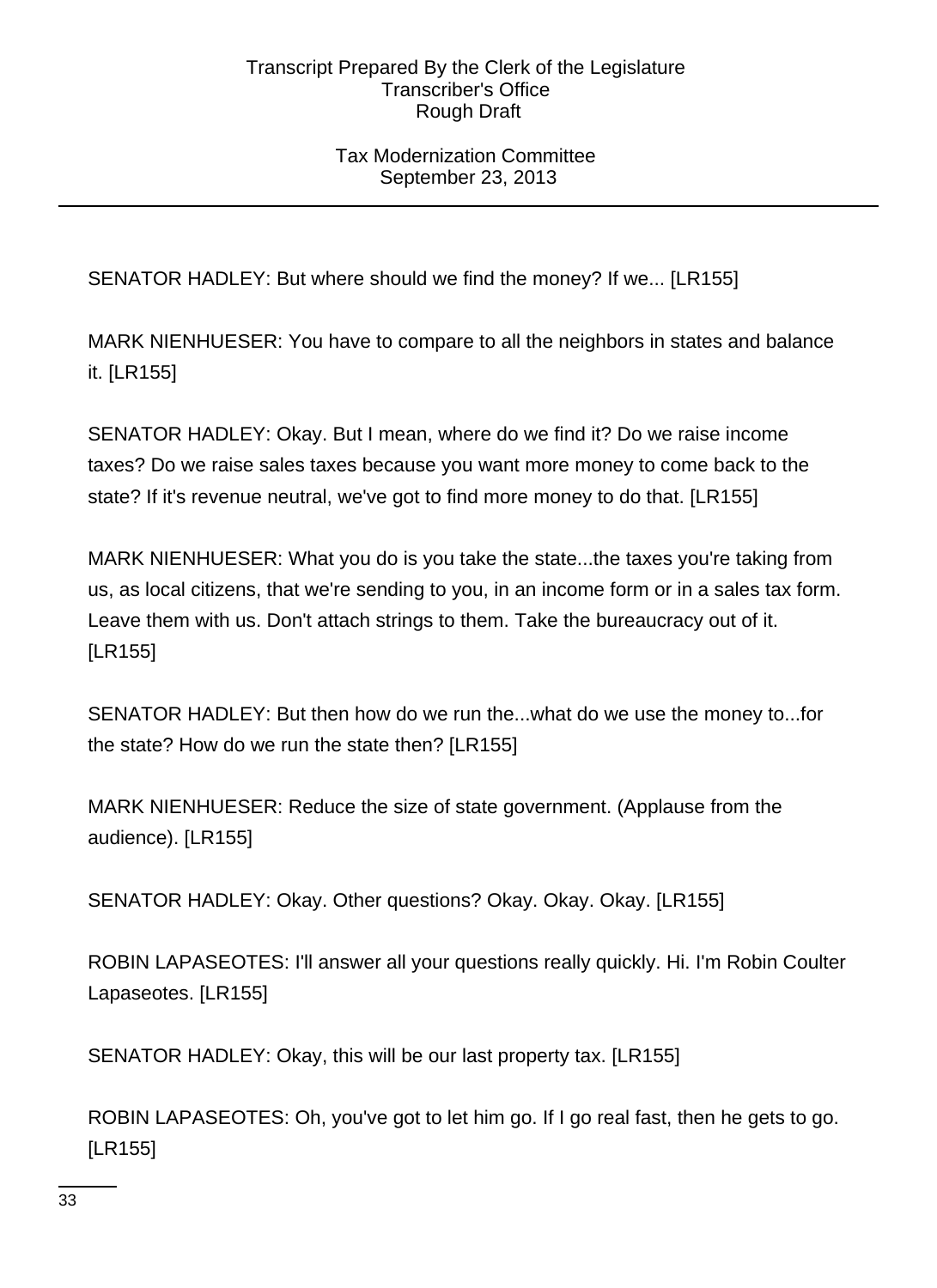# Tax Modernization Committee September 23, 2013

# SENATOR HADLEY: Okay. [LR155]

ROBIN LAPASEOTES: Okay. I appreciate that. I've met quite a few of you in different endeavors. I farm and ranch in Morrill County. My husband and his family also farm and ranch in Morrill County. We have two daughters and a son-in-law in our operations and I'm a fourth-generation rancher. I'm also the taxation chairperson for the Nebraska Cattlemen, although I'm just representing myself tonight. It seems to me like the state and county should be funded equally with sales, income, and property. At this time, as you all know, sales is like 23 percent; income, 33 percent; property tax, around 43 percent. There are pros and cons to all three types of taxes. So kind of to offset that, it seems to me like just use all three of them equally. In order to reduce the property tax, the offset revenue loss needs to come from your sales tax, as it's not carrying its fair share. In order to do that, I would suggest increasing sales tax on services. Perhaps you have to increase the overall sales tax, in general, however, not on inputs to businesses. And then the avenue to get that money back to the property owners probably needs to be with the property tax credit relief--if I'm saying that correctly--that's already in place. There's a huge concern that if the money is collected and goes to Lincoln and comes back as state aid, that it will not come back out west. There is a big concern in western Nebraska that because of the population, where it's placed, and consequential representation in the Legislature, that it's harder and harder to get that money to come back out to western Nebraska. That's about all I have. I do believe in sunsetting your exemptions, examining them often. Property tax should not be funding education so heavily. And also, the savings that the state has built back up, should not be touched. And any taxes that we do collect additionally, through sales tax, should not result in increased spending. That's all I have. [LR155]

SENATOR HADLEY: Okay. Questions? Would you...did you give us your name and spell it? [LR155]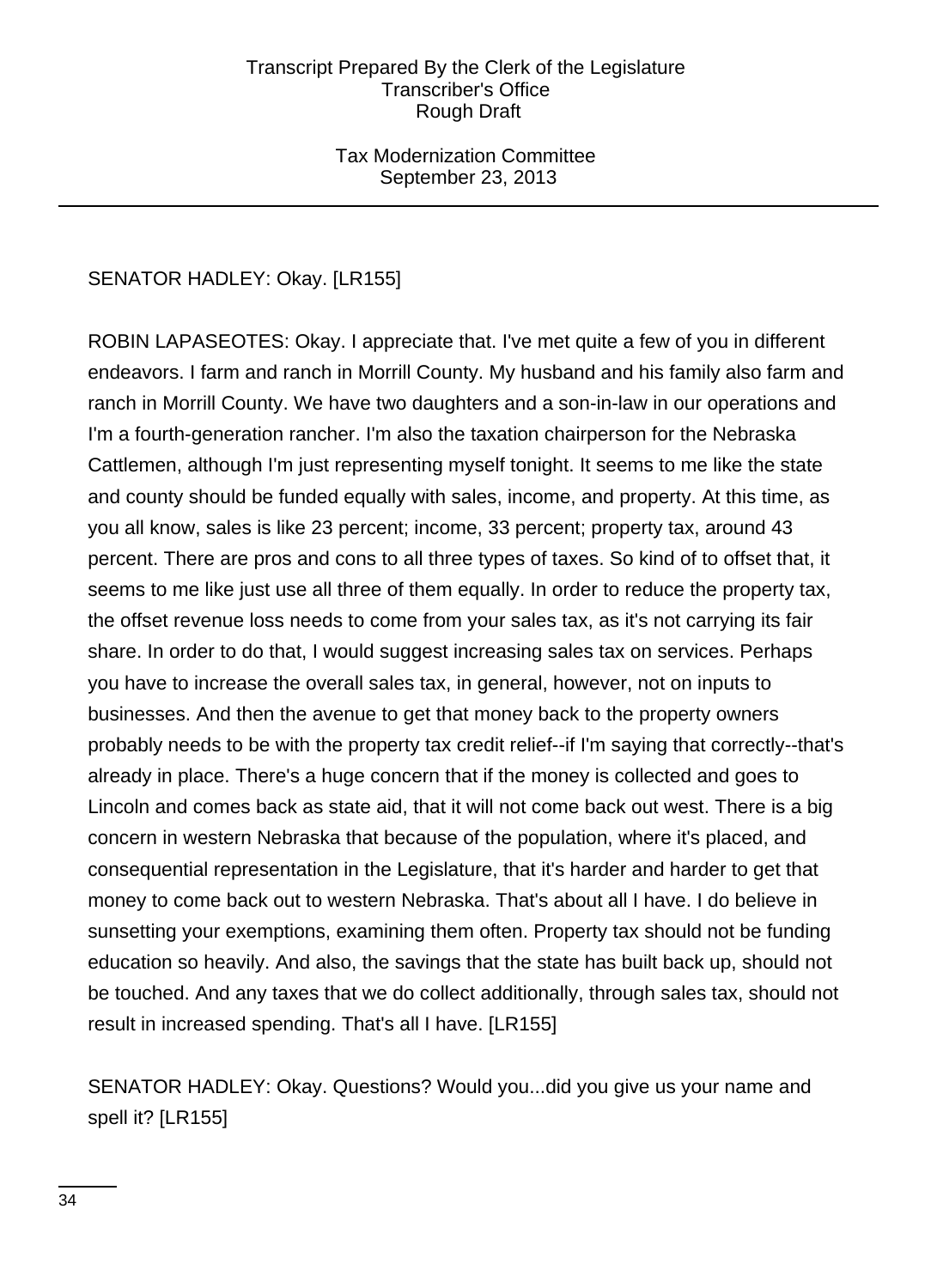# Tax Modernization Committee September 23, 2013

ROBIN LAPASEOTES: That might take time from him because it's kind of long. [LR155]

SENATOR HADLEY: No, go ahead, please. We have to have your name spelled. We need your name and spell it, please. [LR155]

ROBIN LAPASEOTES: Robin Lapaseotes, R-o-b-i-n L-a-p-a-s-e-o-t-e-s. [LR155]

SENATOR HADLEY: Okay. Thank you. [LR155]

ROBIN LAPASEOTES: Thank you. [LR155]

SENATOR HADLEY: We have one more on property tax. [LR155]

PAUL LESEBERG: (Exhibit 9) Well, thank you for making time for me. And thank you, Robin. That was very kind of you. My name is Lawrence Paul Leseberg, L-e-s-e-b-e-r-g. I live in rural Scotts Bluff County out by Minatare. I've been a city councilman and mayor of Bayard. I've been on the Nebraska Crime Commission. I served along with Pete Pirsch before he ran for the senate. I've been on the board of governors at Western Nebraska Community College for about 14 years and when Dr. Harms was president. So I've seen a lot of the tax debate on both sides, both as a consumer and as a elected official. A lot of the things that I've heard today are people saying their tax burden is too high, it needs to be shifted somewhere else. Well, nobody is ever going to be completely happy with that simply because the way that we do things here, a lot of the things that the state of Nebraska does, are...they've used...the federal government is an example of how to do things. And in addition to that, we've got all these unfunded mandates forced upon us by the federal government which, basically, I understand, means we don't have a choice. It's a federal law but you guys are going to pay for it. And as far as I know, the largest portion of the state revenues does not go to education but to social services through unfunded mandates. I look back to the time when Lyndon Johnson started the Great Society and I say, he didn't do such a great job of creating a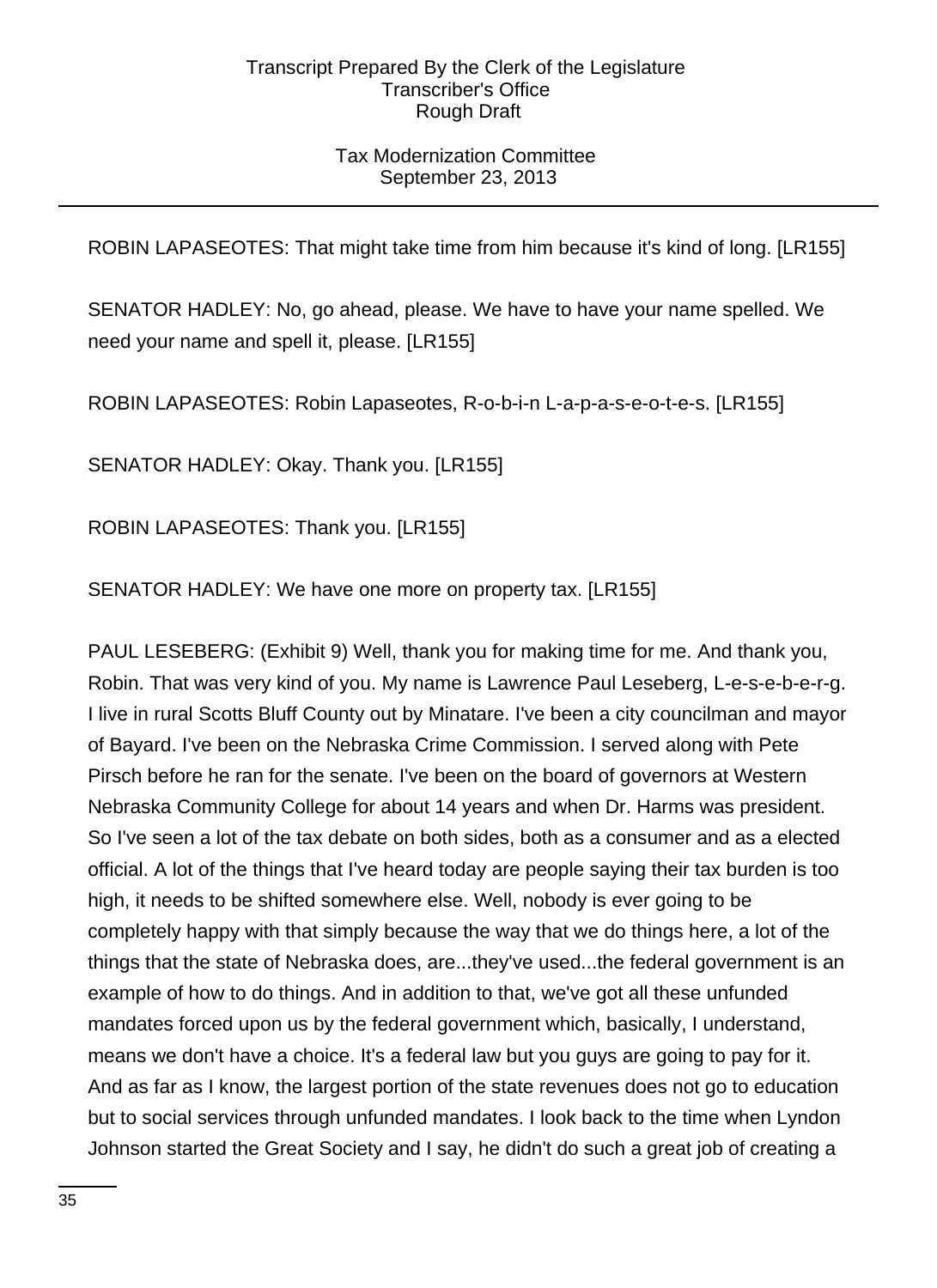# Tax Modernization Committee September 23, 2013

great society but he sure has cost the taxpayers a lot of money. I sympathize with the businesses, with the farmers, the ranchers. I know that when their valuation goes up, they have no say in the market of what they're going to get for their cattle. I know their inputs go up if they don't get the proper amount of rain. I understand that and I do sympathize with them. I agree with what Steve Erdman had to say. I thought he did an excellent job. What we need to do is reduce our own expenses. I drive...I drove down here in a van that I bought used a year and a half ago, it's got 140,000 miles on it. I've got another car sitting at home that's licensed, it's got over 150,000 on it. I've got one in the garage that was my uncle's, it's a 1995 Buick. I don't know how many miles are on it because the odometer has broken twice. And I don't have any new cars. [LR155]

SENATOR HADLEY: You have one minute left. [LR155]

PAUL LESEBERG: Okay. When my uncle passed away, he had no kids. He left me and four of my cousins--three cousins and my sister--a sizable estate. That estate paid more than the lady who...the first lady who talked about her ranching operation. It paid more than the 1,500-acre farm in Morrill County paid. And at the beginning of this year, there were eight states that had inheritance tax. Indiana repealed theirs retroactively to January 1, 2013. Tennessee's got an exemption of \$1.25 million this year, \$2 million next year. [LR155]

SENATOR HADLEY: I am sorry, sir. Your time is up now. [LR155]

PAUL LESEBERG: Okay. We're going to end up with six states. And in addition to Kiplinger saying Nebraska is one of the worst places to live, so does Forbes Magazine. It says it's one of the worst places to die. [LR155]

SENATOR HADLEY: Thank you. Okay. Okay, we're going to shift gears now and talk about sales tax. [LR155]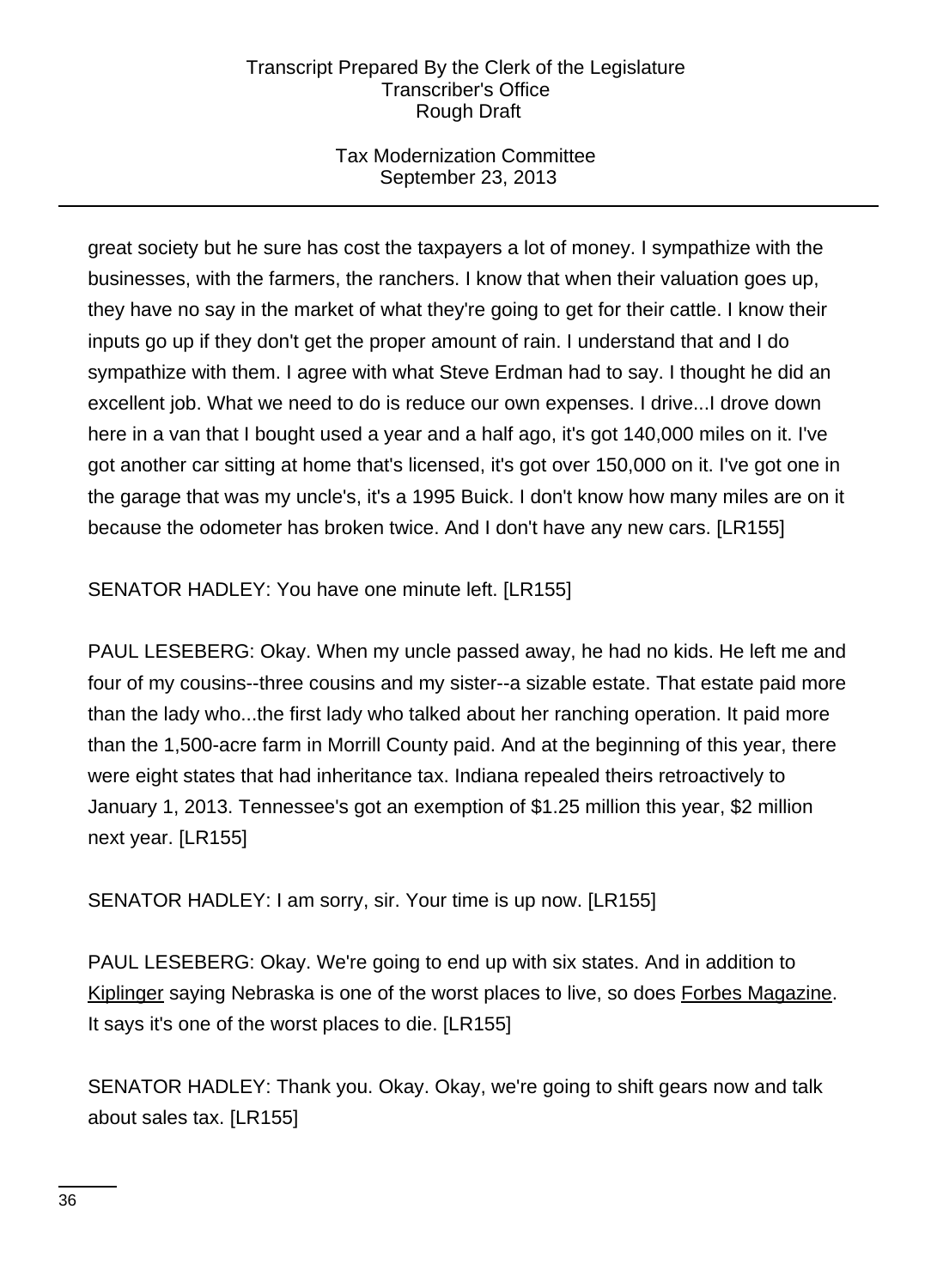# Tax Modernization Committee September 23, 2013

TODD SORENSEN: (Exhibit 10) Hi. I left the green sheet in the box a while ago. [LR155]

SENATOR HADLEY: Okay. [LR155]

TODD SORENSEN: And I gave you transcripts of my testimony. My name is Todd Sorensen, last name is S-o-r-e-n-s-e-n, I'm the president and chief executive officer of Regional West Health Services which includes Regional West Medical Center and Regional West Physicians Clinic here in Scottsbluff. I'm mindful of the difficulties you face as you evaluate our state's tax structure. And I appreciate the opportunity to offer my thoughts for your consideration. I also thank you for making the trip to Scottsbluff and maybe discovering that it is almost as far from east to west as it is from west to east. (Laughter) I understand that LB405, if adopted, would institute sales and use tax collections for hospitals and other providers for healthcare in our state. I did not see in the bill that services provided to those patients covered by Medicare or Medicaid would be exempted from this provision. It's also not clear whether the proposed sales taxes would be applied to gross charges or to net charges which is the remainder after reducing gross charges by contractual allowances, charity care, and bad debt. So the calculations I've included below will consider each of these scenarios. At Regional West Medical Center, approximately 60 percent of our gross revenue and 40 percent of our net revenue derives from provision of services to Medicare and Medicaid beneficiaries. Payment for these services are established by federal and state governments, respectively, and are not subject to change through a process of negotiation. We currently provide services to patients covered by these programs at a financial loss to our system. Approximately 25 percent of our gross revenue derives from provision of services to commercial payers, including Blue Cross and Blue Shield, with whom we have contracts that specify payment amounts. Of the remaining 15 percent, eight percent is self-pay and the balance comes from workers' compensation, liability claims, and other sources. Charity care is included in all the numbers since many patients have self-pay balances that may be eligible for reduction or forgiveness under our financial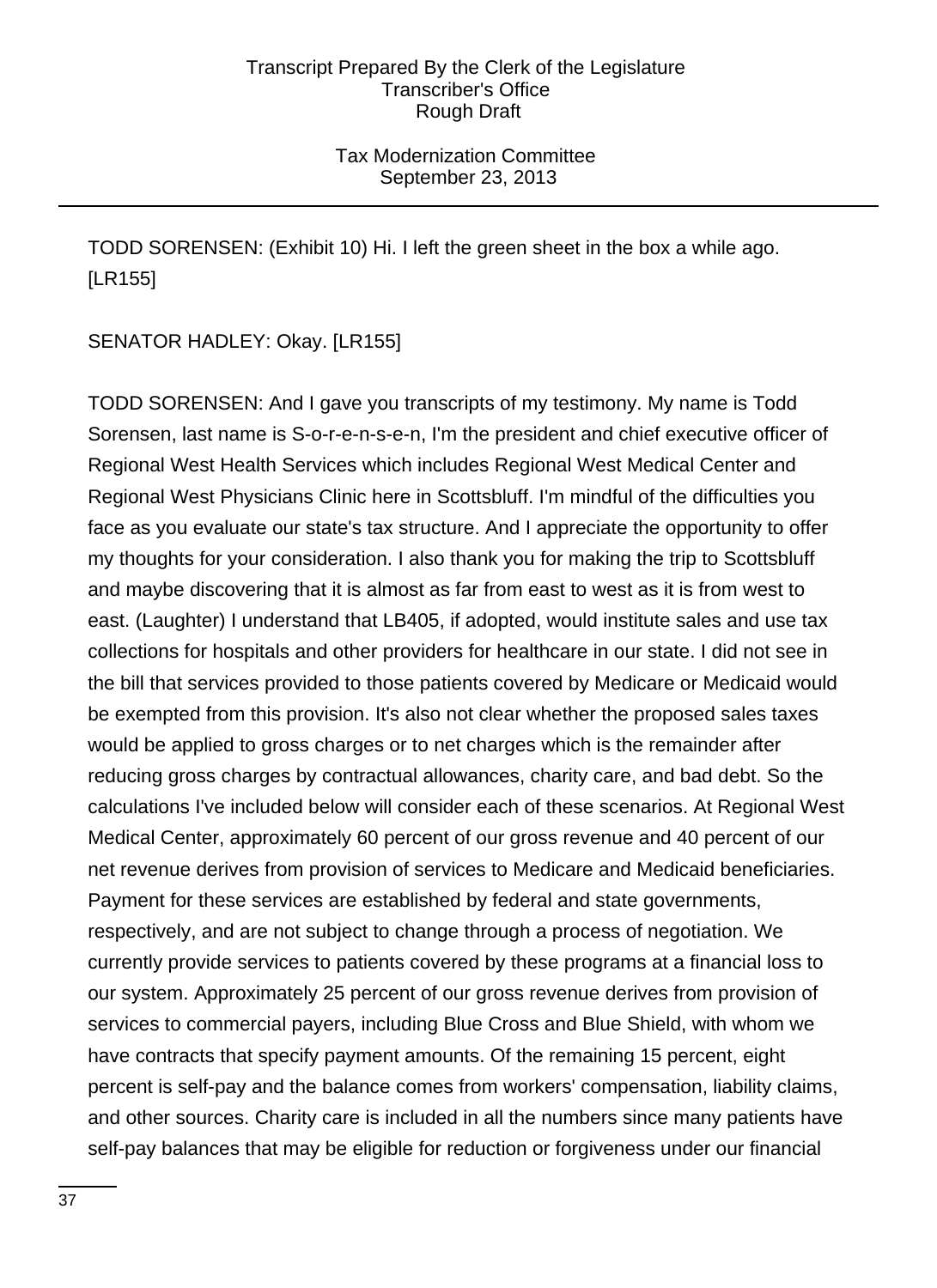# Tax Modernization Committee September 23, 2013

assistance policies. So the sales tax on gross charges, if a 7 percent sales tax is levied--and we have gross charges in 2012 estimated at \$500 million--would be \$35 million. Excluding Medicare and Medicaid, that amount is \$200 million for a tax liability of \$14 million. If the tax computation is made on net charges, our net charges for 2012 were an estimated \$250 million or about half of the gross charges, which would result in a tax liability on charges of \$17.5 million. For net charges, excluding Medicare and Medicaid, of \$150 million, the tax liability would be \$10.5 million. Nationwide, the average hospital net margin for 2012 was approximately 3 percent. Regional West's system margin was substantially lower than this amount. The impact, then, of a 7 percent sales tax on net margin would be to drive the average hospital from a 3 percent positive margin to a 4 percent negative margin with limited or no ability to recover these costs due to current contracts and to relationships with Medicare and Medicaid. The least costly scenario, that is, tax calculated on net revenue excluding Medicare and Medicaid, would have resulted in a reduction in our financial performance or net margin of 4.2 percentage points. The addition of such unrecoverable costs on our hospital would result in a clearly unsustainable trajectory. If the sales tax is considered a noncovered charge by insurance companies, we would be expected to turn to patients for tax payment. We would expect that this process would have the impact of causing patients to seek care in surrounding communities in other states--more border bleed--where such a charge would not be levied, which would accelerate our financial decline. So thank you for the opportunity to present our thoughts on this matter. I hope you find these comments of some value as your committee and the Legislature evaluate these proposals. [LR155]

SENATOR HADLEY: Thank you, Mr. Sorensen. Are there questions? Seeing none, thank you. [LR155]

TODD SORENSEN: Okay. [LR155]

SENATOR HADLEY: Just a comment: If you wish to testify, we've got three or four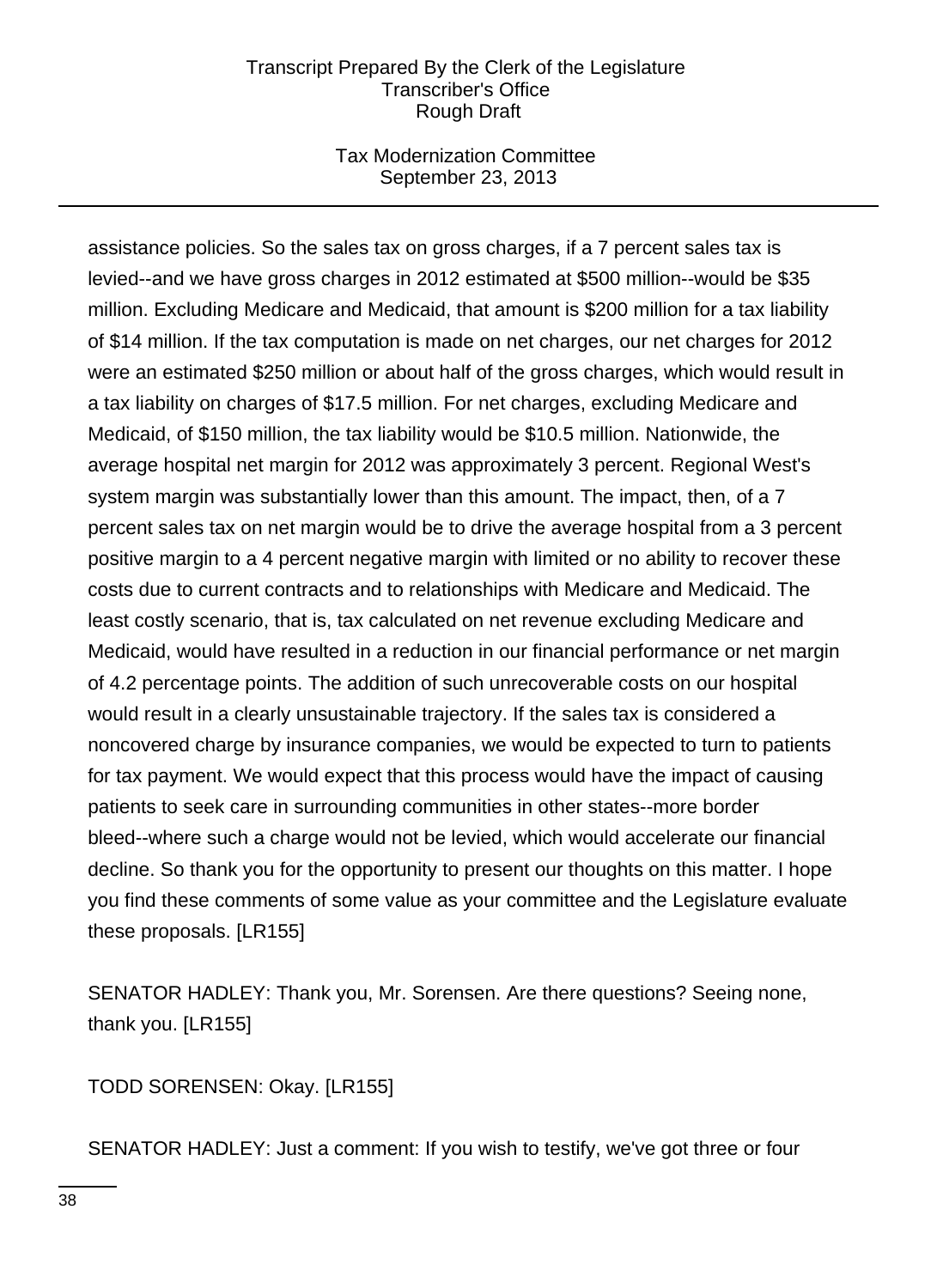# Tax Modernization Committee September 23, 2013

seats up here, if you would please move up to the front so we'll try to do this as fairly as we can. So if you want...if you plan on testifying, please come up to the front row. Okay. [LR155]

JASON HOULT: Hello. My name is Jason, J-a-s-o-n, Hoult, H-o-u-l-t, here representing both 21st Century Equipment and the Iowa-Nebraska Equipment Dealers Association, specifically talking about the sales tax exemption for repair parts on agricultural equipment. The main premise...and all of you have a briefing from the Iowa-Nebraska Equipment Association that I'm going to reference in here as well. We talked during the income tax and the property tax that we would need to be revenue neutral. Well, this is one area that, according to the Goss Study, that allowing the exemption to the repair parts is actually a net gain after 7 years, for a total gain of \$115 million over 20 years. So, in essence, we do have a win/win here. We've reduced taxes, we've created jobs, and we've increased revenues. That's on page 35 of that package. So as an equipment dealer, why does this affect us so heavily? Well, this is not just a minor addendum to a sales tax exemption. Our whole goods margin if, say, they're X, parts have 10 times that margin and our service work has a 25-times margin to what we make on the equipment when we sell it to begin with. 21st Century Equipment has locations in Nebraska, Wyoming, South Dakota, and Colorado, so we see this parts drain across the state's borders when we look at the P and Ls for each of our stores. We have stores competing in Sidney and Sterling, Ogallala and Imperial versus Holyoke and Wray, so we see this day in and day out. Our employees move between stores to match the revenues of those stores. We've seen our customers ship parts rather than come to the store to pick them up. Rather than have our service technicians put them on, they have their local shade-tree mechanic install them rather than our equipment technicians. This also eliminates a trip into town. And we know when they come to pick up parts, that's usually not the only thing they do when they come to visit our small towns. Parts installed by our shops also multiply the local revenue because the service, as I mentioned earlier, is a much bigger margin than what we have just even on the parts and definitely on the whole goods. When we sell whole goods, we pretty much just change the name on the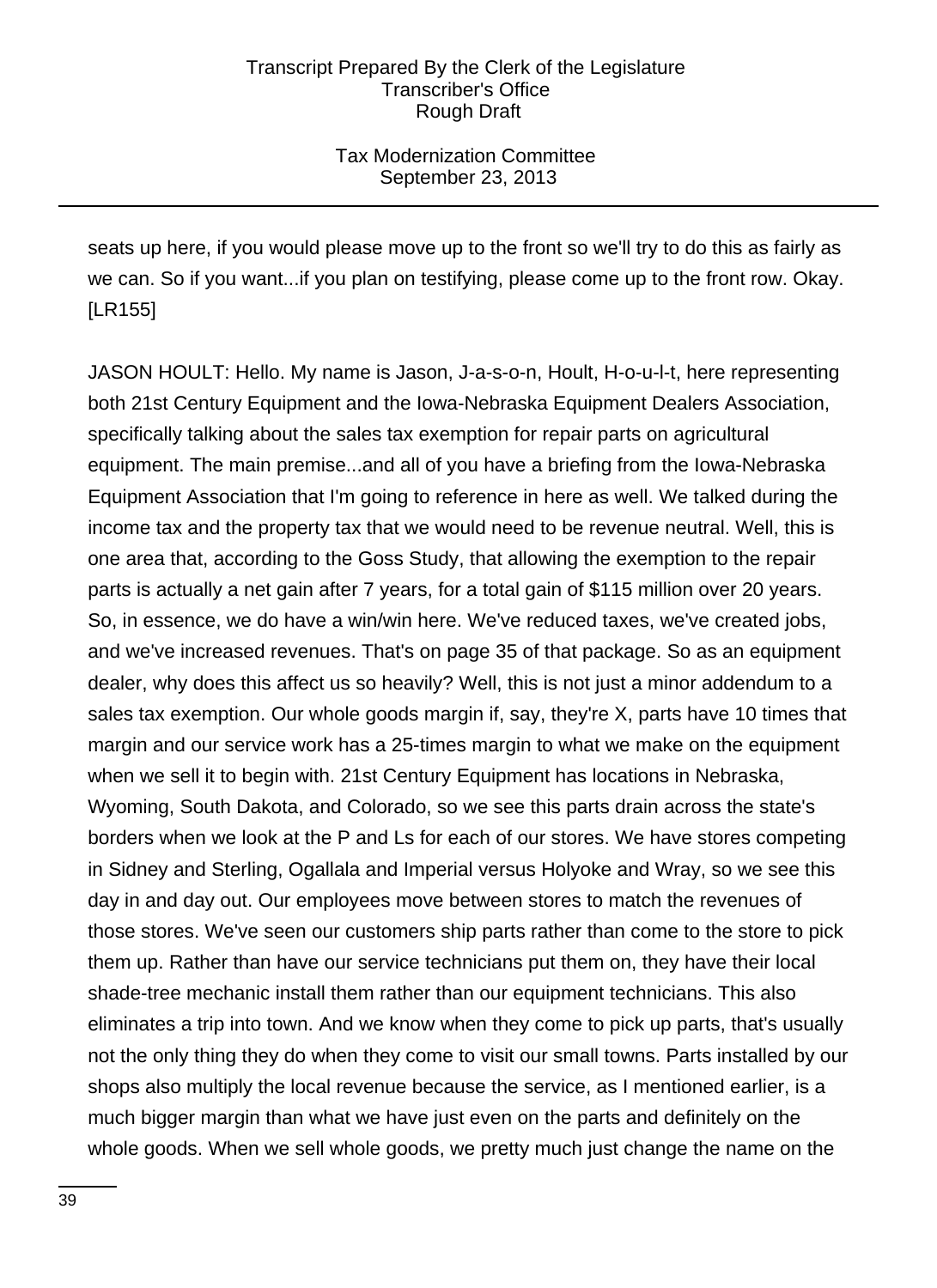### Tax Modernization Committee September 23, 2013

check and send it to Moline and none of it really stays in the local market. We also have same-day courier service within this two-state area between Nebraska and Colorado. So this allows a farmer to call up at his store in Colorado, have the part transferred from Nebraska, and it will be sitting in the Colorado store the same day. This allows them to move those parts business where they do get the tax exemption. And then, as mentioned earlier, consumption of parts are actually to produce the agricultural output, the corn. I joke, as a John Deere dealer, we would be out of business if somebody figured out a way to grow corn without driving a tractor. That's what all of this is used for. As an example of that, we run an air seeder and planter refurbishment program in our Colorado stores where we go on-site and we replace all the wear items and do an inspection on that piece of equipment before it goes back to the field. This is a very profitable service, as we talked about, because it's entirely parts and it's entirely labor. This is not something that we've been able to get started in our Nebraska stores. We recently added an additional technician and bought a \$100,000 service truck for our Colorado location to support this service that we've been unable to get established in our Nebraska locations. We've also seen, as mentioned in the report, pyramid taxations. We're seeing some of our larger customers becoming dealers. They have specialized equipment. One example, where he has his for his specialized equipment, he buys his equipment direct. And it's a very parts-intensive equipment, it's a lot of wear items onto there. So he is able to get those parts direct, not pay a sales tax on them, and then put them right into his operation for that. Other than a few large brands like John Deere, dealer agreements are not very hard to obtain. This will become easier as their own purchases are large enough to justify the expenses of becoming a dealer for that operation. So we'll see that, then, as some people have an advantage as they get larger because they're not paying sales taxes. [LR155]

SENATOR HADLEY: You have about one minute left. [LR155]

JASON HOULT: One major thing as well is, we're a major employer in many of the towns we operate in. So these are the jobs that keep our kids from moving away,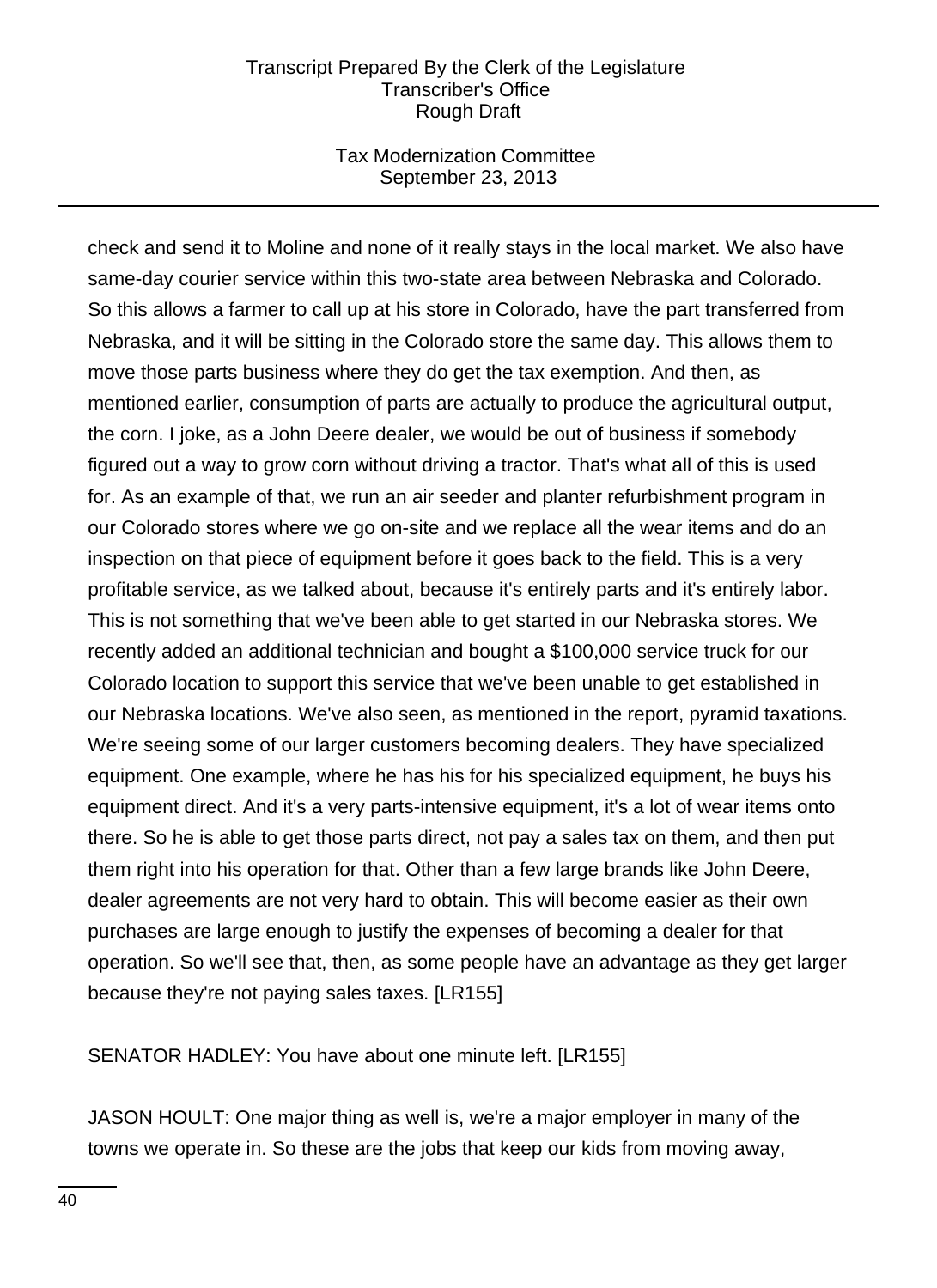# Tax Modernization Committee September 23, 2013

coming back from their college, reversing the population drain that we're seeing in western Nebraska. We were out there this week recruiting at UNL and K-State and CSU to bring jobs back into our towns. So supporting the job creation within the Nebraska cities brings our kids back home as well. Thank you. [LR155]

SENATOR HADLEY: Thank you. [LR155]

JASON HOULT: Yes, sir. [LR155]

SENATOR HADLEY: Senator Schumacher. [LR155]

SENATOR SCHUMACHER: One brief question. This morning I was reading through some of the material on the ag parts debate. And one of the statutes, the regulations refers to a rebate for depreciable parts. Are you familiar at all with that? [LR155]

JASON HOULT: I am not, sir, but I'd be happy to research that for you, if you'd like. [LR155]

SENATOR SCHUMACHER: Okay. Thank you. [LR155]

JASON HOULT: Okay. [LR155]

SENATOR HADLEY: Senator Pirsch. [LR155]

SENATOR PIRSCH: Is the most damaging part of the...as per your testimony, is that...with respect to, then, the customers going out of state or making other arrangements to purchase that or is it a little bit more? They go out of state, they buy repair parts there, but then they establish strong relationships with dealerships out of state and, when they go to purchase new equipment, then purchase large expenditures out of state. [LR155]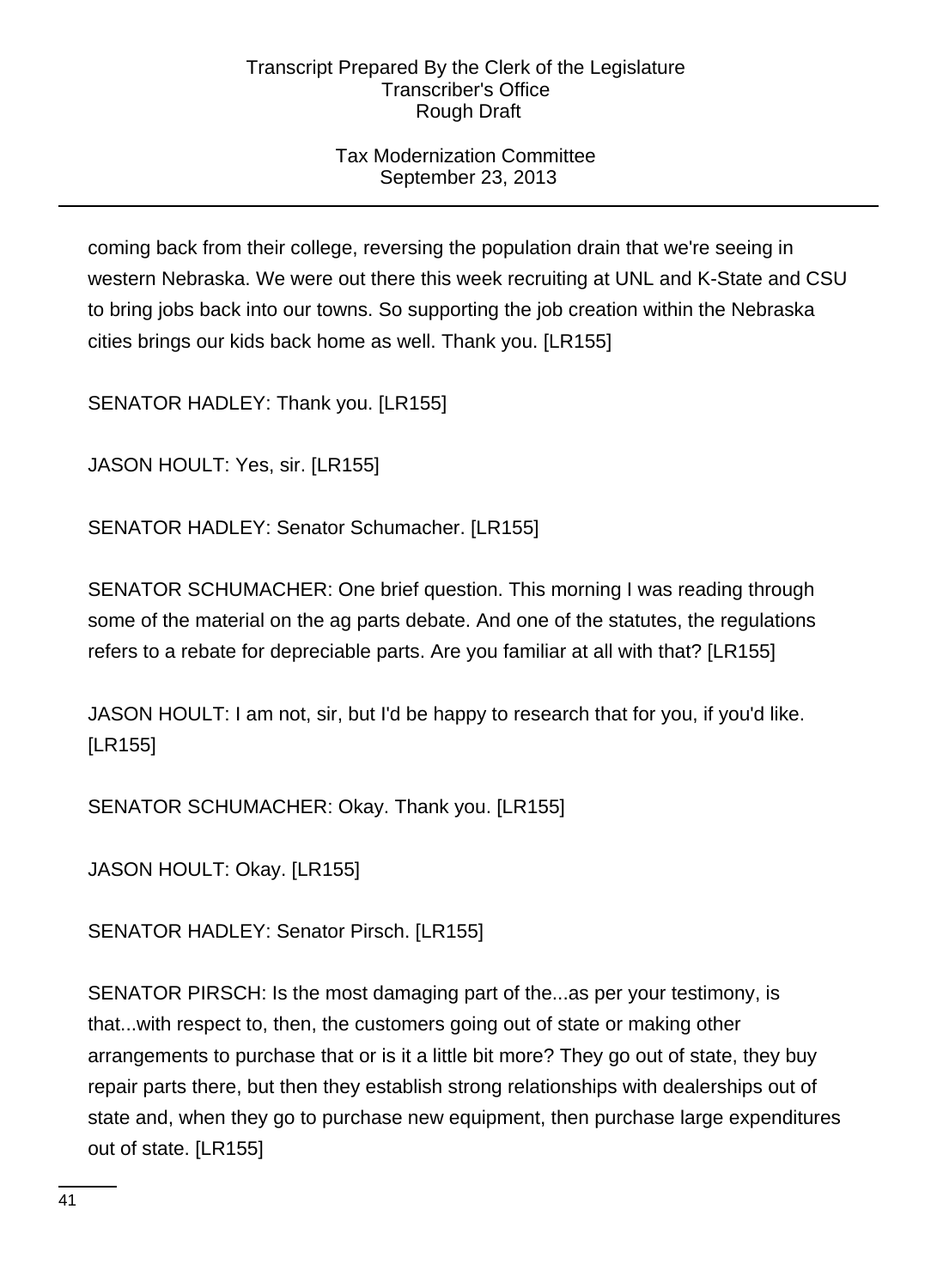Tax Modernization Committee September 23, 2013

JASON HOULT: Yes. That is a very big aspect for other dealers within the Iowa-Nebraska Dealers Association. Specifically, with my testimony, since we have both stores in Colorado and Nebraska, they're still doing business with 21st Century except that business is being done in Colorado rather than our Nebraska stores. But for stores...for equipment dealers that don't have that opportunity, that's exactly what's going to be happening. They would be establishing a relationship with an out-of-state dealer. [LR155]

SENATOR HADLEY: Mr. Hoult, one of the things is--and I sat on the committee for five years and heard this--is that we expect significant businesses in Nebraska, when they fill out their income tax form, to put down the use tax on items that they've bought out of state and brought in the state to use. We expect Union Pacific to do that. We expect Goodyear to do that. We expect Burlington Northern to do that. We expect Cabela's to do that. We expect all those businesses to do that. Why are not farmers doing that? That's a legal requirement in the state of Nebraska that if you buy a repair part in another state and bring that part into the state of Nebraska and use it, you are to put it on your income tax and pay sales tax on it. So why do we say that agriculture is different, that they don't have to put it on the tax return and pay a use tax on it and we expect other businesses to? [LR155]

JASON HOULT: Well, I can't speak for my customers. But I do know this is a very hot topic on sales taxes, as well, with Amazon.com and several other places as well. So it's not a unique attribute that's just for ag parts, their usage. But some of our customers, it is very hard to determine whether...if you used it in both states, which one do you pay the sales tax to? So I can't answer that directly. [LR155]

SENATOR HADLEY: Okay. Okay, any other questions? Seeing none, thank you. [LR155]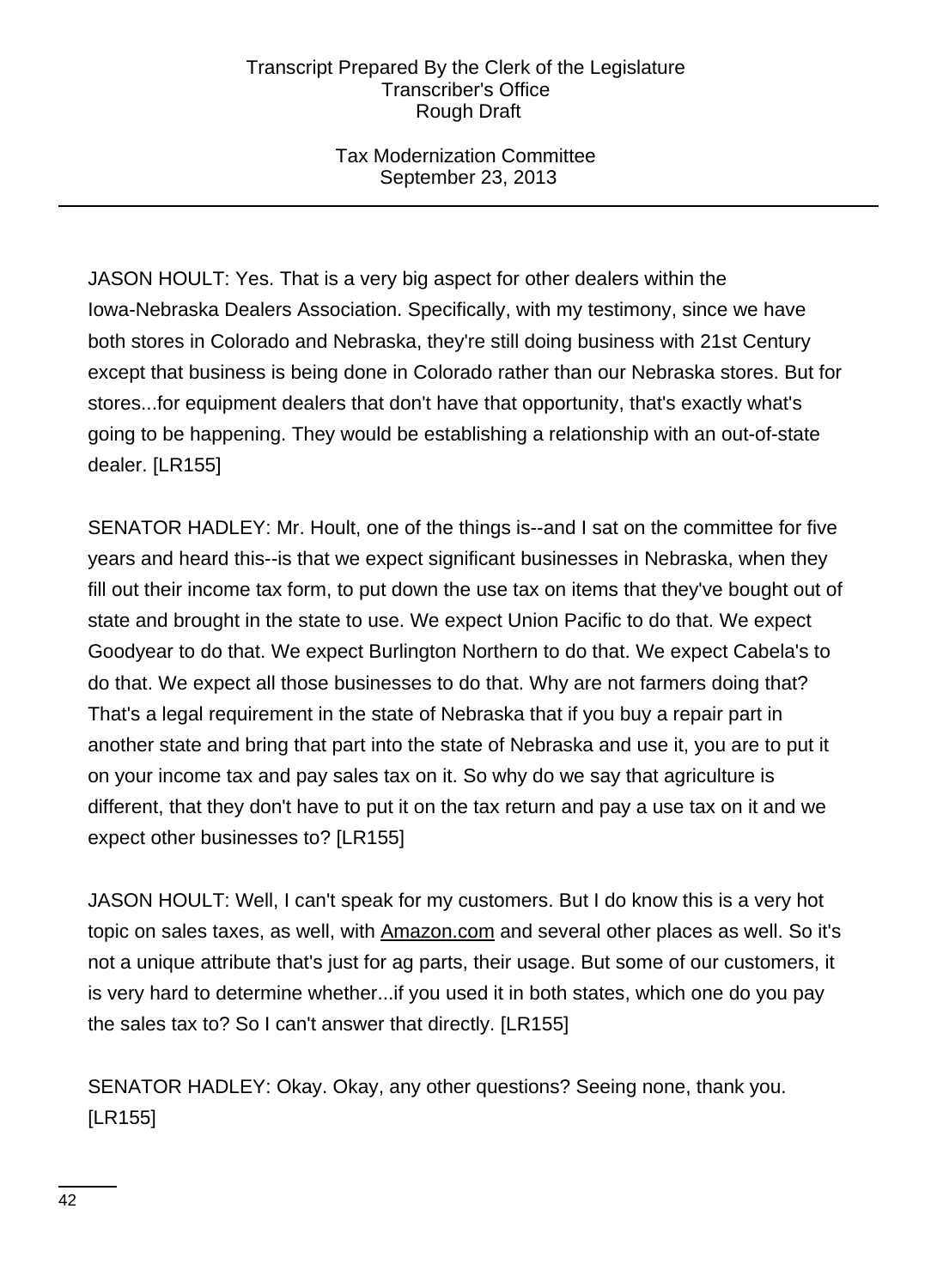Tax Modernization Committee September 23, 2013

# JASON HOULT: Thank you. [LR155]

SENATOR HADLEY: Next. Senator. [LR155]

LORAN SCHMIT: (Exhibit 11) Chairman Hadley and members of the Tax Modernization Committee, my name is Loran Schmit, L-o-r-a-n S-c-h-m-i-t. I'm testifying today on behalf of the Association of Nebraska Ethanol Producers. Members of the association do not feel that there is a specific problem with the Nebraska tax system at the state level. Our members feel very strongly that the state is best served by a combination of the sales and income taxes. This does not mean that minor adjustments should not or maybe may have to be made. We do object to a major change in the sales tax which would place a sales tax on energy used by agriculture and manufacturing. The Nebraska ethanol industry was built under the present tax structure which exists today. If we were to make a major change in that system, it would have a very adverse impact upon a new industry which has been a major factor in contributing to an economy boom in this state. Dr. Kenneth Lemke is an economist with the Nebraska Public Power District. Dr. Lemke has studied the ethanol industry in Nebraska for many years and has conducted economic projections for prospective ethanol projects and has studied the real effects of the ethanol industry on Nebraska's economy. The latest study focuses on the cumulative economic and employment impact on Nebraska. According to Dr. Lemke, Nebraska's 24 ethanol plants produced nearly 2 billion gallons of ethanol back in 2010. This created a total economic impact of more than \$3.5 billion. The ethanol industry directly created over 1,300 jobs in Nebraska. When accounting for indirect economic impacts, ethanol production has created nearly 3,000 full-time jobs in Nebraska. Tax revenue generated by ethanol production and related industries tops \$30 million. Retail sales of ethanol continue to increase each year and ethanol has substantially improved grain prices for Nebraska farmers. I would like to cite a fact before the passage of LB536 in 2001. Corn was selling below \$2 a bushel in Nebraska and gasoline was below \$2 a gallon. We have now taken the 1.5 billion bushels of corn which we normally raise in Nebraska, which used to generate maybe \$3 billion worth of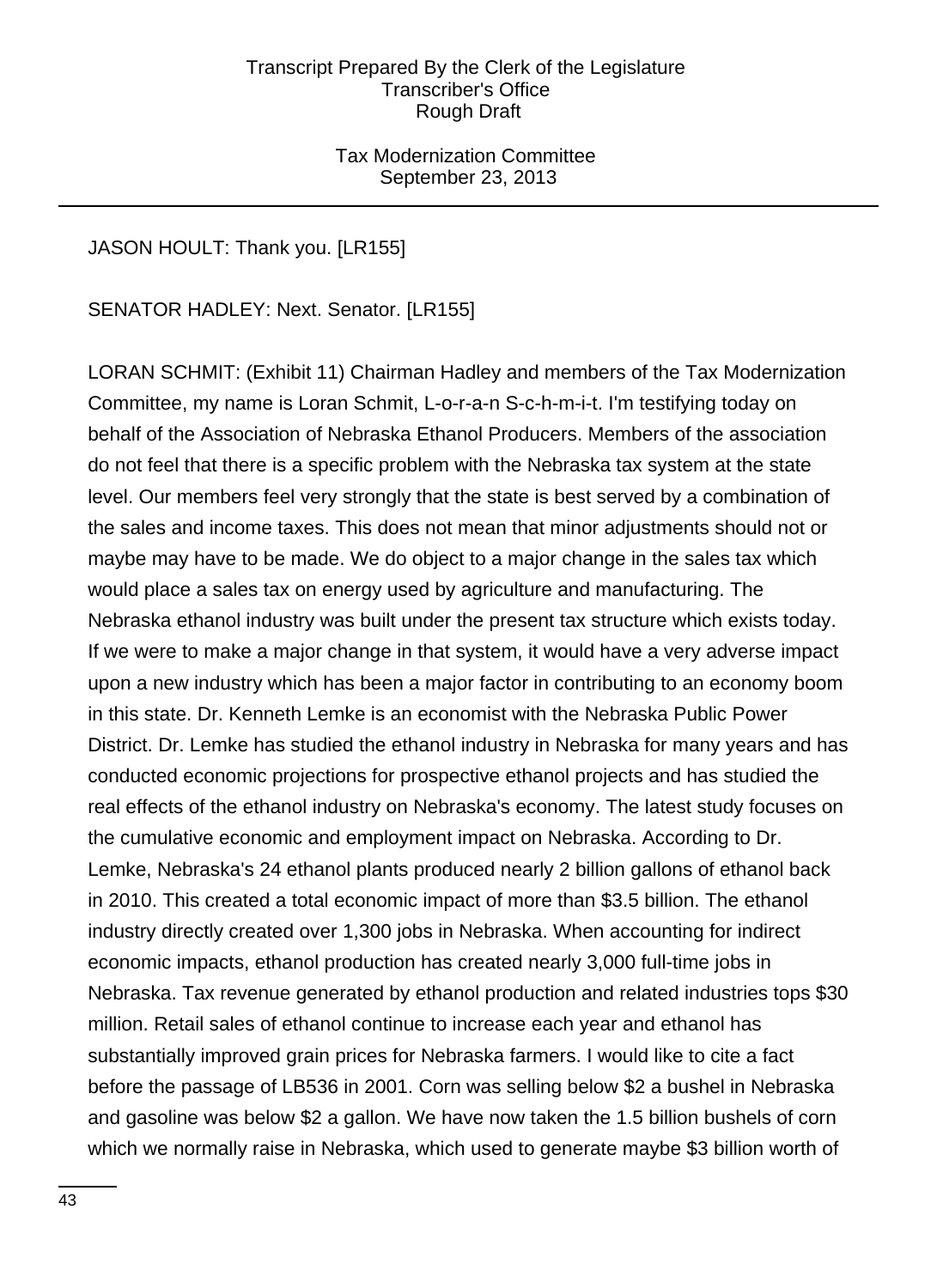#### Tax Modernization Committee September 23, 2013

income, and raised that to \$10 billion. We have talked a lot here about having to...if we take the tax off one area, we have to add it somewhere else. The ethanol industry has increased the value in a real value-added structure of our production here in Nebraska. And we now have the money to buy a \$600,000 combine from the gentleman that preceded me or a \$30,000 low-price automobile which other people sell. We did not have that until we created the demand for corn which we have the capability of producing this year. It's accurate to say that the establishment of the ethanol industry was encouraged by the pro-business Nebraska Legislature. It is also fair to say that if a business moves to a state where it is invited, it remains where it is well treated. We hope the committee agrees that it would be a mistake to impose sales taxes on energy consumed by manufacturing and agriculture. I'd like to point out...and I keep a copy of the 1967 sales tax bill on my desk. And that bill does not contain many of the exemptions that are available today. Those exemptions were not adopted willy-nilly by the Nebraska Legislature. Every exemption was fought hard and there was a lot of blood left on the floor every time the Legislature adopts an exemption. There was a specific purpose for each and every exemption. And I think that the committee will find out as you travel the state, you will find that the support for those exemptions will continue strong yet today. We talk a lot about, as some folks just mentioned, we should cut down the cost of state government. I have to just make this comment: About a month ago, a gentleman was found guilty of stealing \$90 worth of coinage from a laundry in Nebraska. He was on probation for having committed a similar offense. Our court system sentenced him to 10 to 30 years for stealing \$90. That gentleman is going to spend 10 years, minimum, maybe 30 or less, at a cost of \$0.5 million for the state of Nebraska. We're being pressured now to look at maybe we need to build a new prison system because we're overcrowded. We need one here. Looking at this sort of thing, you have to recognize there are some really serious problems in this state. And if we could get our judicial system and our correction system to take a look at those things, we can make some major changes. I'll be glad to answer any questions and thank you very much. [LR155]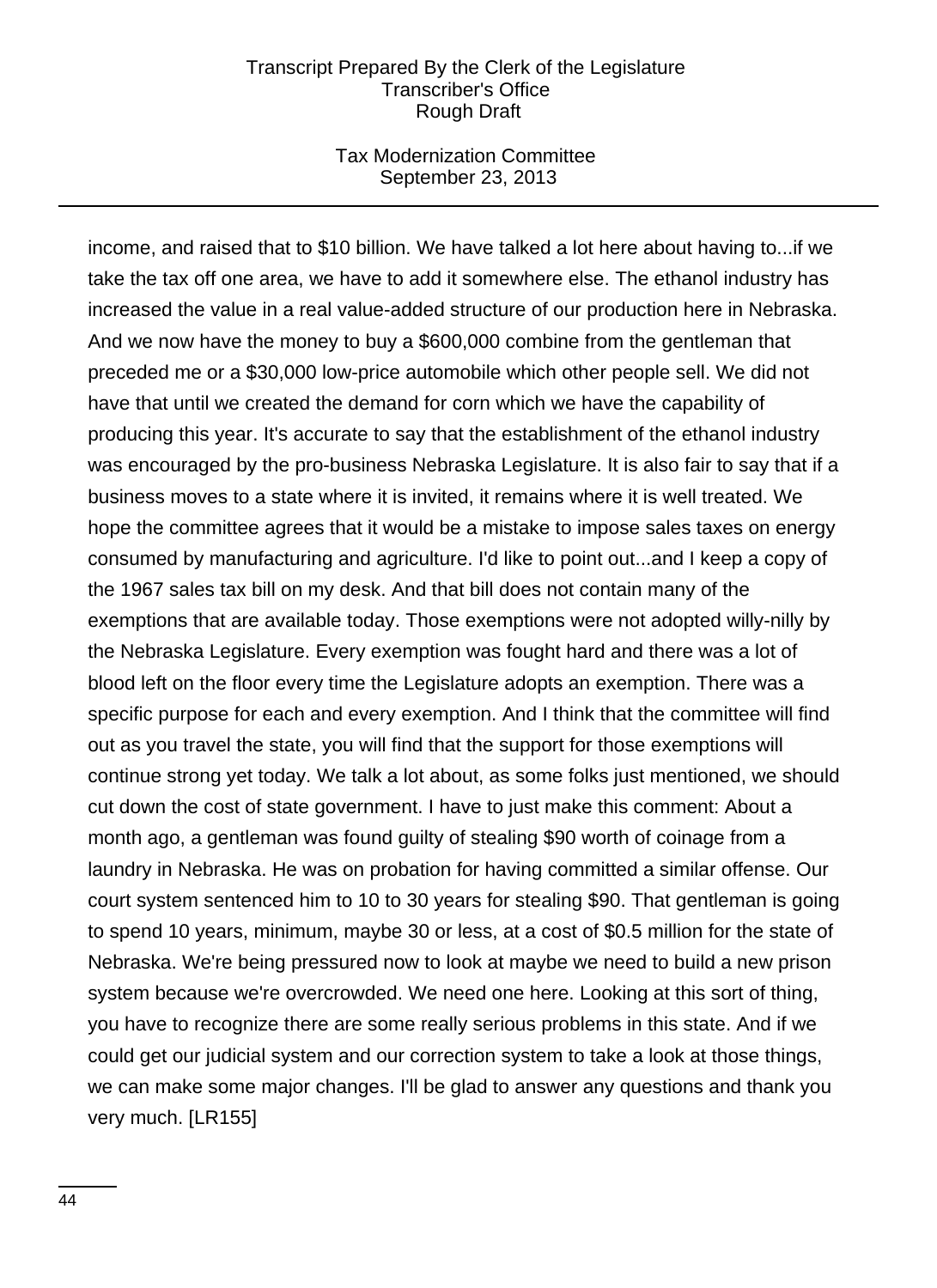# Tax Modernization Committee September 23, 2013

SENATOR HADLEY: Thank you, Senator Schmit. Are there questions? Thank you, Senator Schmit. [LR155]

LORAN SCHMIT: Thank you. [LR155]

SENATOR HADLEY: Next. [LR155]

WENDALL GASTON: We'll tag team this. [LR155]

SENATOR HADLEY: Okay. [LR155]

WENDALL GASTON: My name is Wendall Gaston, W-e-n-d-a-l-l G-a-s-t-o-n, I'm mayor of Sidney. And if we knew bringing all these senators out to Scottsbluff would produce this rain, we'll ask you to come back next June. (Laughter) I have three points to make and then I'll turn it over to Gary. First, Senator Harr, welcome to the, what you'd call, property tax creep or equity creep. I think that's occurred in everybody and I think it's somebody's opinion that causes that. If you would keep your house for 25 years and have a mortgage of 5 percent or less, you pay more on your property tax every year than you would your house payment. Second of all, in 1980, the city of Sidney passed a sales tax. We projected that to offset property taxes and it has done a very good job. But as of today, if just we took the exemptions away from the amount of property tax...we could drop our property tax just by eliminating the exemptions that we had in 1980. If we just went back to what we had in 1980, our property tax request would be virtually zero for the city of Sidney. So that shows you a little bit about where we could be and what's occurred with the property tax in that particular item. The third thing I ask is, please, when you set formulas, such as the formula state aid to cities, state aid to schools, I think senators ought to demand that it be a formula you can understand and that any common, everyday person can figure it out. I think it ought to be a requirement of your body to say, make it...because I have yet to be able to figure out either one of those formulas and come out with a total. You have to ask some state official. And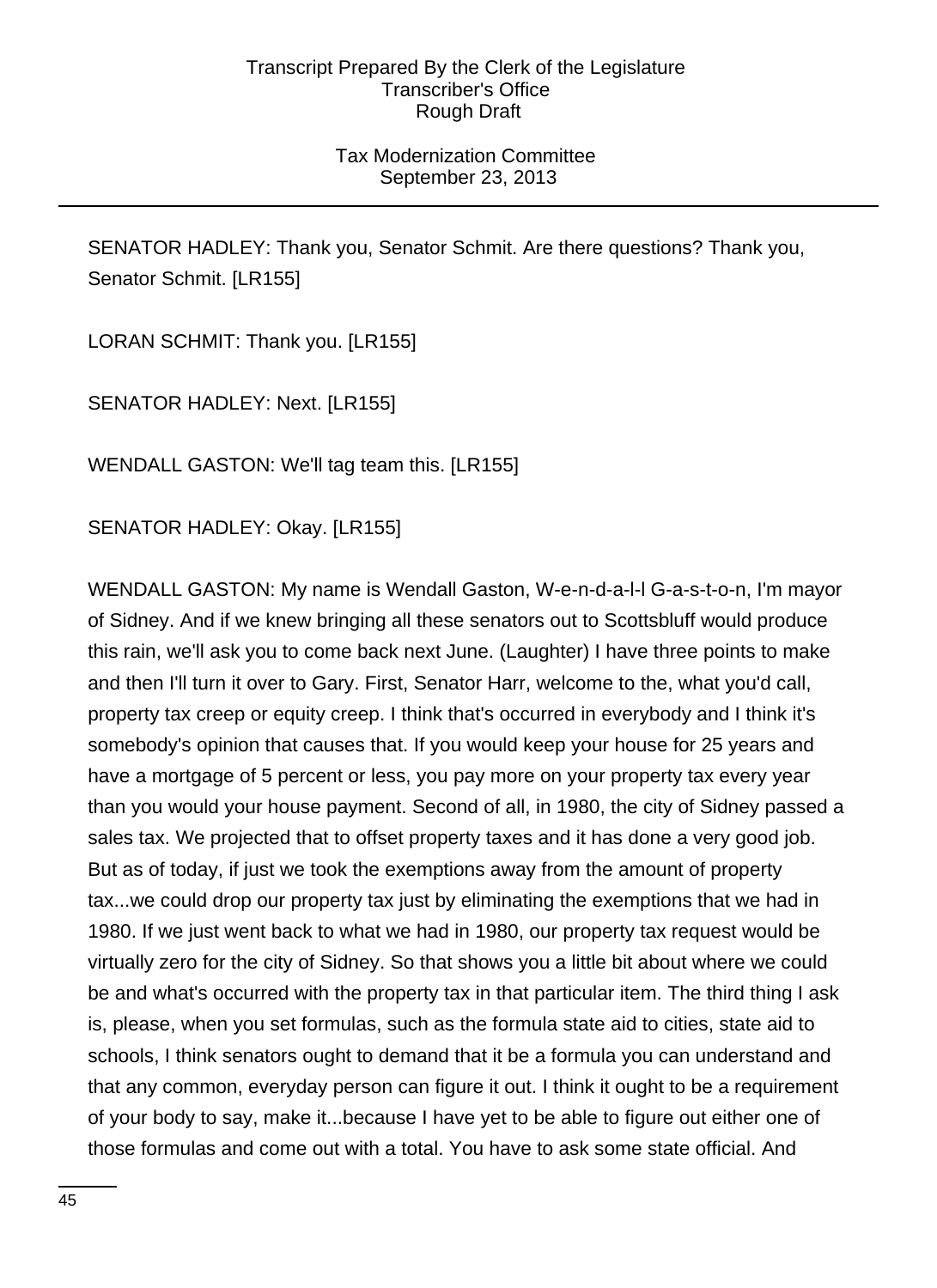Tax Modernization Committee September 23, 2013

usually there's one or two people at the state level that can figure out that formula. I think you ought to require that to be some kind of formula everybody can understand. With that, I'll turn it to Gary. [LR155]

SENATOR HADLEY: Okay. [LR155]

GARY PERSON: (Exhibit 12) Okay. All right. Gary Person, P-e-r-s-o-n, I'm the city manager for the city of Sidney. And I'm speaking as a manager while I'm here. Some of you have heard my platform before. Most of it, I'm going to provide in written testimony so we don't take more of your valuable time. But I want to make some very quick points. And I have some charts in here that are very interesting as well. In the 14 years I've been a city manager, I've kept track of all of the information in regards to the issues I'm going to bring up, so the charts reflect that. Three primary issues and then just one conclusion. Local sales tax refunds to pay for state incentive programs: This has created kind of major heartburn with our budgeting process. We all understand why incentives exist. And we do our part as a local community. We go out there and work hard, we provide incentives, we want things to happen. We're glad the state is a great partner in that. Our point is, state incentives ought to be paid for by the state of Nebraska just as local incentives are paid by the local citizens in initiatives that they adopt. We've lost \$5.2 million to tax exemptions. So I'm just talking about economic, job-creation incentives. We've been very aggressive as a small western Nebraska community but we're being penalized for that. And we're being penalized for success, we're being penalized for creating Nebraska's economy. If this was a local problem we could care of, we'd do it, just like we did our water problem, our wastewater problem, our landfill problem, everything. Our community has pulled itself up by the bootstraps and went out and worked hard and we made it work. But we bring issues to you because you're the only folks that can fix this for us. That's point number one. There's an administrative surcharge of 3 percent on our local sales tax that goes to fund the state Municipal Equalization Fund. If it's the state's Equalization Fund, then the state ought to pay for it. Don't expect Sidney, Nebraska, to subsidize Hastings, Lexington,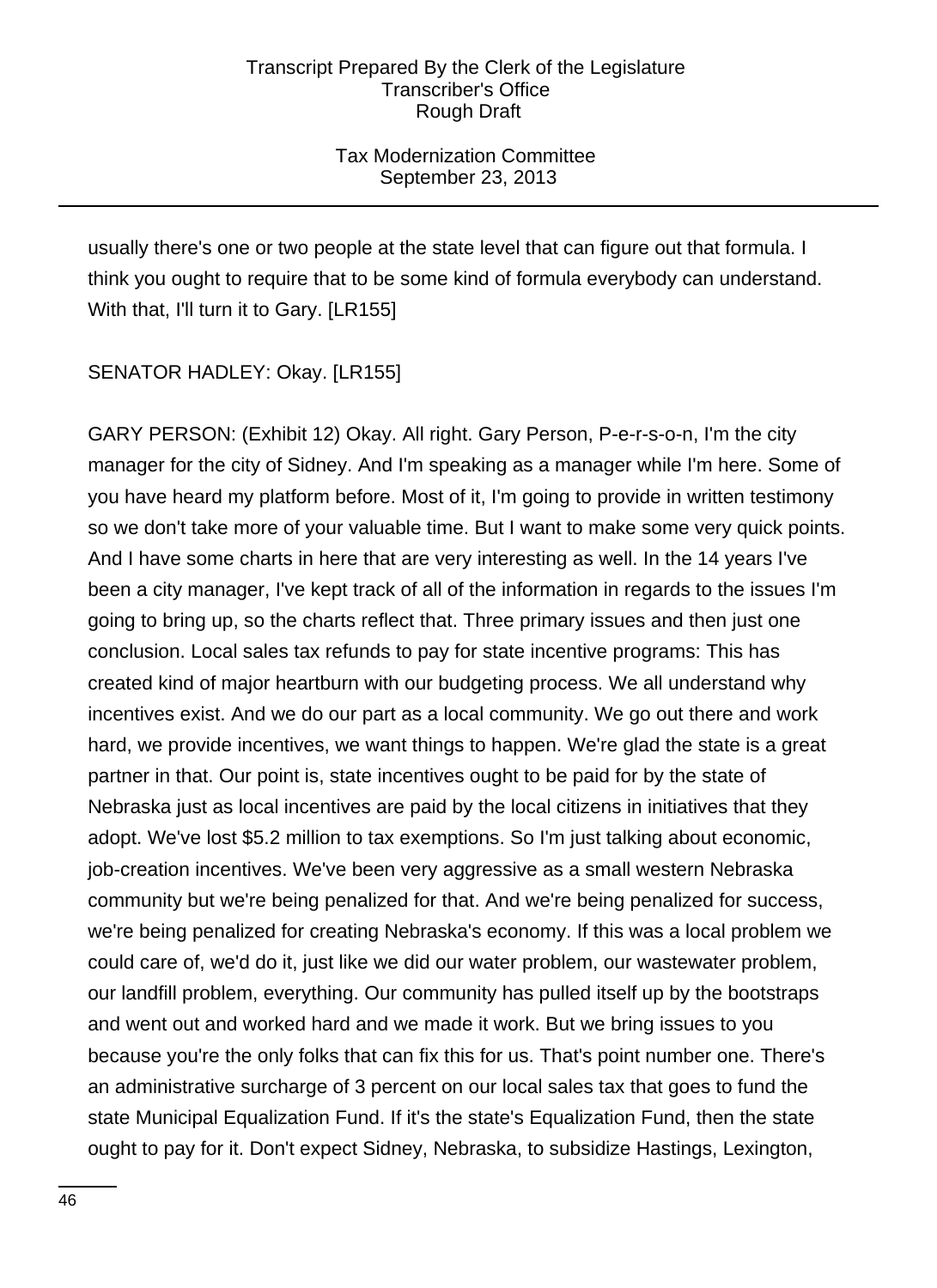## Tax Modernization Committee September 23, 2013

South Sioux City, Grand Island, Beatrice, Fremont, McCook, North Platte, Bellevue, and I could go on and on. I mean, if you saw the list of those communities, you'd say, who has more resources, those communities or this little western Nebraska community out west? We're going to pay \$120,000 out of our local sales tax this year to pay for that surcharge that goes there. And it's supposed to be a state Municipal Equalization Fund, not an additional tax on a local community to pay for it. The Municipal Equalization Fund, itself, is very, very flawed. We get zero. Not only do we get \$120,000 taken away from us up front, but our...what we get back is absolutely zero. For other first-class communities, one of them gets over \$1 million a year. One community, which was asked to help write the last formula when it was tweaked, gets \$950,000. We get nothing, absolutely nothing. And when it was tweaked, even found a way to get Scottsbluff, York, Norfolk, and Kearney money, but Sidney still gets zero. There's something terribly, terribly wrong with that when you punish success over and over again. Final point I want to make is, I think it would behoove all of us as Nebraska's...in Nebraska if all of our political subdivisions were on the same fiscal year. The state has a different one, the counties have a different one, the municipalities and schools have a different one. It just creates absolute chaos. I appreciate very much the fact that we worked with you and you gave us now a year's notice on all the refunds that we're going to lose instead of one-month notice. And it took us ten years to get the one-month notice. We used to didn't get any. And so we'll get that one-year notice. But you run on a calendar year, we run on a fiscal year. It's still going to create a problem for us to try to figure out how we budget for that. So those are my major points. I have all the charts and the argument points right there. [LR155]

SENATOR HADLEY: Okay. Questions? Senator Nordquist. [LR155]

SENATOR NORDQUIST: Thank you, Mr. Chairman. This will be for either of you. When the Legislature took an action, a couple of years ago, to eliminate state aid to cities and counties, we did see some of those local subdivisions increase their property tax levy the following the year. What actions did Sidney have to take to make up for that loss?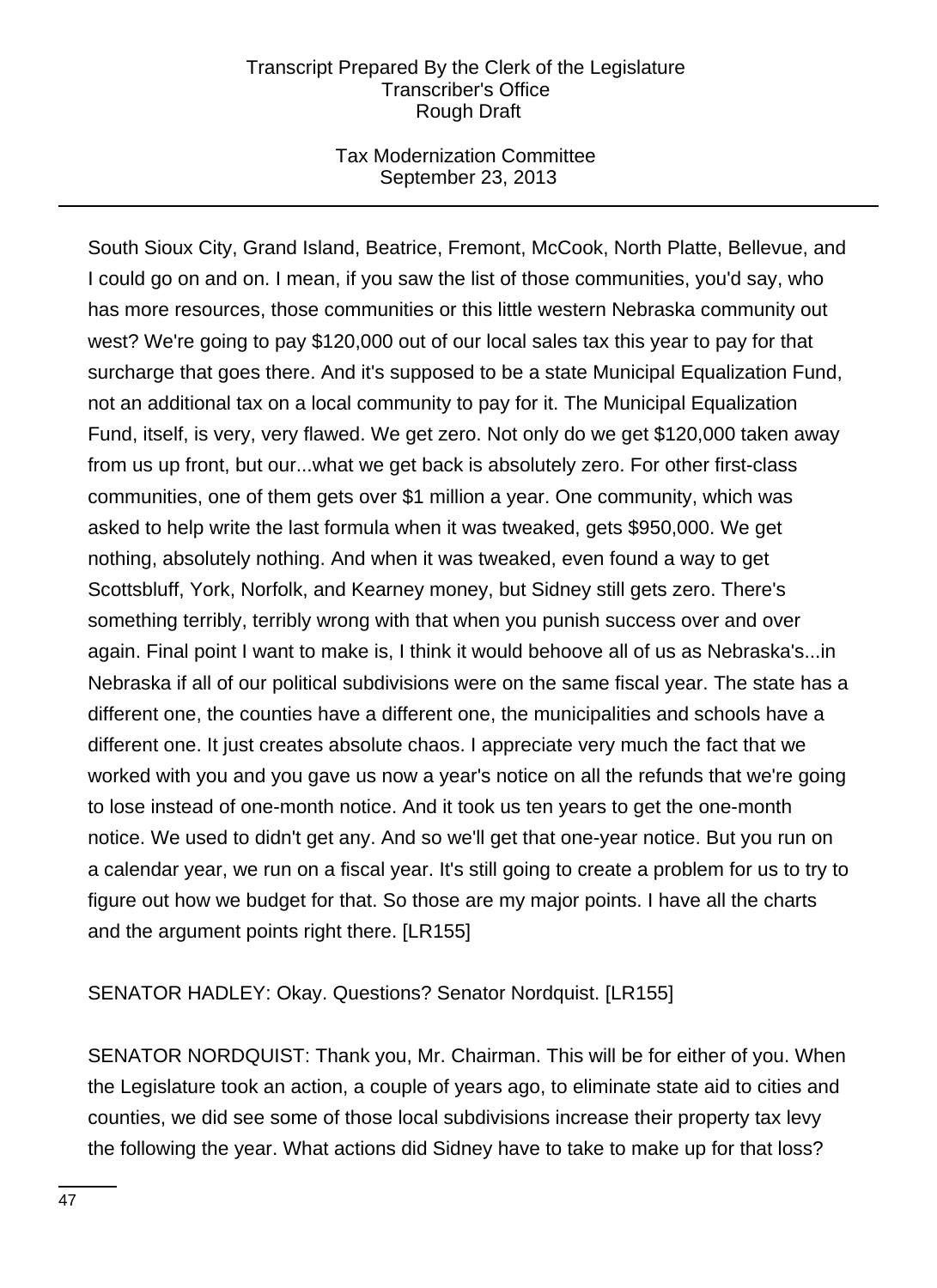# Tax Modernization Committee September 23, 2013

[LR155]

WENDALL GASTON: Well, we kind of went from zero to zero. We were getting very little. [LR155]

GARY PERSON: We weren't getting any. [LR155]

WENDALL GASTON: And we went from very little to none. So the impact it had on what we were doing with the property tax had...it really didn't affect...it didn't...I would say it made it go up because it didn't make it go down because we went from zero to zero. [LR155]

GARY PERSON: And all those communities that I mentioned, most of them have a lower property tax levy than we do because we're penalized for our success. They're rewarded out of our dollars and they can use it to help lower their levies when it should be just the opposite. You ought to be rewarding performance. We preach to the local electorate, if we can build our economy, then we spread the tax base and we can reduce the property tax levy. We can't do it with all those penalties for being successful. If we didn't have to pay the state refunds and we got treated as an equal partner in the Municipal Equalization aid, we would virtually wipe out our General Fund property tax. And then that's not even counting what the mayor brought up in the exemptions that were around...that weren't around in 1980 that are around today. [LR155]

WENDALL GASTON: We could play the formula a little bit if we could read it or understand it in any way. We would be very successful because we've been successful at finding other things. We'd be successful at that, too, but I can't figure it out. [LR155]

SENATOR HADLEY: Any other questions? Thank you. [LR155]

WENDALL GASTON: Thank you. [LR155]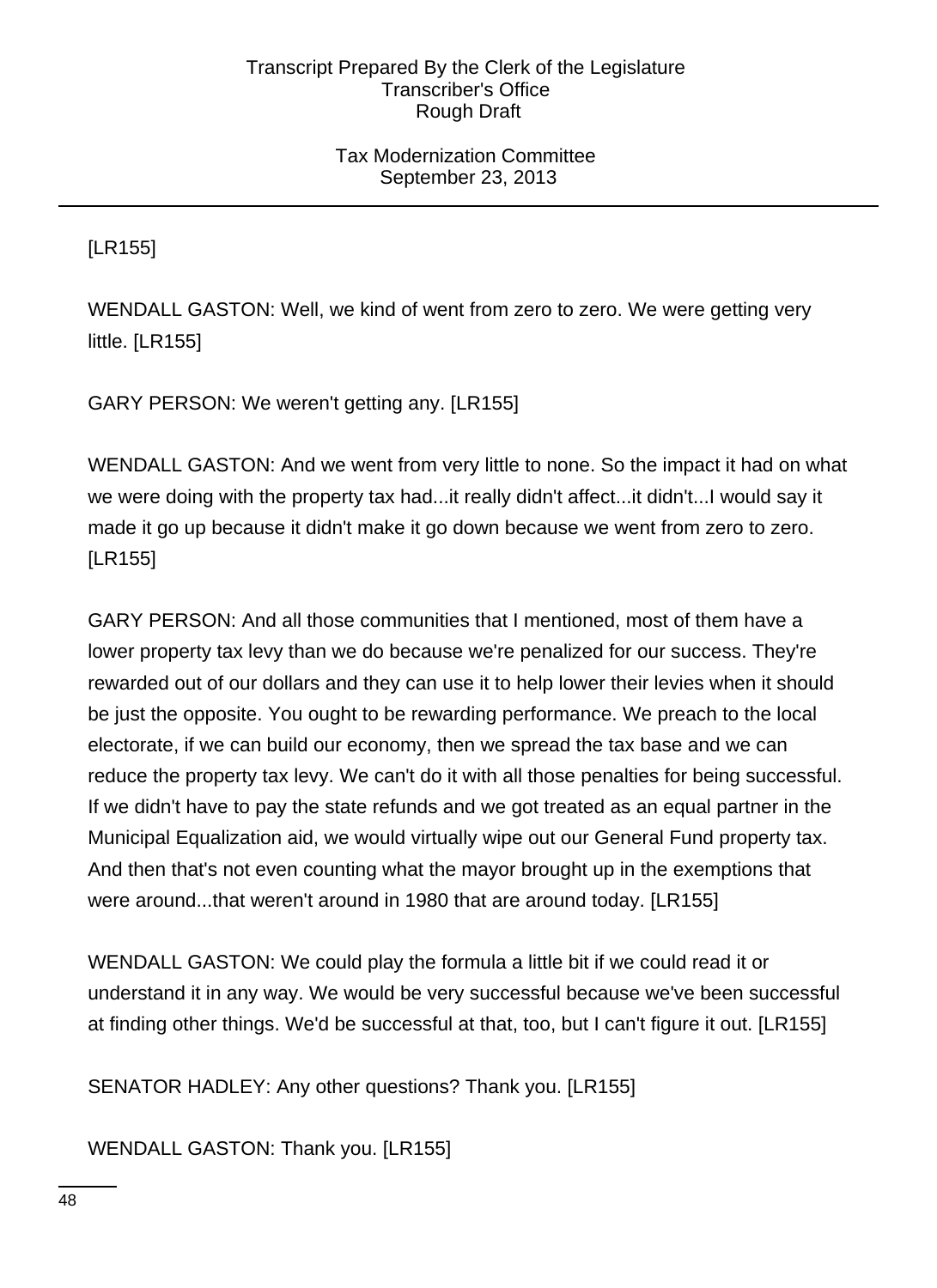# Tax Modernization Committee September 23, 2013

# SENATOR HADLEY: Next. [LR155]

WENDALL GASTON: See you next June. (Laughter) [LR155]

TIM HRUBY: My name is Tim Hruby, and that's H-r-u-b-y, Hruby. I'm a District 8 representative for the Young Farmers and Ranchers Committee which is this area out here. And I guess, mainly, I'm here representing myself, my wife, and my three little kids, as well as any other young producers. And, honestly, I wasn't going to testify; but nobody has told my story yet, so I guess I will. A little background on myself, we bought a ranch two years ago, my wife and I did. We moved out west here. We were originally from central Nebraska, moved out here, bought a place of our own, have started a windmill service business of our own that I own and operate myself. We currently employ three...we have three part-time employees. But I'm going to hit just a little bit on the taxes, income tax as well...or sales tax as well as property tax. And this is just my personal take on it. We get hit pretty hard with the property tax. We have a ranch, you know, so we get hit pretty hard with the property tax. The problem that I see, being a young person and trying to budget what we have, is with the property tax; we get hit with it, regardless. But if it were shifted a little more to a sales tax...and I know not everybody is going to like this. But if it was a higher sales tax...you talk about offsetting. So say, if that money come from a sales tax instead of a property tax, if I don't have the money to spend, then I don't spend it; where the property tax, if I don't have the money to spend, I still got to spend it. And I don't know if that makes sense to anybody. [LR155]

SENATOR HADLEY: It does. [LR155]

TIM HRUBY: But that's the way I look at it from my own personal perspective. If we can't afford a new car or new stuff, we just don't, you know. And maybe that's a bad thing but for us, you know, that's just kind of the way it is. I guess that's just all I really have. [LR155]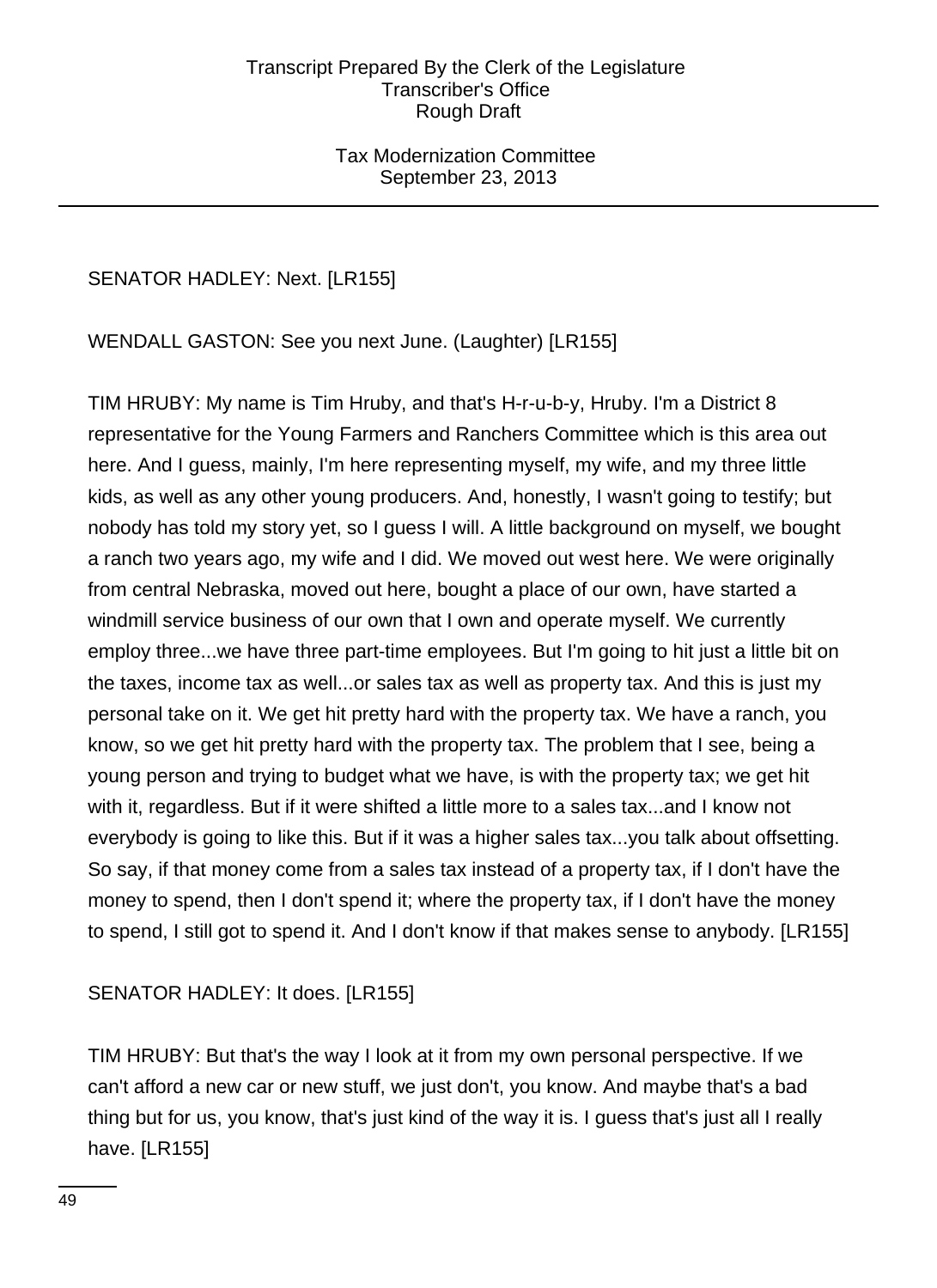# Tax Modernization Committee September 23, 2013

SENATOR HADLEY: Well, thank you for coming up. Yes, Senator Hansen. [LR155]

SENATOR HANSEN: Thank you. Just one quick question. Would you mind a sales tax on your service, your windmill service that you have? [LR155]

TIM HRUBY: There already is. I'm not exempt. [LR155]

SENATOR HANSEN: You're not? [LR155]

TIM HRUBY: Everything I sell to farmers and ranchers...I sell pumps and motors and work on windmill stuff. Every producer out here--and a bunch of my clients are behind me--they pay for that. They're...those parts are not exempt. [LR155]

SENATOR HANSEN: But the service, the labor? [LR155]

TIM HRUBY: Actually, I believe the labor is taxed as well. [LR155]

SENATOR HANSEN: Labor is? Okay. I write those checks but I guess I didn't check on that one. [LR155]

TIM HRUBY: Well, and if it's not, then I'm doing an injustice to them guys because I'm charging it. [LR155]

SENATOR HADLEY: I'm sure they'll let you know, right? (Laughter) [LR155]

TIM HRUBY: Anyhow, I'd probably be run out of here, you know. But I guess that's...and I don't know. I've had people tell us it's a ranch service so maybe we shouldn't be taxed. But we are. We pay disability, unemployment, I don't know, there's a bunch of other...you guys probably know these taxes better than me. But a lot of farmers and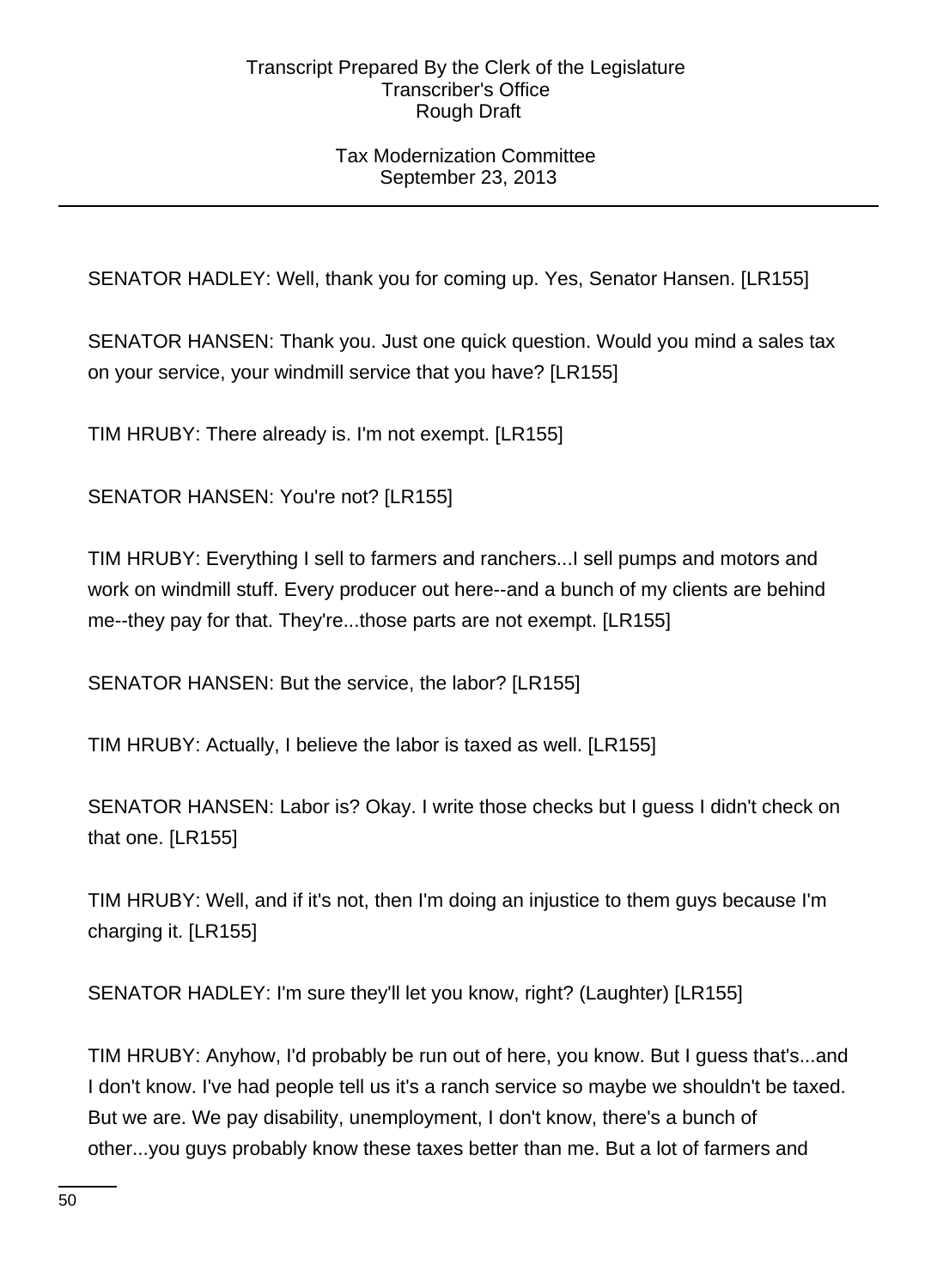# Tax Modernization Committee September 23, 2013

ranchers don't have to pay their employees unemployment or disability. But out of my business, it's a service, so I pay those taxes. And from the perspective of somebody that owns a business, and I have that perspective of being a farmer and rancher, I would rather pay that tax than the property tax because if I don't do this work or if I don't spend this money, then I don't have to pay that tax. If I can't afford to, then I just don't buy the new stuff, where the property tax, I'm paying it. If we have a drought, I'm paying it. If I have nothing to produce, I'm paying it. Where on the sales tax side...and like I said, that might not be popular with a lot of the people but that's the way I look at it from our perspective. [LR155]

SENATOR HADLEY: Thank you, Tim. Any other questions? We wish you well and we hope in five or ten years, you're back complaining that you're paying so much in tax. [LR155]

TIM HRUBY: That would be a good problem. Thanks. [LR155]

SENATOR HADLEY: Next. Please come up and sit in the front rows if you want to testify. [LR155]

DARWIN SKELTON: (Exhibit 13) Good afternoon. My name is Darwin Skelton, D-a-r-w-i-n S-k-e-l-t-o-n, I'm the airport director for Western Nebraska Regional Airport here in Scottsbluff. Nebraska state Statute, Section 77-2704.03, exempts sales taxes on aircraft fuel. LB405, as proposed, would repeal that statute and make other changes to the Nebraska state law which would allow the taxation of aviation fuel. However, under federal law, 49 U.S.C., Section 47107(b) and 47133, for those airports that have accepted FAA airport development grants--such as Western Nebraska Regional Airport--state taxes on aviation fuel are considered to be airport revenue. And using such tax revenue for non-airport purposes is prohibited. The United States Department of Transportation Federal Aviation Administration has stated as follows: Any action by the state legislature to impose a sales tax on aviation fuel sold on an airport and to use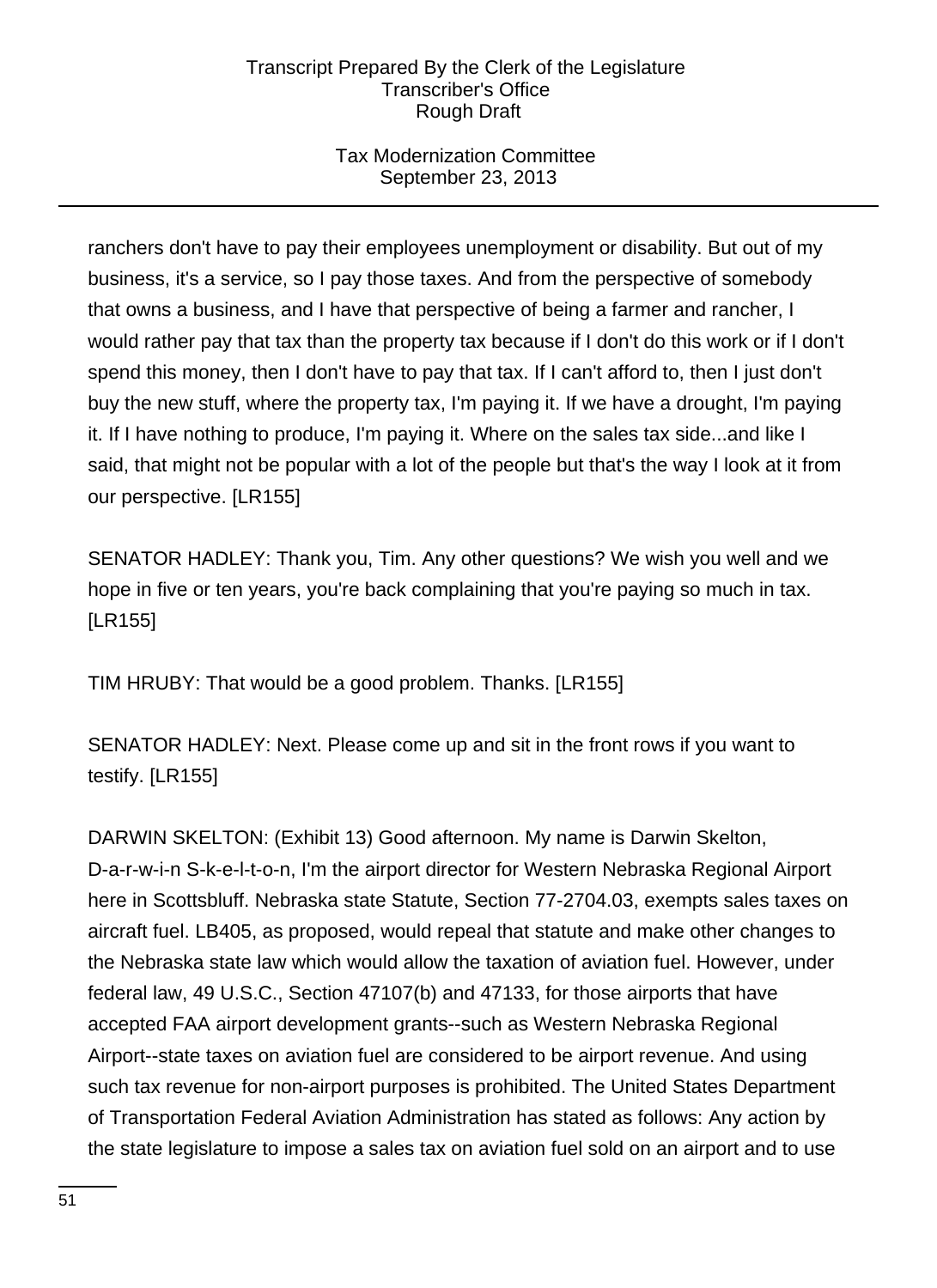# Tax Modernization Committee September 23, 2013

the proceeds derived from the tax to support non-aviation activities would be inconsistent with federal law. Monies from such a tax would have to be spent to either support (1) the capital or operating costs of the airport and local airport system, or other local facilities owned by airport or operated by the airport owner or operator and directly, substantially related to the air transportation of passengers or property, or (2) a state aviation program for a noise mitigation purpose. Accordingly, enactment for the legislation to permit general use of the proceeds from the aviation fuel tax could jeopardize continued federal funding for airport and noise abatement projects at federally assisted airports throughout the state of Nebraska. Therefore, in formulating proposed legislation in the future, I strongly urge you not to repeal Nebraska's state statute 77-2704.03. I also urge you not to impose any sales tax on aviation fuel. Doing so could result in losses of millions of dollars for airport improvement projects which airports receive yearly across the state. [LR155]

SENATOR HADLEY: Are there any questions? [LR155]

DARWIN SKELTON: And I left copies of all that here for you. [LR155]

SENATOR HADLEY: Thank you, sir. I appreciate it. [LR155]

DARWIN SKELTON: Okay. Thank you. [LR155]

SENATOR HADLEY: Next. [LR155]

QUEEDA BALDWIN: Hello. My name is Queeda, Q-u-e-e-d-a, Baldwin, B-a-l-d-w-i-n, I live in, and we ranch in, Sioux County. We have four children and my husband and I and his parents are in ranching operation together. We moved here to Nebraska 17 years ago. And one of the things that was most surprising to us after we moved here was the taxing situation in Nebraska as compared to where we'd moved from, Colorado. One of the things that I've learned over the last 17 years is--well, over the last little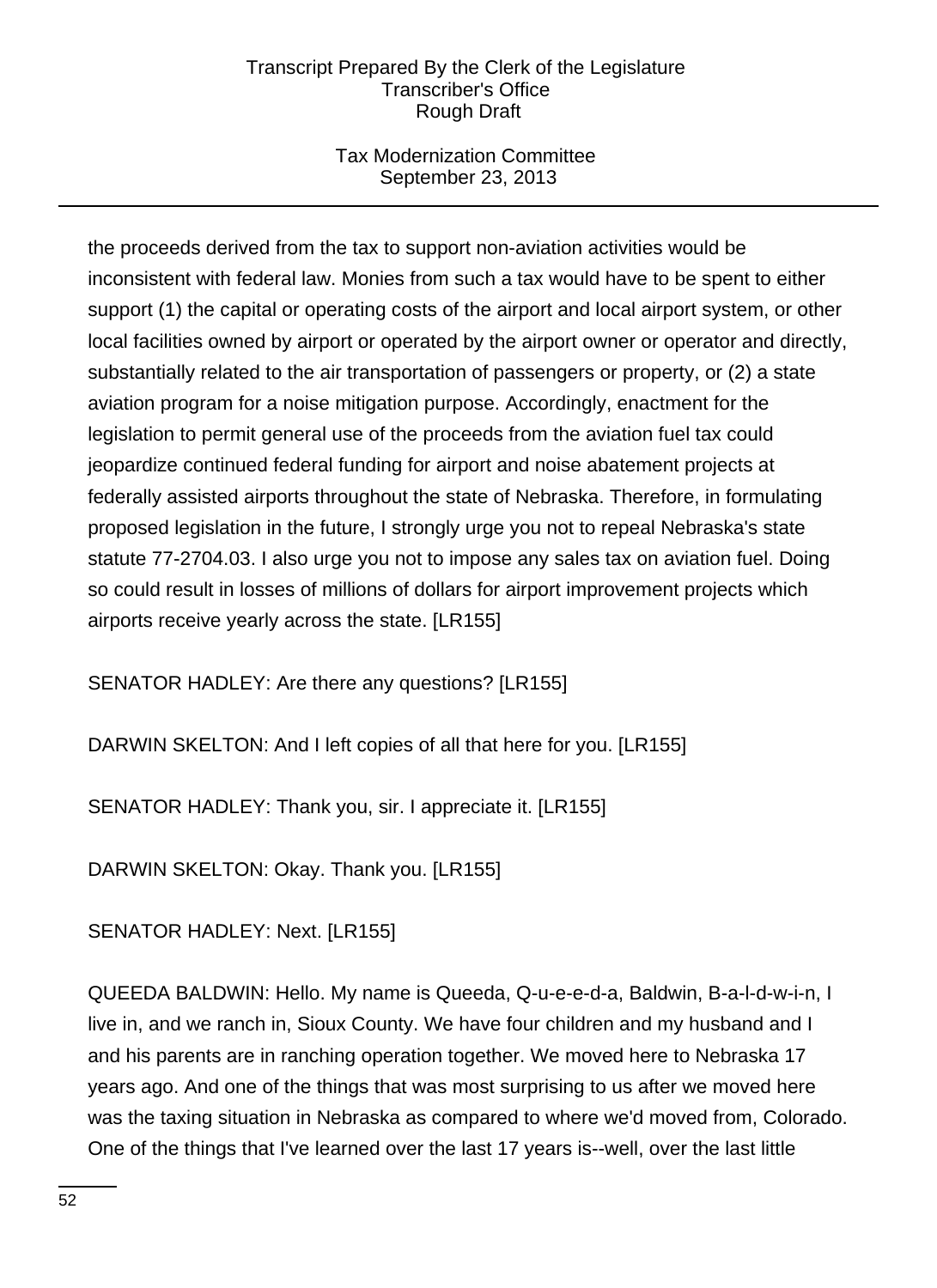### Tax Modernization Committee September 23, 2013

while, while I've been studying this, because I think I started studying it about the time you guys formulated this tax committee--is that the way the tax structure in Nebraska is made up of the three legs to the stool. And the part that is really obvious, which has already been hit on, is how much property tax is taking in comparison to the other two sides. And I feel that we need to work on trying to get them more back closer to 33 percent on all three legs so that it's a stool that sits more squarely than it does right now. Earlier, we heard from Steve Erdman. And I have to agree with everything he had to say. That was very well-thought-out testimony. And so...you said, too, if you agree with someone, say that. So I won't repeat that. Now since we're talking about sales tax and, you know, I'm concerned about property tax, I'm also concerned about the sales tax in Nebraska. And I want to tell you how I feel about that. I support a sales tax on final consumer purchases of goods and services, including food. No one has talked on that one, that issue. But I believe that any new income that's generated from sales tax, if we do some changes in the sales tax, needs to go to property tax relief because it is the one leg that is paying the higher portion right now. I oppose any sales taxes placed on business-to-business purchases of goods and services used as inputs in the production process. As such, I strongly oppose the repeal of existing sales tax exemptions for inputs used in agriculture and manufacturing processes and for the sales of commodities produced and consumed by agriculture and manufacturing. I support the establishment of a system of taxation on Internet sales so that sales tax income can be preserved for the state in which the buyer resides. Purchase of biofuels should be exempt from sales tax when used as an energy source in processing, manufacturing, or refining. And when we also talked about...when I looked at your talking points, I agree with your sales tax issue number three on taxing consumer goods. That's where I think we need to concentrate a lot of effort. And I realize that it's not an area that may produce tremendous amounts of revenue. But I'm going to tell you, if I go get my hair cut, I think I should be paying sales tax on that. If my car is getting fixed, I should be...and it's my personal vehicle, I should be paying sales tax on that. If it's a business, if my truck is getting fixed and it's the ranch truck, if I filled out all the paperwork that allows me to be exempt from that, I should be allowed for that way because it's an input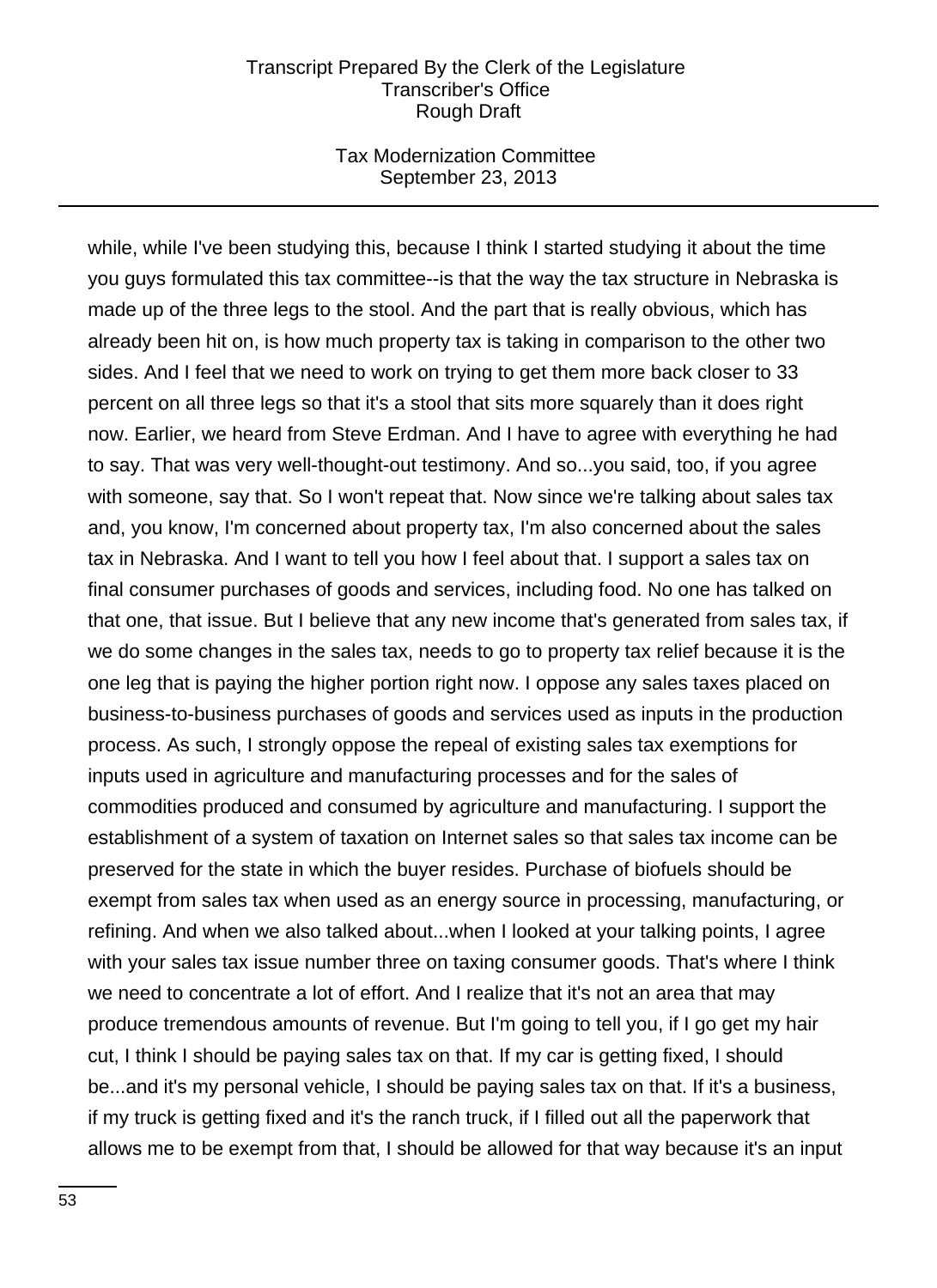# Tax Modernization Committee September 23, 2013

cost to my business. And it's a difference than my just personal expenses. And I believe that we should be taxing personal...our personal services. One last thought that nobody has touched on is, there's one group of property owners in this state that don't pay any tax. And that is the severed mineral interest owner. And where a severed mineral interest owner comes into place is when they are...the mineral rights are severed at the point...with a...either when you sell a property, the seller keeps those severed minerals. And I'm not talking about a severance tax issue where you are paying a tax on the production of those minerals. I'm talking about a severed tax. And that's something that is very apparent out here in the western part of the state. I think it's something you guys need to look into. There are tax...it's available right now. But you will have to rely on the surface property owner to go to the assessor and ask for those taxes to be severed. And I can tell you right now, in Sioux County, when I talked to the assessor's office this morning, there is not one severed tax mineral owner in Sioux County that is being taxed. And these may be people who live in New York State who have just, over the last five years, leased their mineral rights to a developer to see if they explore...it's for the exploration of oil. So they've benefited from it. The income there has been reported in New York but Nebraska hasn't seen anything in that area. And I think that's an area we need to look at. Right now, like I said, the burden is on the surface property owner. The only...but the problem is, is... [LR155]

SENATOR HADLEY: I think...I think... [LR155]

QUEEDA BALDWIN: Okay. [LR155]

SENATOR HADLEY: We've used the time, so. []

QUEEDA BALDWIN: Okay. Yep, that's fine. [LR155]

SENATOR HADLEY: Are there questions? [LR155]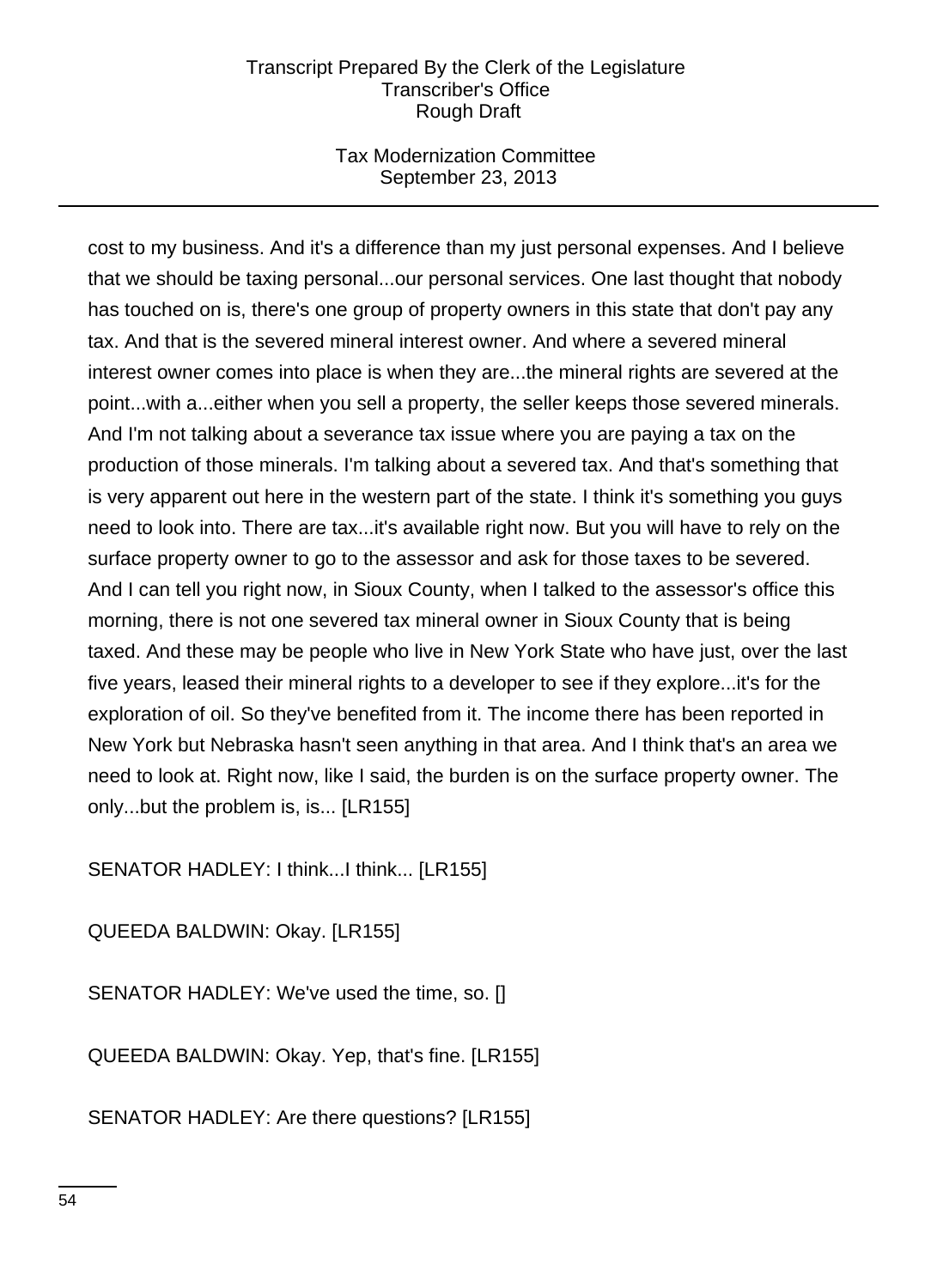# Tax Modernization Committee September 23, 2013

QUEEDA BALDWIN: Do you have any questions? [LR155]

SENATOR HADLEY: Thank you, Ms. Baldwin. [LR155]

QUEEDA BALDWIN: Okay. [LR155]

SENATOR HADLEY: We appreciate you coming in. [LR155]

QUEEDA BALDWIN: Uh-huh. [LR155]

MIKE MEISTER: My name is Mike Meister, Meister is M-e-i-s-t-e-r. I want to shift gears a little bit. I know we're talking about being revenue neutral and taxes. And I don't want to talk about taxes. I want to talk about increasing revenues so, then, you can offset taxes. And I think there's two ways that we can look at that almost immediately. One of those is in what this state invests in tourism. We are 45th in the country in what we invest in tourism. Now those of you from the eastern part of the state may not realize this. But those of us in the western part of the state truly understand our tax burden because we know every day when the coal trains come through from Wyoming, we're paying the Wyoming people's income tax. And we know that every time we go to the Black Hills, we're paying the South Dakotans' income tax. The difference is, South Dakota makes their tax money on tourism dollars. If you think that only applies to this part of the state, you're crazy. A few years ago the state decided to close a tourism facility at Bushnell. That meant, at that time, that the first state-sponsored tourism material that we would get if we were traveling eastbound was Ogallala. To put that into perspective, that means nobody would find out about the Henry Doorly Zoo if they crossed the Iowa border until they got to Grand Island. It's a untapped resource. It's the third-largest industry in the state. And I'll give you this to think about because most folks don't think about this when you say tourism. They think about state parks and they think about state historical places. Ask the city of Lincoln. All those Husker faithful that come to the town every Saturday for a game, folks, those are tourists. They don't live in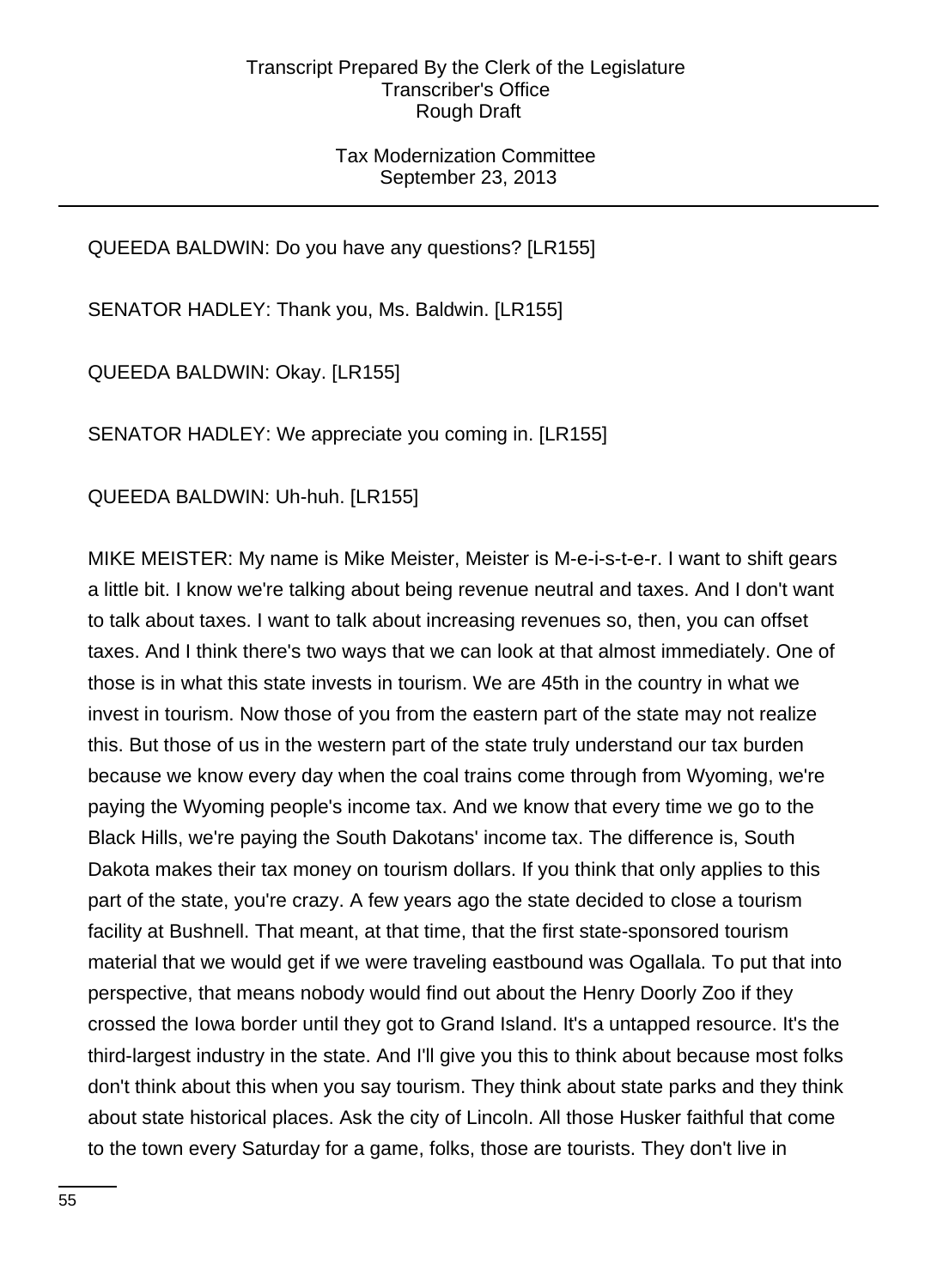# Tax Modernization Committee September 23, 2013

Lincoln but they spend their money there. And if we started to put a little bit more investment in the tourism side of Nebraska, we would see...reap huge dividends. We could tie into the folks that travel from Colorado to the Black Hills. The second thing I'd like to talk about is infrastructure investment. The Bakken oil field in North Dakota has got so much trucking things going on, it's crazy. And yet the Heartland Expressway, which was first discussed in 1988, still languishes on the board. I agree with Mr. Erdman's frustration with the Department of Roads but for different reasons. Somewhere we have got to get things under control. We've got to get that built. If you go today and you drive up to Rapid City, South Dakota, you will see the economic development that is taking place all the way from the South Dakota border to Rapid City. It's growing. It's doing what it's supposed to do. We need to get the Heartland completed out here to help us out. All those folks traveling through then spend dollars. Again, it's a kind of a piece of the tourism thing. The final thing I'd suggest to you is, I think you should take a hard look at possibly entering a public/private relationship in terms of Game and Parks. Game and Parks right now, I think you all know it, one park in this state returns revenue to the fund, and that's Mahoney. In the state of Ohio, as an example, their game and parks returns a lot of revenue to the general fund because it's privately operated by a company named Xanterra. Xanterra also operates most of the federal parks. What they do is, they lease the land from the state, they maintain the land on a long-term lease, and they collect the taxes of people who use it and return that money to the state. There is no loss to the state, there's no determination in terms of employment. And rangers then take over a law enforcement position. You know, just recently the Star-Herald was lamenting the fact that we're seeing... [LR155]

### SENATOR HADLEY: You have one minute left. [LR155]

MIKE MEISTER: ...our state fees--thank you--seeing our state fees raised but our services decrease because we're closing state historical sites like Fort Hartsuff and other places around the state that are just gems; they're treasures and we're not taking care of them. And we've got to figure out a way to do that. Are there any questions?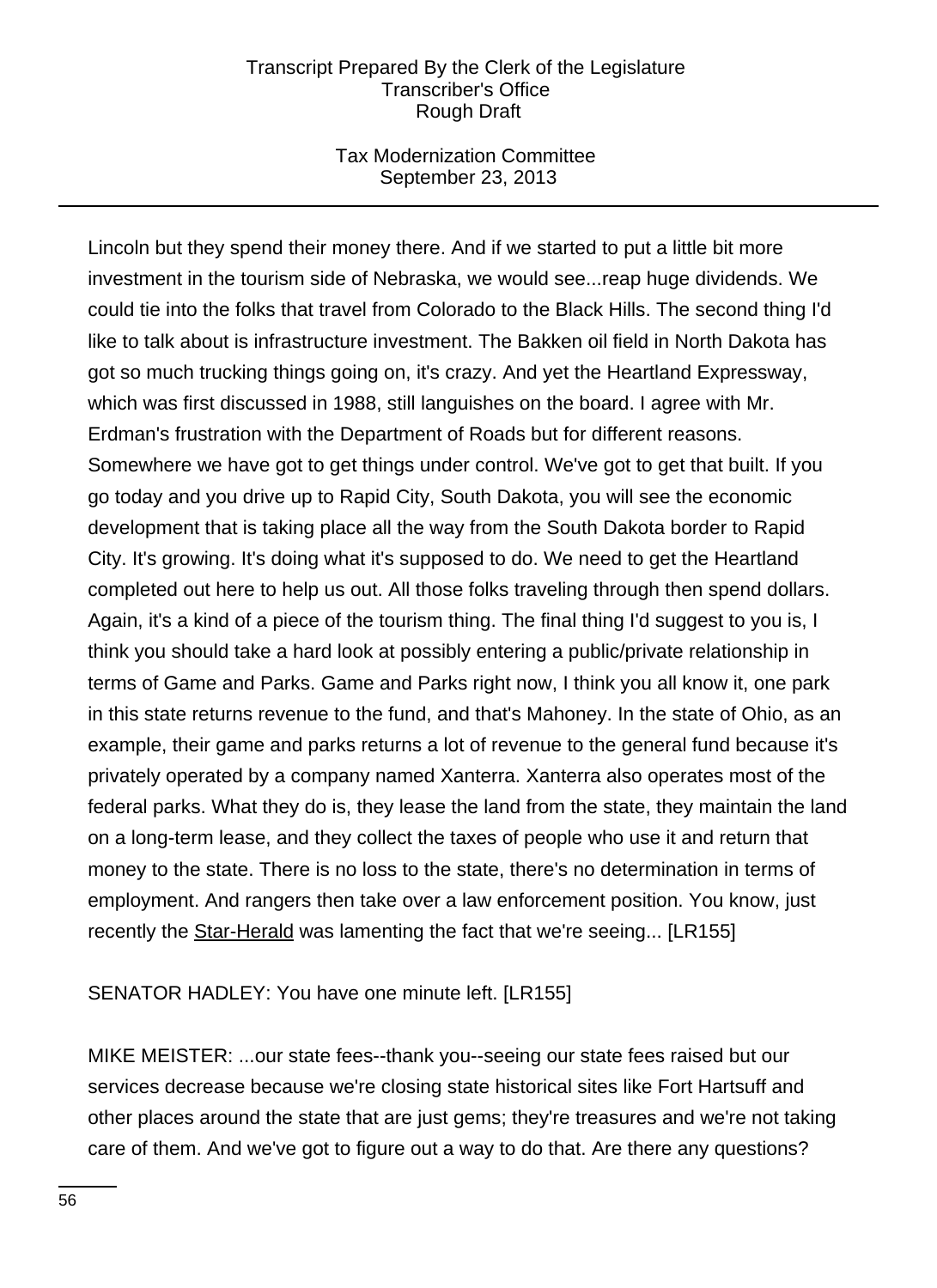# Tax Modernization Committee September 23, 2013

[LR155]

SENATOR HADLEY: Questions? Yes, Senator Hansen. [LR155]

SENATOR HANSEN: One. Mr. Meister, so a tourist would be someone who's traveling to a town to find out something, if something exists or something encourages them, right? [LR155]

MIKE MEISTER: Well, there's various types of tourism, Senator. I mean, there's... [LR155]

SENATOR HANSEN: But what about Lincoln? [LR155]

MIKE MEISTER: Well, for instance, if I drive from Scottsbluff to Lincoln... [LR155]

SENATOR HANSEN: You've driven a long ways. [LR155]

MAKE MEISTER: I've driven a long ways. But I'm spending my money in Lincoln restaurants. [LR155]

SENATOR HANSEN: Right. [LR155]

MIKE MEISTER: I'm getting a Lincoln hotel. I'm probably getting gas in North Platte on the way. So I'm paying those dollars as I'm traveling in terms of sales tax or hotel taxes or whatever else those taxes may be. But if I encourage people to do the same thing...as an example, everybody probably from southern California to northern Washington has some tie to this very area because their ancestors traveled the Oregon Trail. And you know, we've done tremendous things out here to develop the Chimney Rock visitor center and some other things. So I mean, there's ways to market that would bring outside dollars in and increase that spending which, in turn, increases sales tax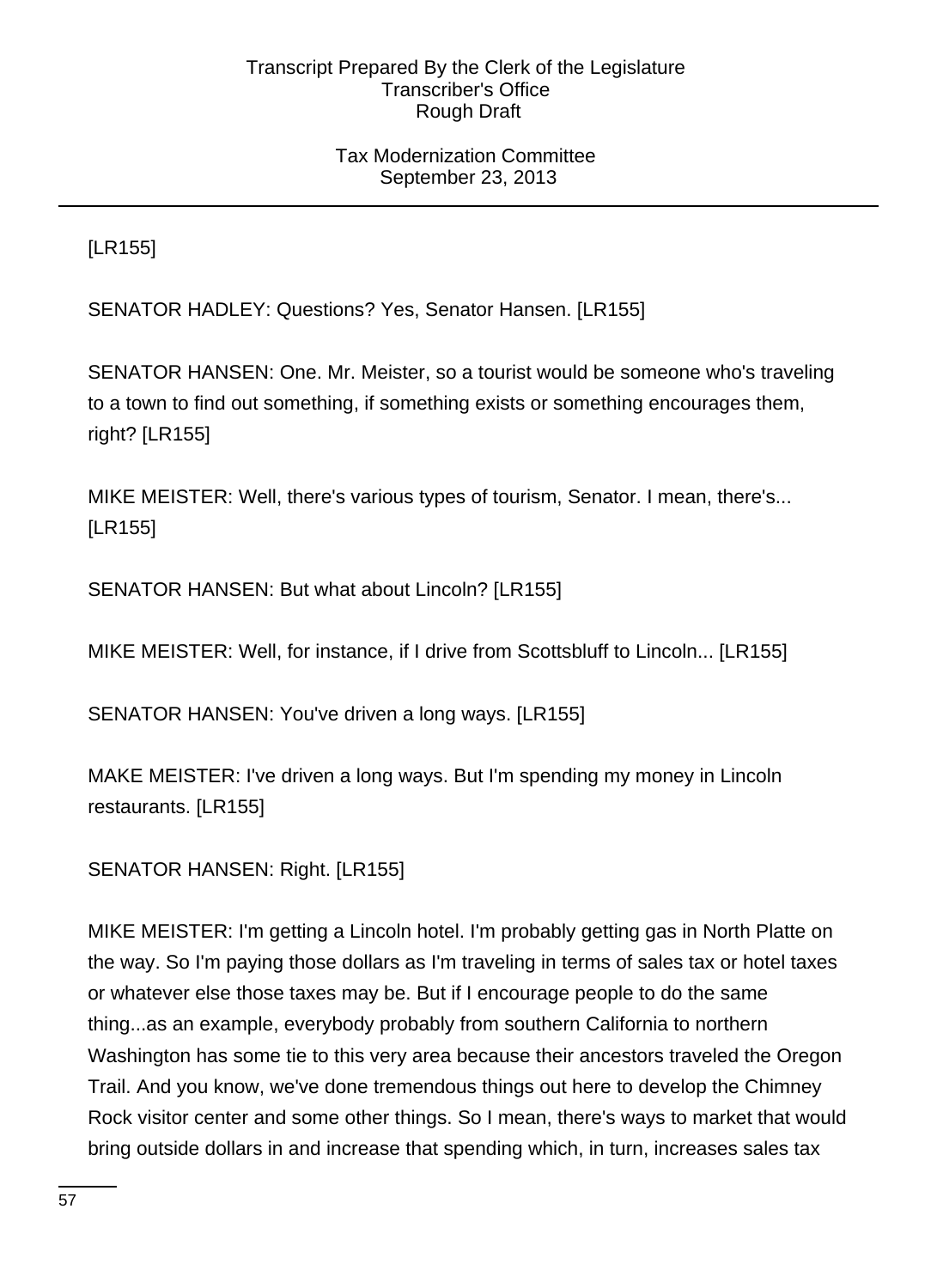# Tax Modernization Committee September 23, 2013

and everything else. [LR155]

SENATOR HANSEN: And Lincoln has some built-in things where they can attract people. [LR155]

MIKE MEISTER: Right. [LR155]

SENATOR HANSEN: I have this ticket that I spent two weeks ago looking for a defense on the Huskers and I couldn't find it. (Laughter) [LR155]

MIKE MEISTER: I think we've all felt that frustration, Senator. [LR155]

SENATOR HADLEY: Thank you, Mr...any other questions? Yes, Senator Harms. [LR155]

SENATOR HARMS: One thing, Mike, I would tell you that Senator LeRoy Louden, when he was with us, introduced legislation to begin to address the issue of tourism. We moved the Department of Tourism out from the Department of Economic Development, made it independent. This past year we budgeted a little more money in that particular area. I think in the long term, you will find that we are on course now to do just what you're talking about. We have to...for those of us who could really benefit from tourism--which we could out here, we have a lot of history, as you know--you'll eventually be able to see that. At least we're moving in that direction. [LR155]

MIKE MEISTER: And that's a good thing. [LR155]

SENATOR HADLEY: Okay. Thank you. [LR155]

MIKE MEISTER: Thank you very much. [LR155]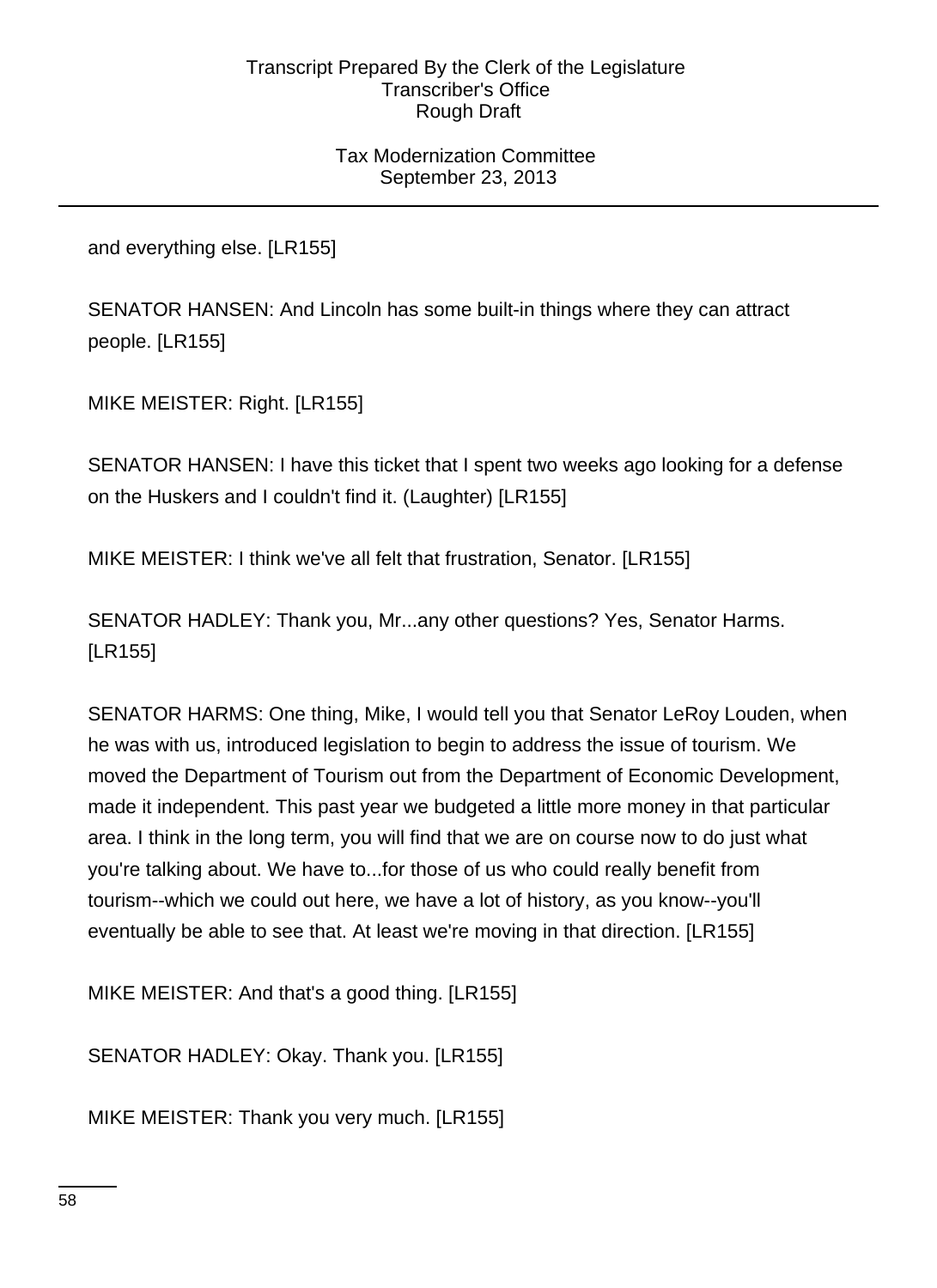Tax Modernization Committee September 23, 2013

SENATOR HADLEY: We'll have one more. All right. Is there any other property...sales tax? Thank you for coming, sir. [LR155]

JEFF NICHOLS: Hello. I am Jeff Nichols, N-i-c-h-o-l-s. I am a farmer in northeast Scotts Bluff County. I had a novel idea is, the school portion of the property tax is such a burden. And if we take and shift the school property tax of the school part of the property tax into sales tax and fund the schools stately through the state aid and restructure the state aid formula, reducing property tax that way, it would even out the cost of the schools across the whole populace instead of concentrating it so much on the property owners. It may take a 2.5 percent to 3 percent increase in the sales tax to do this at the current cost of the school districts. But it would be evenly spent across the state to educate the students. This would greatly reduce the property tax. And for manufacturing, agriculture, and other businesses like this, the reduction in property tax would greatly benefit those industries and we'd have economic growth because of it. They would be more willing to replace equipment, build on, add on, because they can reduce that cost that is overhead every year no matter what. And by spreading it over an entire state populace in the sales tax and have the end users paying that cost, everybody shares in the cost of the education of the children. [LR155]

SENATOR HADLEY: Thank you. Questions? Seeing none, thank you. Were you on... [LR155]

JEFF NICHOLS: Sales tax. [LR155]

SENATOR HADLEY: ...sales tax? We'll have one more on sales tax. [LR155]

WYATT SURBER: My name is Wyatt Surber, that's W-y-a-t-t S-u-r-b-e-r. I am with Nebraska Transport, a common carrier here in Scottsbluff, Nebraska, and would like to speak about the sales tax exemption for common carriers, that I know that is one of the exemptions that is being talked about being possibly eliminated. Currently, it's out there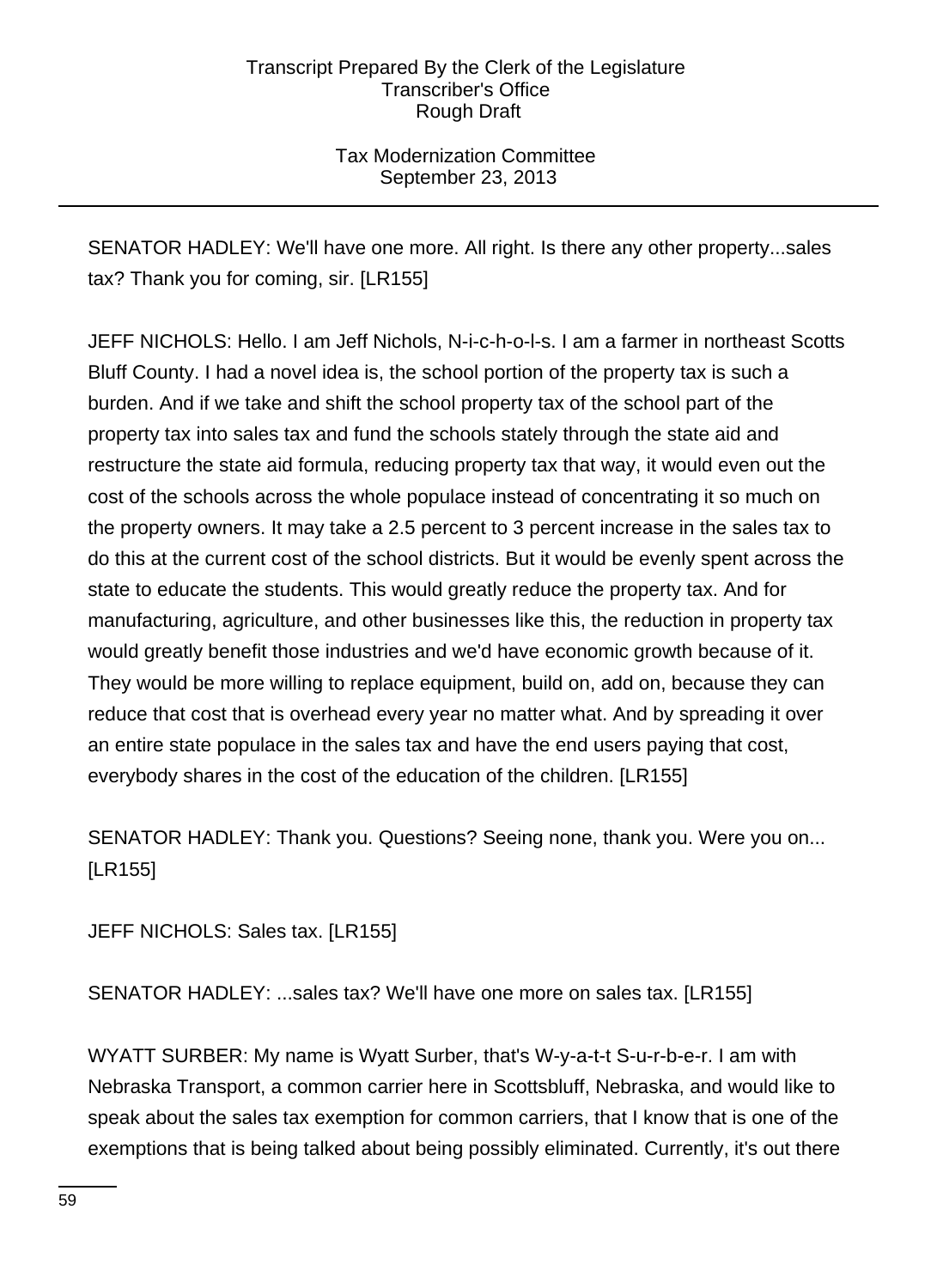# Tax Modernization Committee September 23, 2013

at 29 states that do have some form of a common carrier exemption. And I guess, not only in the common carrier exemption, but in any other exemption that's being possibly put on the table for elimination, I would hope that we would look to see what other states are doing and especially our neighboring states. There are four states that border Nebraska currently that do have common carrier exemption as well. They are Iowa, Kansas, Missouri, and Wyoming. Not that it seems like it's a big item and stuff but, you know, the...part of that exemption is the repair parts for our vehicles. But the bigger item is actually the purchase of the vehicles themselves. You know, could we purchase those vehicles outside the state of Nebraska? Yes, we could. But we prefer to work with our local vendors here in Scottsbluff and, occasionally, other vendors within the state of Nebraska. But I guess, in terms of equality and stuff, just urge you to look at those exemptions and make sure that we're not putting our existing business at a competitive disadvantage to our neighboring states. [LR155]

SENATOR HADLEY: Thank you, Mr. Surber. Are there other questions? Thank you, appreciate your coming. [LR155]

WYATT SURBER: Thank you. [LR155]

SENATOR HADLEY: Okay, we'll now shift to income taxes, the last one. Are there people who would like to come up and talk about income tax? Again, come up and sit in the front row. [LR155]

JAMES McDERMOTT: (Exhibit 14) Senator Hadley, welcome to be here to Scotts Bluff County. I'm Jim McDermott, M-c-D-e-r-m-o-t-t. And especially Dr. Harms there--see, I always called him "Doctor" because I've known him as a doctor, president of the college, other than a senator, so...and I asked him one time, I said, how would you like me to address you? And he said, just call me John. Okay. I'm here today to deliver testimony in favor of having the Social Security tax removed, completely. As you're probably aware, Nebraska is one of five states that has full...taxes in full of the Social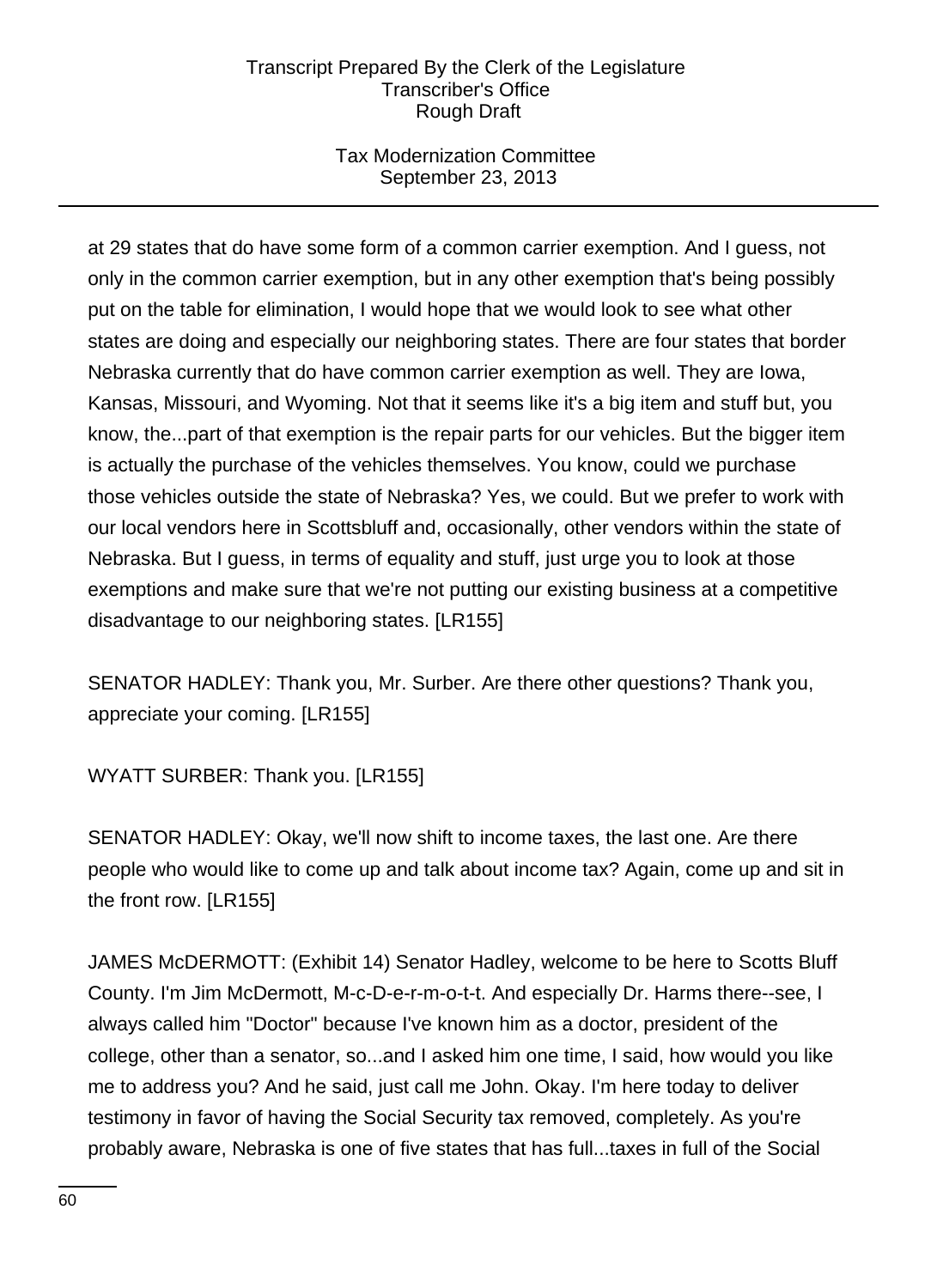### Tax Modernization Committee September 23, 2013

Security. Now some of the other states have a portion or they have all of it. And I feel that this is very unjust in here because all of the surrounding states do not have a tax on it. Missouri and Iowa were the latest two to come up in here to eliminate either a portion or all of it. And there's kind of an interesting story I heard the other day. They were up in the northeastern part of Nebraska. A gentleman moved over to South Dakota. And I was wondering, why did he move to South Dakota? It sure wasn't the weather. You know what it was? No taxes up there. No taxes, income tax in that part in there. And, you know, if we look at it here, most of the taxes were originated by some action in the Legislature. Right? They come up with this one here and then they vote on it and discuss it and all here. But if you did a little studying, which I did here, the tax on Social Security never did go through that process here in Nebraska. It was because of a change in the federal taxes in here. And, you know, this is something we should be looking at part in there. And in most states, you know, they are nowadays, they're trying to figure out some way to attract people. And what are we doing here? We're driving people from Nebraska when they retire. They retire, they go to the other states because they don't have to pay these taxes here on the Social Security in there. And, you know, when these people leave, you know, they're the people that's involved in here and they worked in the communities and all this stuff in here. They're taking all that away. And, you know, you say here that, you know, tax on Social Security is not a lot of money. But you and I know people who exist on income, I mean, Social Security as a sole income. It's awful hard. And you say \$20 or something like that. Well, \$20 to them, a tax, means an awful lot. And we could help those people in there by eliminating the tax on Social Security. You know, we shouldn't really have to do that. And you know, I was just also reading in here that there's a possibility in 2020 that we could lose a Congressional seat because people are moving out of the state. They're moving out of here. You know, why should they stay when they have to pay this tax in here? And also, you know, several people have mentioned this here today about the small communities. They rely upon this here because there's millions and millions of dollars paid in pensions and Social Security here that the people are leaving the state. So in these small communities here, first they lose a grocery store. They lose a bank. And pretty soon, they fold up. So I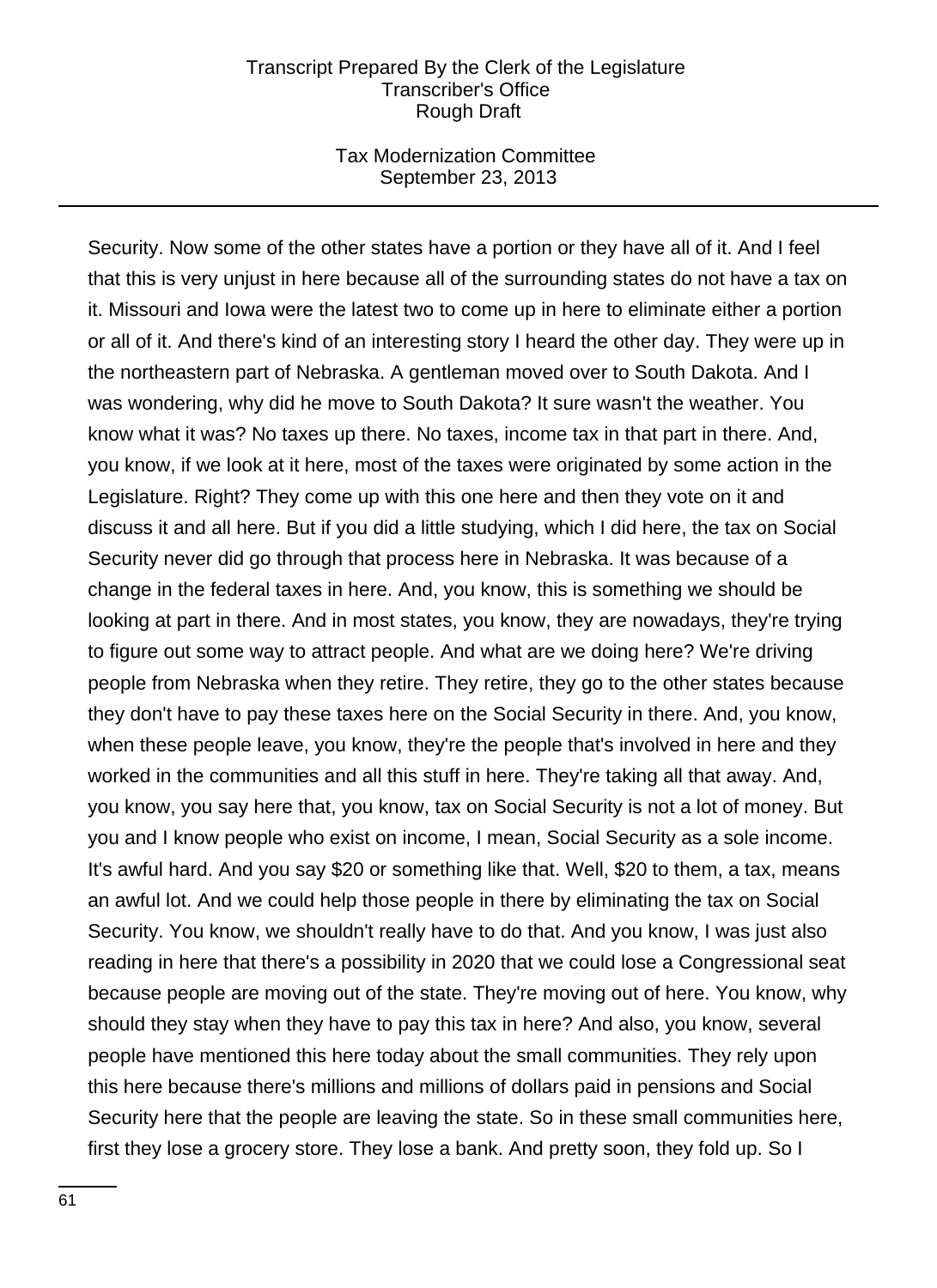# Tax Modernization Committee September 23, 2013

think there's something we need to do to revise this to not only keep the people in Nebraska but attract and bring people back in, the people that are leaving the state. Why can't we do something to bring those people back in here? Let's get this tax off here. Another thing I'd like to... [LR155]

SENATOR HADLEY: One minute left, sir. [LR155]

JAMES McDERMOTT: ...okay, being up here...in here...is that the railroad retirement in here. The railroad retirement, when these people get ready to figure their income tax, they take their tier 1 or tier 2, they subtract it from the adjusted gross, and they pay taxes on that. What do we do? We pay taxes on the whole nine yards. Is that fair? I don't believe it is. So I think what I'd like to have you people do here is to think about this in here to make it fair for the Social Security benefit people and the retired people to have the same equal (inaudible) here. And so let's exempt...now I know you can't exempt all of it here at one time. I know that because I talked to several senators before. But let's set something up gradually. We may have 20 percent this year, 30 percent next year, some way that we can get that tax off of it. And I'd appreciate it if you would look at that. And one other thing before I leave here. After we get this problem solved, let's think about the problem about the taxes on the pension plans that need to be taken. That's another thing that people are leaving the state there. Thank you very much. [LR155]

SENATOR HADLEY: Questions? Seeing none, thank you. Other people with questions on...comments on our income tax system. I thought I was driving everybody away there for a minute. (Laughter) [LR155]

ROBERT GIFFORD: I'm Robert Gifford, R-o-b-e-r-t G-i-f-f-o-r-d, I live out in rural Banner County. I am a commissioner out there. I wasn't going to speak to income tax, necessarily, but I was kind of waiting to make sure everybody was going to cover what needed covered. And I haven't done a lot of homework but when you look at what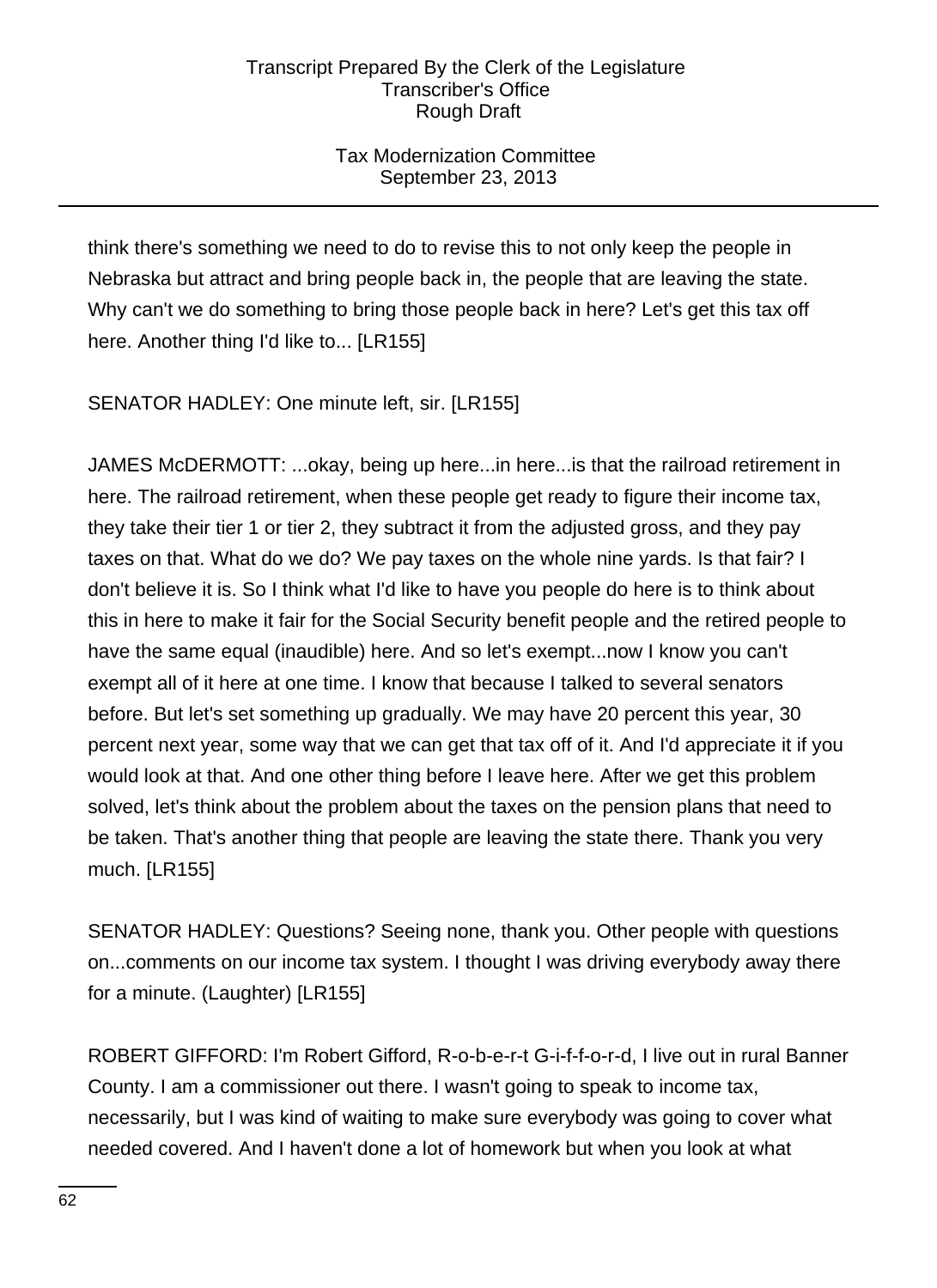### Tax Modernization Committee September 23, 2013

makes our state unattractive or attractive compared to neighboring states, it's a balancing act between property, sales tax, income tax. If we raise...if we want to do anything with property tax to lower it, we need to get rid of some of our responsibilities on the local level. Property tax is the way local people pay for what we need and what we want. We have no other options. Sales tax and income tax should be what we, as a state, pay for what we, as a state, need for our people. So I'm not against getting rid of some exemptions. I've heard some good arguments against not getting rid of some. And I'm not against raising income tax and I'm not against some of the exemptions that were raised earlier. But if we raise those, we need to have the state fund what is the state's responsibility for its people. And I...Steve Erdman made the comment about law enforcement and when people break state laws. Well, on a county level, that can amount to a lot of percentage of our property tax budget. When I first got on the county commission board, there was talk about the jail reimbursement. And the state was going to reimburse and then they quit. And then all of a sudden, I think, that's just totally disappeared. I haven't heard anything about it. But as a small county, we don't have a lot invested that way. But if we would have a major trial in the court system and go through that, we would be bankrupt as a county because we have not...so few assets and our money is spent elsewhere. So court system, jail systems, all of that could be a responsibility of the state because that's what is the responsibility of the people of the state. One other comment that was made was schools. I agree with the state aid formula with schools being broken. I was on a school board when that one got initiated. And I'm with the mayor of Sidney, it's...if anybody can figure it out, good luck. It needs to be simplified. The money needs to be sent back in a simplified manner or...so that locally we can deal with it; or it needs to be paid for by the state. Community colleges... [LR155]

SENATOR HADLEY: You have about a minute left. [LR155]

ROBERT GIFFORD: Okay. Thank you. Community colleges are more of a region. And that is one aspect that I see that all the dollars could be taken care of for community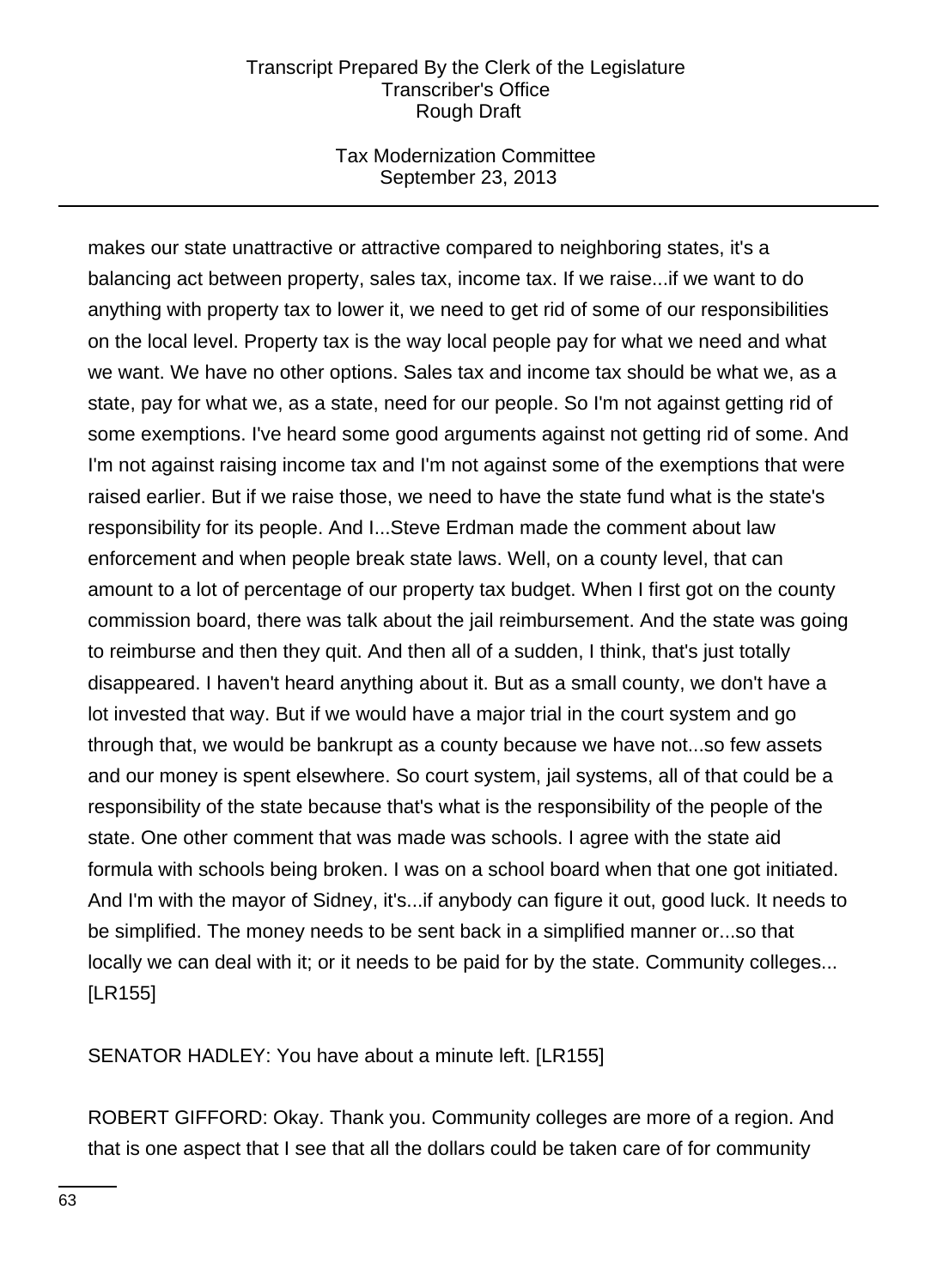Tax Modernization Committee September 23, 2013

colleges through the state, funded through sales tax, income tax. And I guess I'll...with that, I'll end. []

SENATOR HADLEY: Thank you, Mr. Gifford. Are there questions? Thank you. We appreciate your coming in and we appreciate your service. Thank you. Are there other people who would like to speak on income tax? I'd like to make one comment. It's interesting. I've done this in a lot of other groups and you don't have to raise your hand, but can all of you come within \$200 of what your state income tax liability was last year? Not the amount that you got back or the amount you had to pay but what you actually paid the state over the entire year? A lot of people don't know that. But you ask them what their property taxes were and they could probably get it down to the penny, which tells us the interest that people have. Are there any other comments? I don't want to shut...a gentleman over here? Okay, we have time. [LR155]

BRUCE TROESTER: Yeah. I'd like to comment to property taxes. And I had to go to Target to make a major purchase for this so (inaudible). [LR155]

SENATOR HADLEY: Okay. We need a green sheet filled out. [LR155]

BRUCE TROESTER: Yes, it is. Yeah, my green sheet's there. Yeah. [LR155]

SENATOR HADLEY: It is, okay. Okay, and would you give us your name and... [LR155]

BRUCE TROESTER: My name is Bruce Troester, last name is spelled T-r-o-e-s-t-e-r, and I'd like to address property taxes. And I kind of got a visual aid here. I got some corn candy, if I can get it open without spilling it across the county, and we're going to represent a person in the city and a person in the country and there is their corn candy. It looks like some peanuts, too, but anyway...(Laughter) [LR155]

SENATOR HADLEY: So we've...so you're saying we've helped the city of Scottsbluff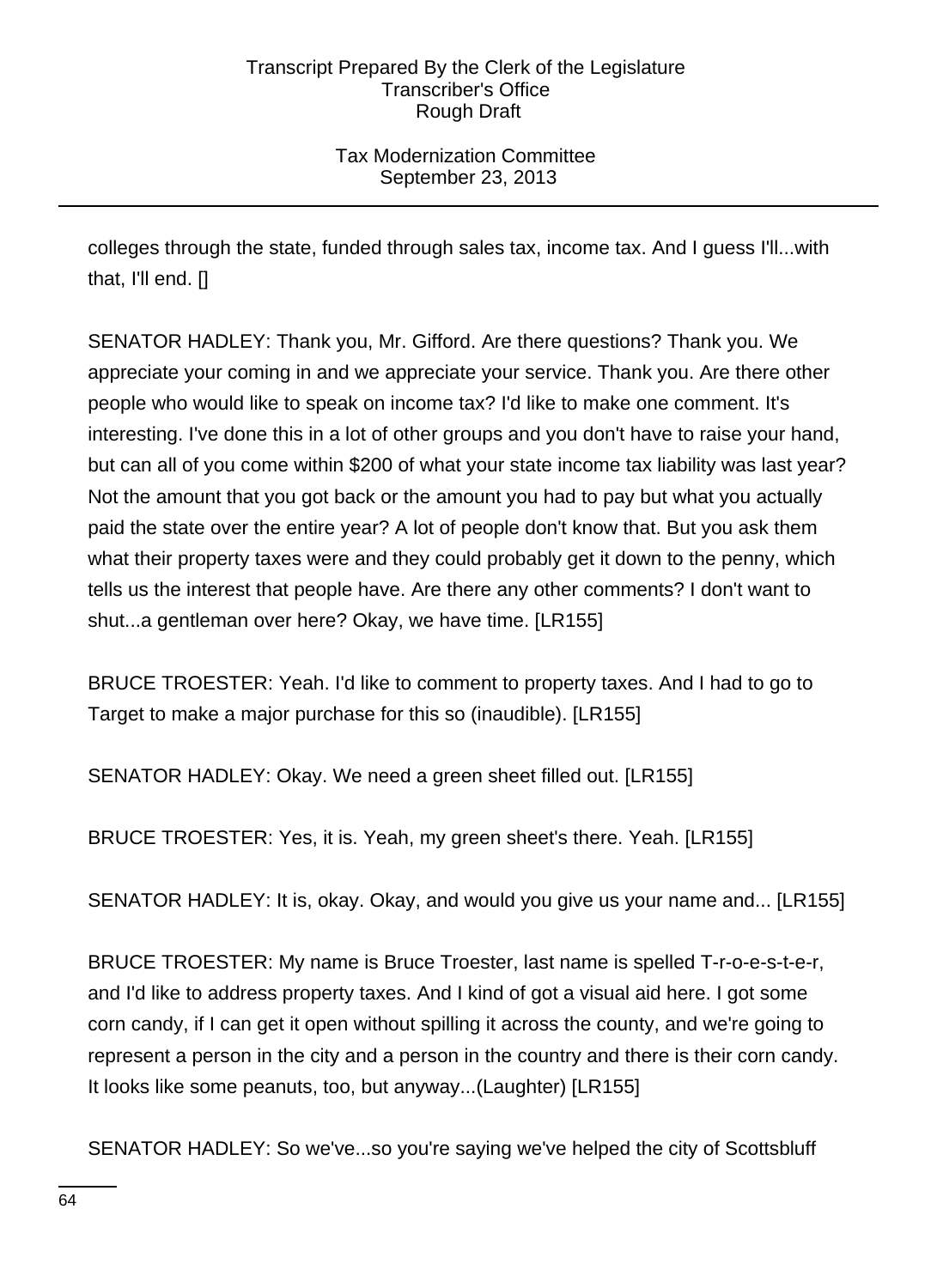Tax Modernization Committee September 23, 2013

with this purchase, then. Is that what you're...is that the point you're trying to get across? Okay. [LR155]

BRUCE TROESTER: That's right. Yes, I did. And I did pay sales tax on it, so. All right. And in my county, especially, I mean, the property tax is the big issue. And the schools...we're basically funding schools. And we have two families here. You know, this one has three kids, this one has three kids. This one has a wife that bakes chocolate chip cookies, this one has a wife that bakes chocolate...you know, they're basically equal. Kids are in the same school. And...but this one lives in the country and this one lives in the city and this one pays on a house. And they come along and they say, well, your property valuation is this and this is what you owe in property taxes. And since this guy lives...his incomes are equal, okay? But since he has property in the country or anyway he owns a lot of property, he has to pay, let's say, four times more. Okay. Well, to your question of doubling--you know, your property doubled, mine doubled--yours, in the city, doubled, and so I had to pay...you had to pay twice as much. Okay. But now, instead of paying four, now I had to pay eight over here, so it doubled again. And pretty soon...you see, when it doubled, it didn't affect you. Your income is the same. Over here is, you know, my income is the same but, you know, it's not equal. Your kids are the same as my kids. My kids...you know, it's all equal except that what we're paying in. And you're dealing with a fairness issue and that's what I wanted, you know, to show you is it's a fairness issue. And on the one year...okay, you're out the...okay, if yours was \$2,000, mine was \$10,000--it's worse than that by a lot--but. [LR155]

SENATOR HARR: So are mine. [LR155]

BRUCE TROESTER: Yeah, yours is probably more than that too. But anyway, it just gravitates worse. And then after a while, you see, this pile keeps getting smaller and this pile gets smaller, too, but not as fast. And pretty soon, you also decreased his wealth. In other words, your wealth that you didn't pay in property taxes, you had left to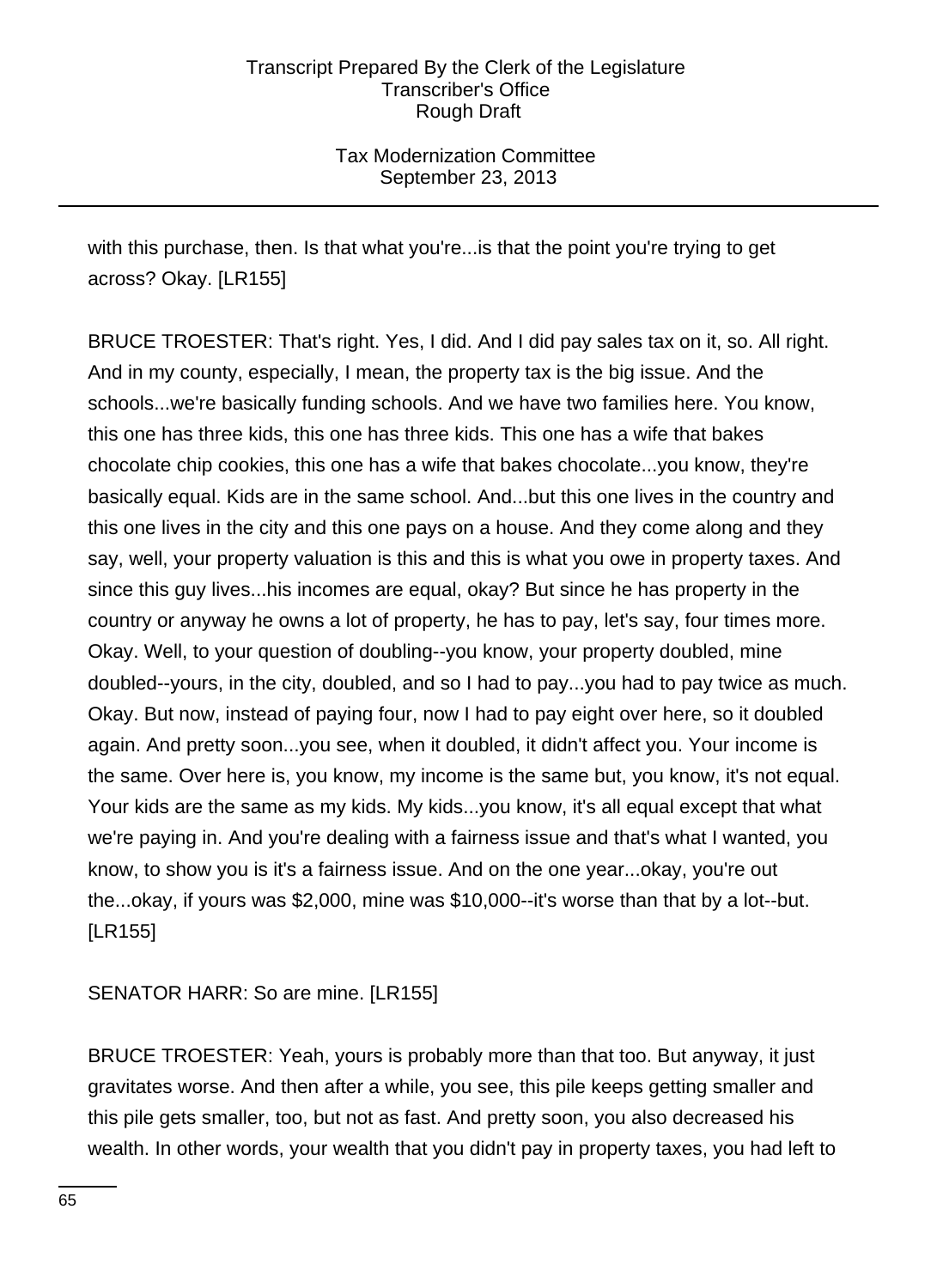# Tax Modernization Committee September 23, 2013

buy mutual funds or to make a...you know, you still had that wealth for a 401(k), for retirement, for whatever you wanted to use it for. []

SENATOR HARR: Running for the Legislature. [LR155]

BRUCE TROESTER: Yeah, that. Well, you're not...that's your fault. [LR155]

SENATOR HADLEY: For a well? (Laughter) [LR155]

BRUCE TROESTER: But anyway, after a while you also decreased wealth. And so, you know, that's...and...because nobody ever accuses you guys of being too bright after...you know, you'll need a study to see why we don't have kids coming back to rural America. You taxed them off. The wealth went away. [LR155]

SENATOR HADLEY: You've got about a minute left, sir. [LR155]

BRUCE TROESTER: Man, I'm good, so. And I tried to bribe you with corn candy but I don't think it'd work anyway, so. [LR155]

SENATOR HADLEY: Okay. Thank you for your explanation. And you get to walk away with something for supper tonight, right? [LR155]

BRUCE TROESTER: Yeah. We'll try that. [LR155]

SENATOR HADLEY: Are there anyone else who would like to come up? Okay. [LR155]

JAN FITTS: Hello. I'm Jan Fitts, that's J-a-n, and the last name is F-i-t-t-s. I'm the executive director for Community Action Partnership of Western Nebraska. And I would like to just speak briefly about income taxes as they affect the low-income population. Our agency does a lot of work with people who live with low incomes and who are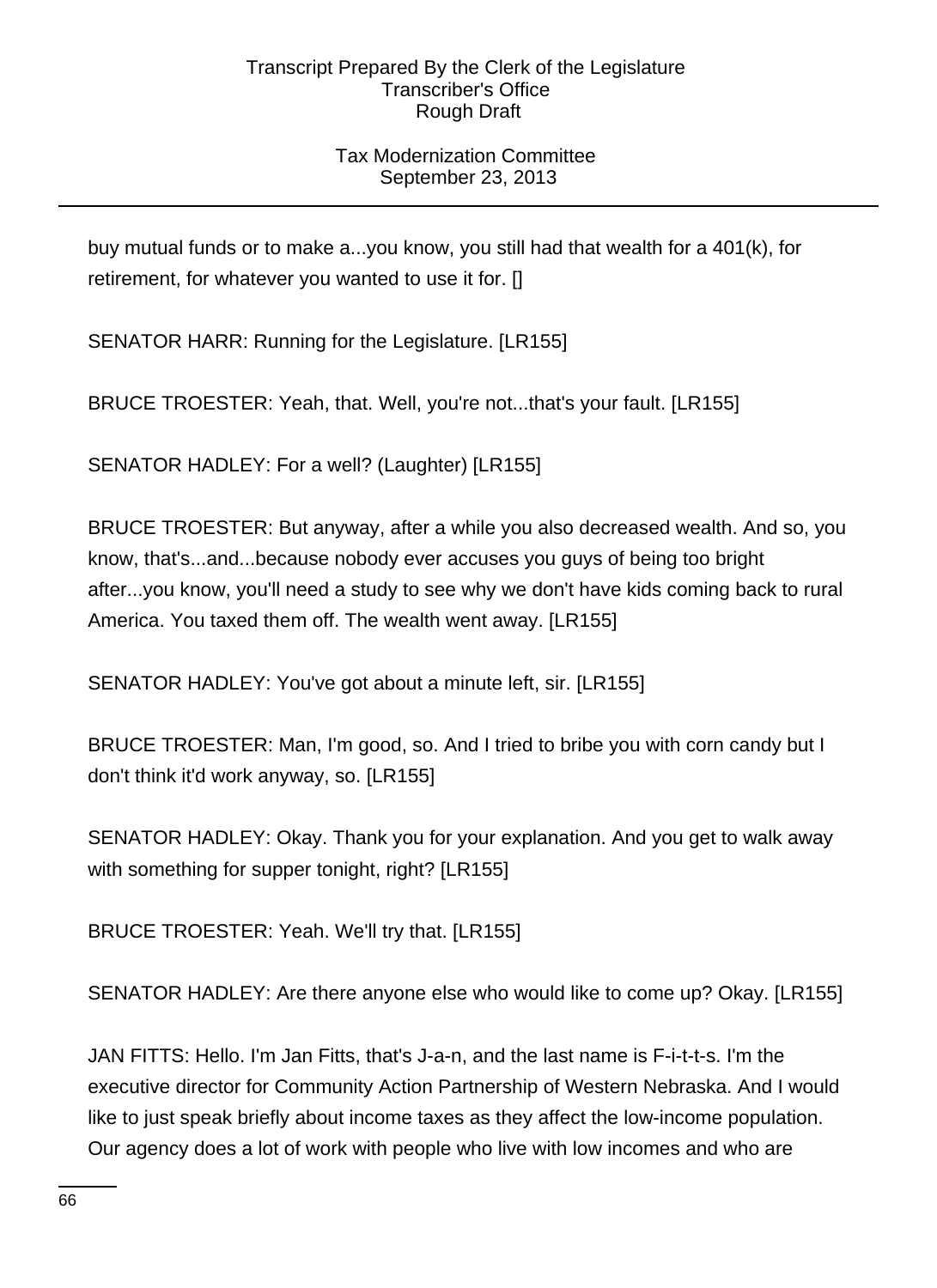# Tax Modernization Committee September 23, 2013

working very hard to make it. But it becomes very difficult when they experience a great deal of tax burden differently than the wealthy. And one of my concerns is that low-income families are already paying that higher percentage of their income in state and local taxes compared to the wealthiest Nebraskans. I know it's a difficult issue to deal with, the whole tax situation. But I think Nebraskans have spoken last session that they oppose the elimination of the income tax. And what I think is incumbent upon this committee to do is to work with each other to find a stable tax system that balances the burden between the income, property, and sales tax. I know with low-income people who have to pay sales tax, that is a difficult burden. But as you heard in testimony today, they have the options of purchasing things or not. And I think one of the things that needs to be addressed is how to equalize some of the tax burden. There are special interest tax loopholes that could be examined that could be, perhaps, eliminated that drain the resources from schools and communities that could support the burden better than those of the low-income. Questions? [LR155]

SENATOR HADLEY: Thank you, Ms. Fitts. Thank you. We appreciate your coming in and visiting with us today. Thank you. Next. [LR155]

GARY FISHER: I'll give it a try again. [LR155]

SENATOR HADLEY: Okay. Okay, come right in, sir. [LR155]

GARY FISHER: (Exhibit 15) I'm Gary Fisher, G-a-r-y F-i-s-h-e-r, from south of Crawford. I have served eight years as a county commissioner and stepped down voluntarily. I wasn't booted out. (Laughter) Anyway, I'm going to discuss the issue with property tax and, specific, the valuation system that Nebraska uses on arriving at the valuations that we use on ag land. I guess to make it very blunt and very simple, I think it's archaic, it's broken, it's being used for special purposes. And I think when you talk to the International Association of Assessing Officers--which is a guru of valuations--they do not recommend the market approach to valuing ag land. They recommend, basically,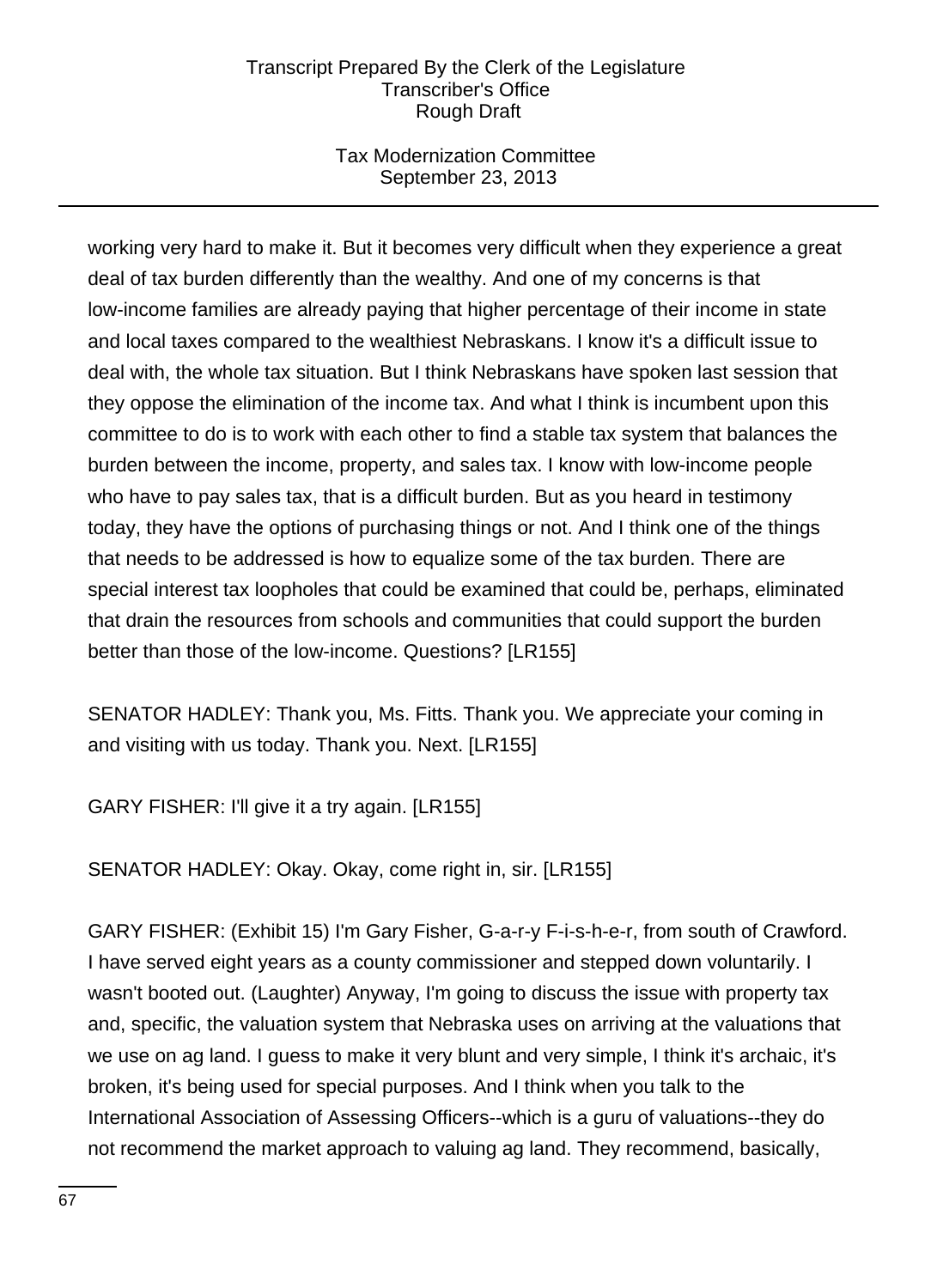### Tax Modernization Committee September 23, 2013

that we use the income approach. At least 43 other states now use the income approach on their figuring their ag land values. We keep talking about other states are doing it this way, they're doing it this way, we do this for income tax. Well, when we got 43 other states doing it with the income approach, I think that's a clear statement that we're behind someplace and I think it's high time we make that change. I've thought this started probably close to 20 years when some of us started fighting the valuation system in this state. One attorney told us, you might as well forget it because anytime you get one problem solved, the lobbyists are going to be there in front of the Legislature and doing an end run around you. So there's no use you spending a lot of money taking it to court. Well, we don't always do what we're told. (Laughter) I have in my handouts, I have a set of charts and stuff from the IAAO so you can study them at your own leisure. The majority of their earned income no longer is in the hands of the ag producer. However, they bear the majority of the burden of the property tax. My wife and I own a little ranch up in Dawes County, about 1,800 acres, which is average size in the county. And we had one son that would like to come back and we agreed...he agreed that there was no future for him to be coming back. He's in North Platte. He said, I can't afford to come any farther west than North Platte because everything drops off too significantly when I get west. He was looking at Ogallala and he said, I can't even afford to move to Ogallala. My gross farm income...I sold the cows when I become a county commissioner and we just take cattle in right now. I'm not going to use 2012 because we got burned up in 2012 so that's not a fair comparison. We burned 90 percent of the place. In 2012, our gross farm income was \$26,176. Our total farm expense without property tax was \$15,434. And property tax was \$8,498 out of that. What did I live on if I had a total profit of \$2,244? And I can answer that question on how much income tax I paid on that. I lived on \$700 worth of Social Security. Things was a little better in 2011. I...we had a gross income of \$38,450. Was no profit though. We spent \$16,431 and my property tax was \$8,803. We made \$13,000 that year, supposedly. But there was a little problem. We changed operations. We took in a guy's horses from Colorado. There was a loss involved in that because I haven't got all my money out of him. His horses are gone but his money just hasn't come back. And back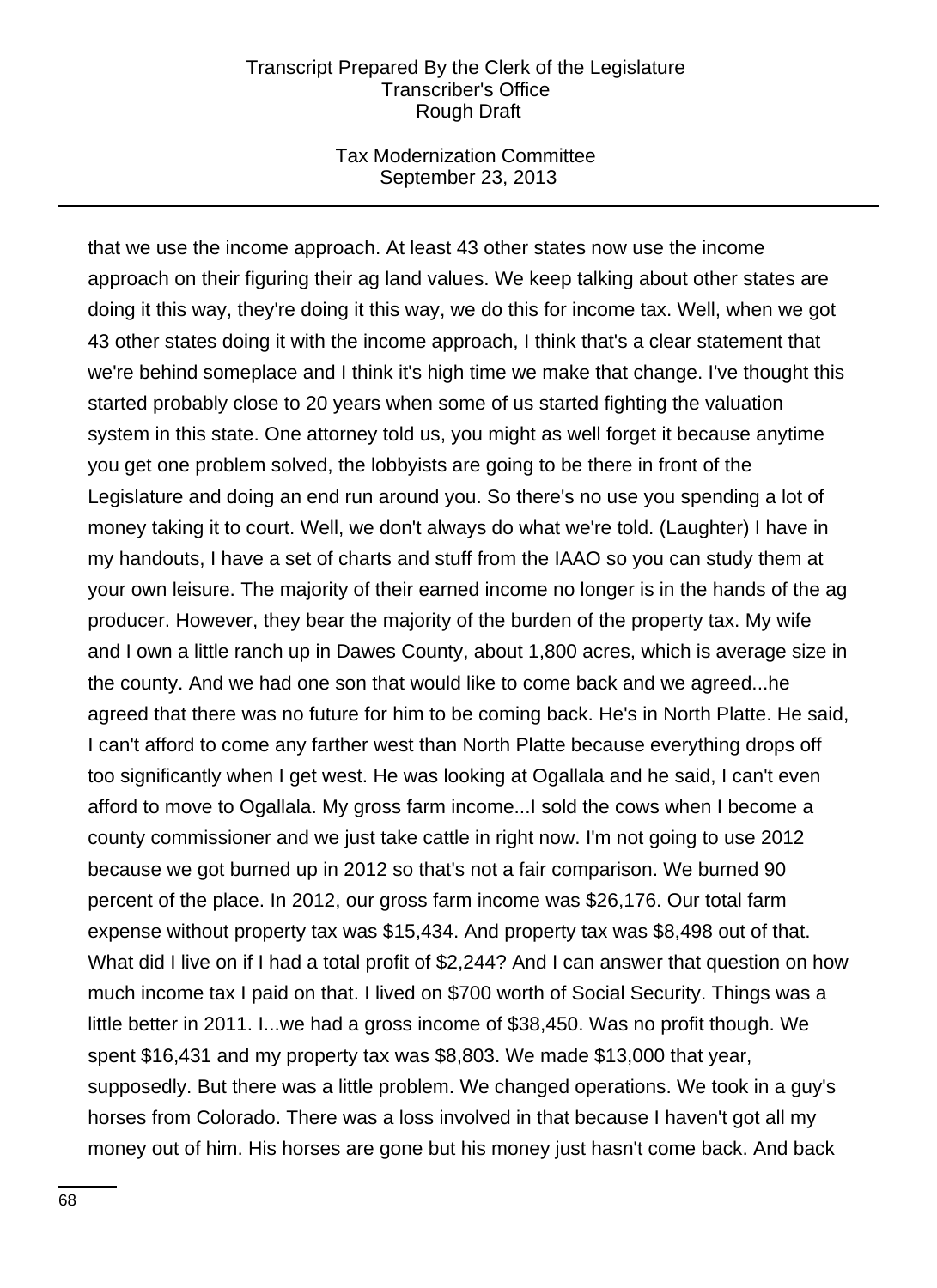# Tax Modernization Committee September 23, 2013

to the valuation system. There's one example in Dawes County last year when the property tax decided that...in Dawes County, we got four market areas, one, two, three, and four. One being in the north which is the poorest producing; four being in the south which is the highest production ground. It's got water. The ground up north all has to have piped water. And the Property Tax Administrator, Ruth Sorensen, decided, when I compared Dawes County to Sioux County and Sheridan County, the grassland in market area one was too low. So we decided we were going to raise that one. And then she decided, you know, we raised it 15 percent--I believe it was--and to take the shock off of what's going to happen next year, let's raise it another 15 percent. Well, at that time, our county assessor got a little upset and said, no, we don't think we ought to do that. And then some of us decided we'd like to have a show cause hearing. So when the show cause hearing come about at the courthouse, the county assessor was there and there were some of us there. I did a study on all the sales in the two adjoining counties and our own. Well, when I started looking at the sales that she had decided to borrow because she said we didn't have enough sales in market area one, we had eight sales but we didn't have any in the last year so, therefore, we had to borrow some new sales. When she borrowed these new sales, I got to looking at them and I said, there's problems with these sales because Sheridan County has no market areas. But the sale we pulled in out of Sheridan County was timber ground. Well, we got timber ground in Dawes County but it's in market area three. Well, we're not talking about market area three, we're talking about market area one. [LR155]

SENATOR HADLEY: I'm going to have to have you kind of finish up, if you would. [LR155]

GARY FISHER: Okay. But to make a long story short then, when the TERC board heard the show cause hearing, they turned her down on the additional 15 percent because four of the sales she used out of four of the sales, I say, three of the four was illegal...was not good sales that should have been throwed out. And they was throwed out of the county rosters later on. But in the southern part of the county, she had no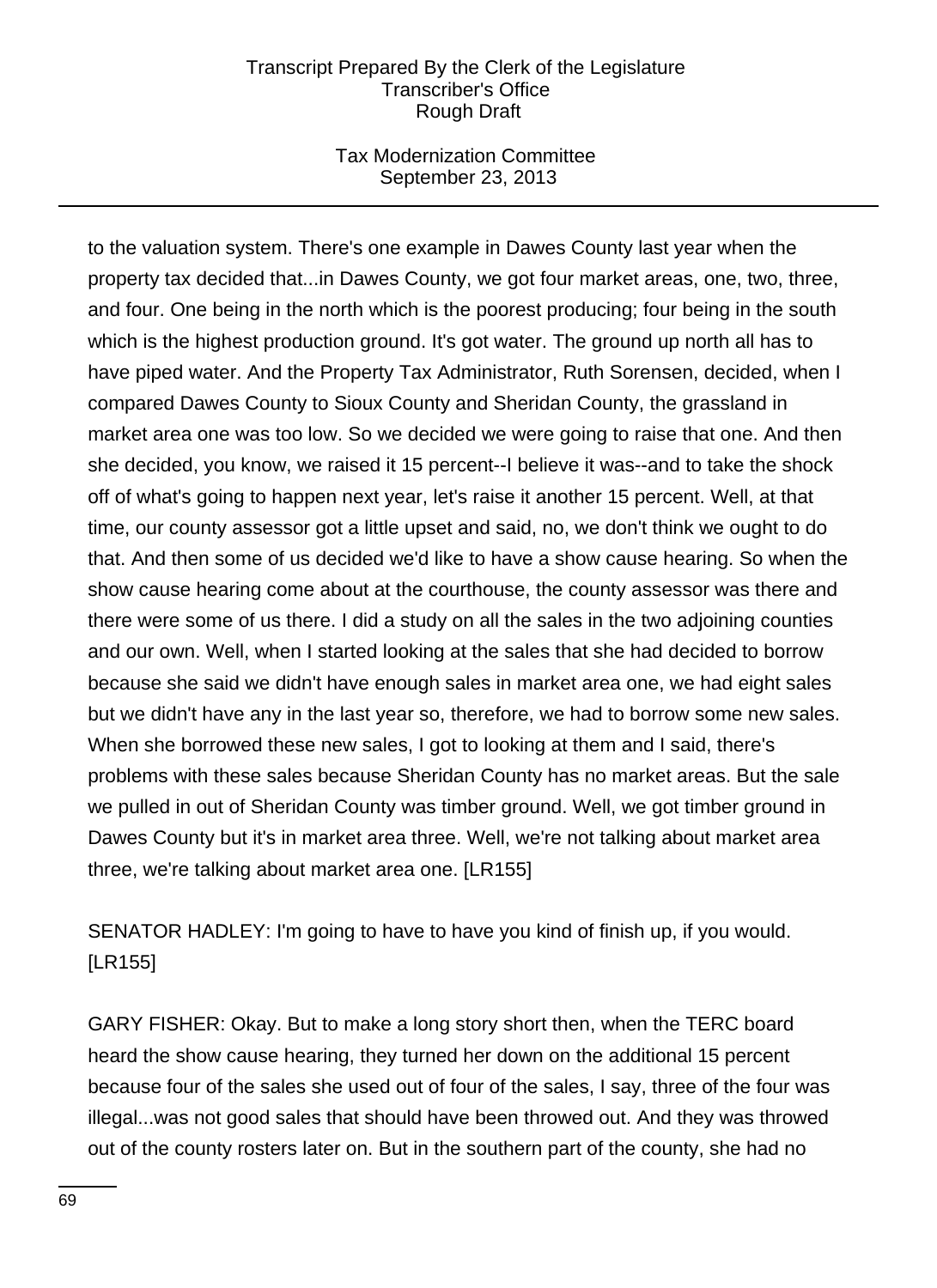# Tax Modernization Committee September 23, 2013

problem with three sales but the valuation in Dawes County was higher than the two adjoining counties so we didn't even want to look at that one. So we pick and choose what we want to raise value because grassland in the northern part was going to bring in more money easier than what the south end was. And it's not fair and equitable anymore. It's kind of like the state aid formula. I think...if it were to be taken to court, I think it would be found to be unconstitutional. [LR155]

SENATOR HADLEY: Thank you. We appreciate your input, Mr. Fisher. Are there questions? Thank you. Appreciate it. [LR155]

GARY FISHER: Thank you. Thanks for coming out. [LR155]

SENATOR HADLEY: We're happy to come out to Scottsbluff; beautiful drive out. Are there...anyone else? [LR155]

ALAN SOESTER: I'm Alan Soester, first name, A-l-a-n, last name, S-o-e-s-t-e-r, and I live in Dawes County east of Crawford. [LR155]

SENATOR HADLEY: And have you filled out a... [LR155]

ALAN SOESTER: Yes, it's here. They come and got it. [LR155]

SENATOR HADLEY: Okay. It's in there, okay. [LR155]

ALAN SOESTER: And I was going to testify on the property tax. I've been in business 40 years in Dawes County and it's a big burden to us today. And our grassland in area one in Dawes County, I pay about 30 percent of my income in property tax and that's like \$45-50 per calf on the 16-17 acres to run a cow/calf for the summer. I think it's just too much burden on us. We need to switch some of this to a sales tax, maybe tax some bonds or something. And an example of that is, I have to pay the property tax...like last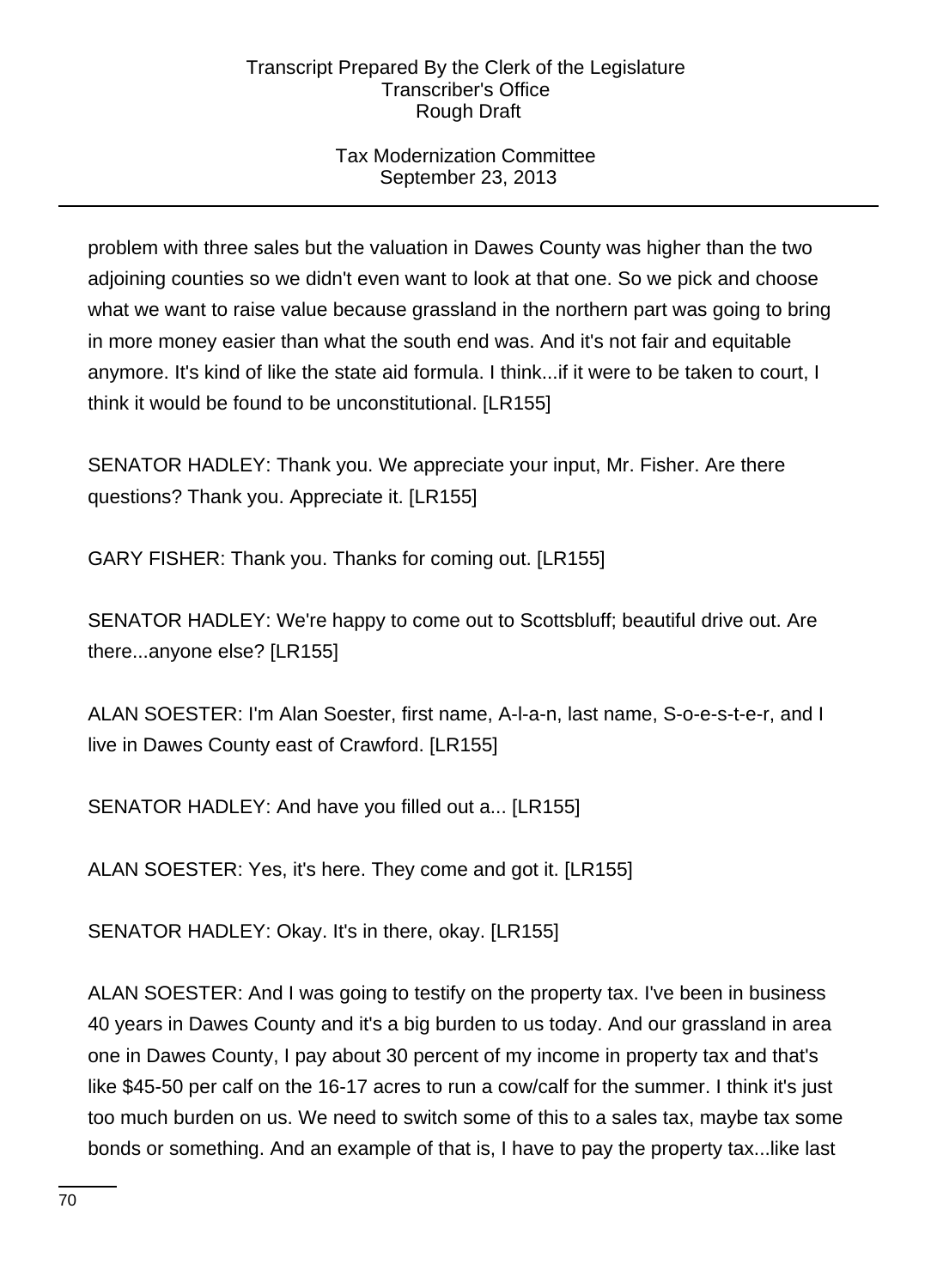# Tax Modernization Committee September 23, 2013

year. We've had dry years here. Last year burned a lot of our place so we took most of our cows to Wyoming this year. And we had that whole expense. I still have to pay all the property tax. You know, if it was something else that I could control, wouldn't be such a burden, so. That's all I have. [LR155]

SENATOR HADLEY: Thank you. Questions? [LR155]

ALAN SOESTER: Thank you. [LR155]

SENATOR HADLEY: Thank you. I see no one else coming forward. Thank you so much for coming forward. As I said, we want to hear from the citizens what their concerns are and both plus and minuses. I think...oh, I'm sorry. [LR155]

KENNETH RAMSAY: Well, I was going to chicken out but Robin is chewing me out if I don't get up, so. [LR155]

SENATOR HADLEY: Okay. Okay. Robin will probably chew me out the next time I see her, but...the cattlemen, so. [LR155]

KENNETH RAMSAY: I apologize. I don't mean to waste any time. [LR155]

SENATOR HADLEY: I've sat at her table before, so I know. [LR155]

KENNETH RAMSAY: Yeah, I mean, that's a little scary. No, I'm just...Kenneth Ramsay, I go by "Chip." It's K-e-n-n-e-t-h R-a-m-s-a-y, Grant County. I'm here as a...I manage a ranch that's in four different counties in Grant, Garden, Sheridan, and Hooker Counties. And I work for a company that's got ranches across the nation. And what has already been testified here, property taxes are exorbitant compared to the other properties and what they produce and I have that data. I don't have it with me. But nevertheless, we're still ranching in Nebraska. I mean, that's a question that's got to be answered...it's...you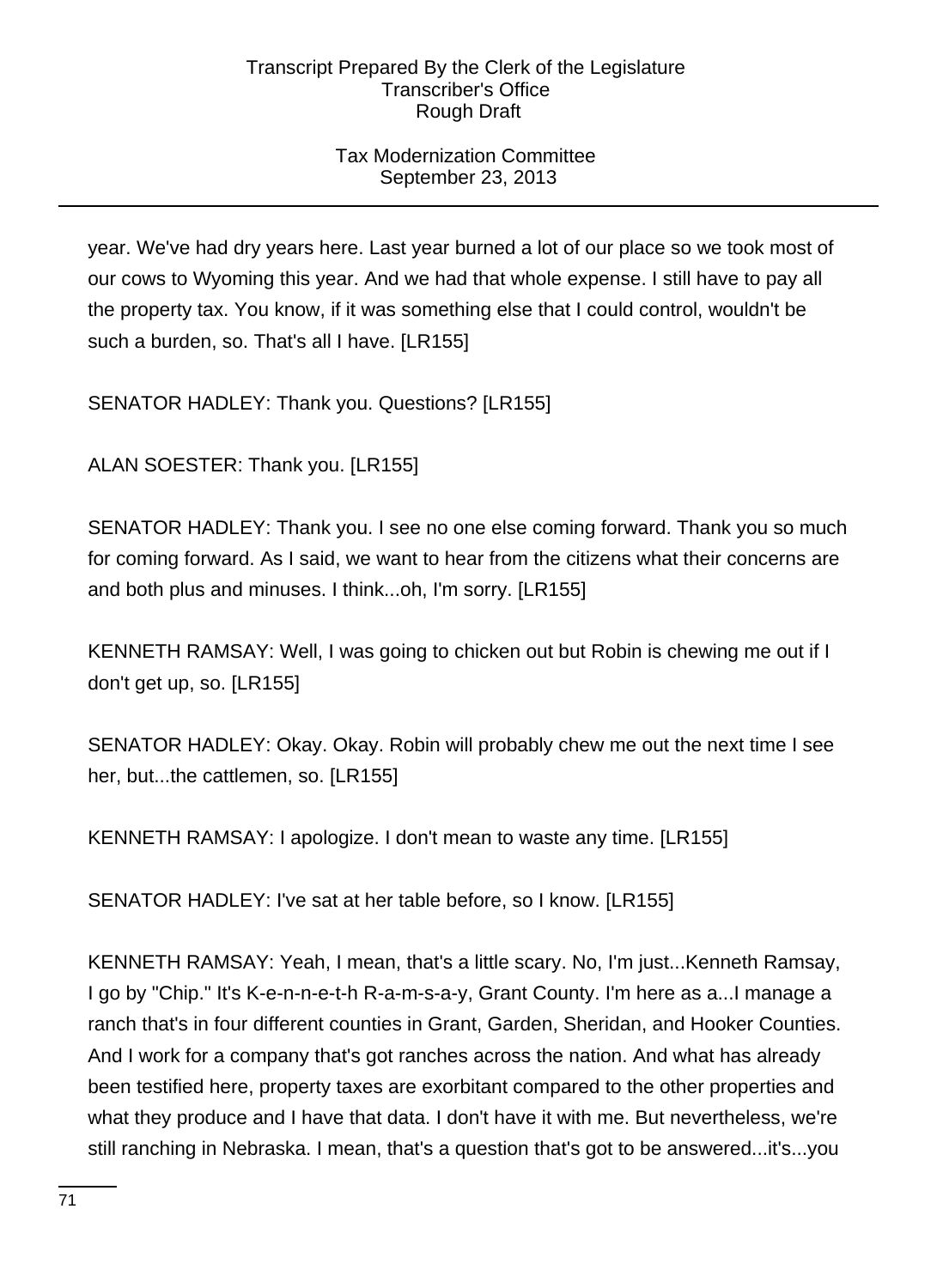# Tax Modernization Committee September 23, 2013

know. So...but it is...and the testimonies before are correct, it's a big portion of our calf cost. I wanted to make a couple of points. Two questions I wanted to ask. Has anybody ever really dreamed and said, forget what we've got, what could we do? I mean, Nebraska is not such a big state and it's full of reasonable people that's been up here testifying. You know, what could we do? If we took all the lawyers out of the room, what could we do? (Laughter) You could leave one in there; it's only two that get you in trouble. I'm sure there's lawyers up here. One of you would be reasonable. If it's two, then we can't get anything done. So what if we ask that question? What do we need and what does it take to pay for it and how is a fair way to pay for it? Now I've got...let's say, I've got ten mobile homes that I've pulled together because my family grew over the years and I added one every time I had a...all right. Now, my kids are gone so things have changed. I've got to modernize things. What am I going to do? Am I going to pull the walls out of each one of those trailers and try to frame it up? What? No, I'm going to burn that crap down and I'm going to build me something that's right. Nebraska has a chance...and I know it's probably impossible. I know this is probably totally unreasonable. But why can't we dream? Why can't we make something that will be representative to the rest of the nation of how to do things? No other state has a better chance of doing that. No other state has as many reasonable, well-grounded people in it. Nobody else has a chance to do that like we do. The point about, if we lose...and I don't like losing local control. I don't want your money. I don't want the state aid, if that's what you call it, even though it came from out here. I thought that was a great point. In Grant County, it don't...Hyannis High School, it don't make a bit of difference whether they get anything from the state or not. And I love it that way. I'll pay all those property taxes to keep from having to...because I think, locally, we can get it done right here. I really appreciated what was said. Now, if we...and I'm about out of time, I'm betting. [LR155]

SENATOR HADLEY: Getting close. [LR155]

KENNETH RAMSAY: All right. So the point about it, if the money goes...if the money